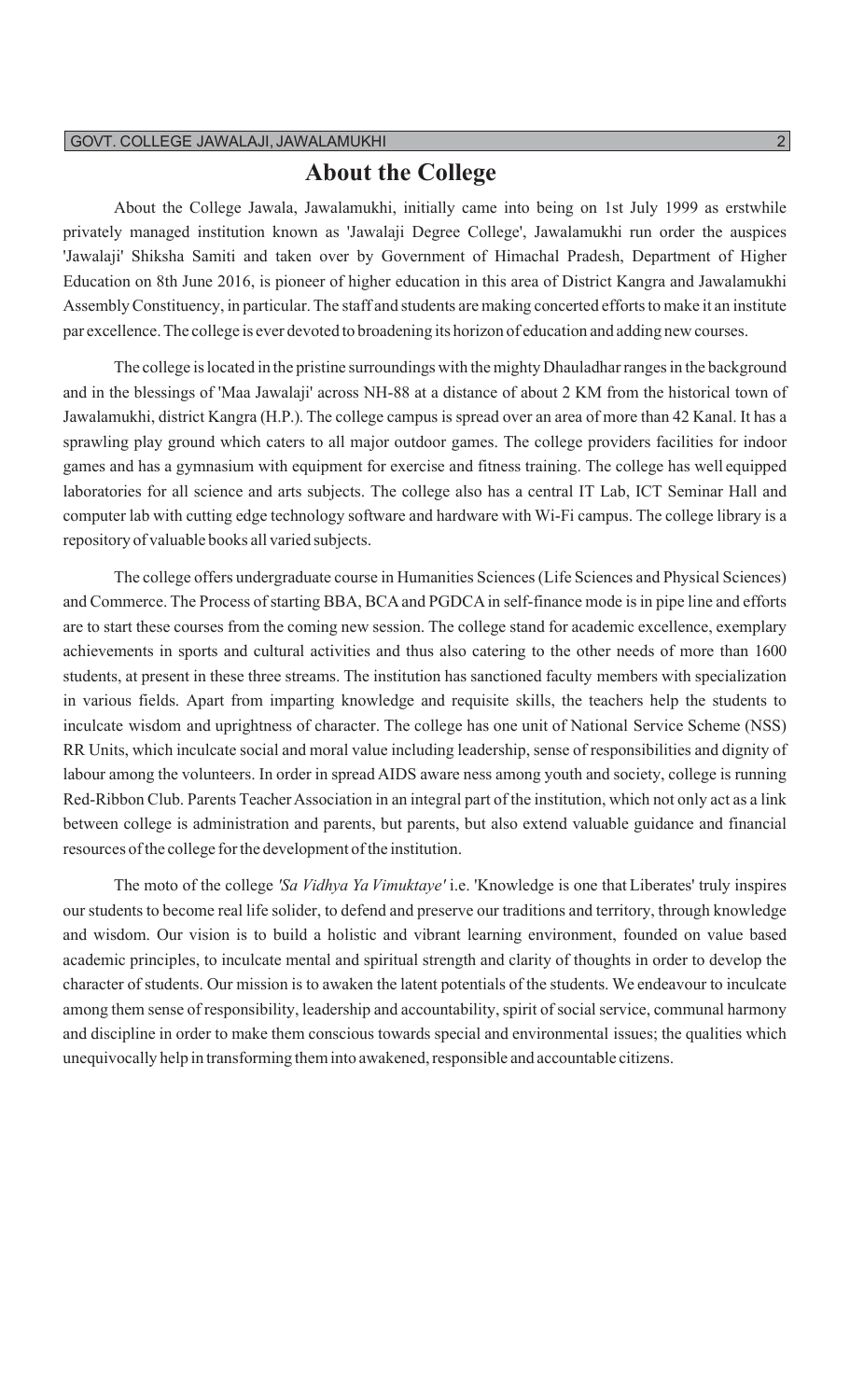## **Principal's Message**

Established in the year 1999, erstwhile privately managed Jawalaji Degree College, Jawalamukhi run under the auspices of 'Jawalaji Shiksha Samiti' and taken over by Government of Himachal Pradesh, Department of Higher Education on 8th June, 2016, is pioneer of higher education in this area of district Kangra and Jawalamukhi AssemblyConstituency, in particular.The moto ofthe college *"Sa Vidhya YaVimuktaye"* i.e. 'Knowledge is one that Liberates' truely inspires ourstudents become real life soldiers to defend and preserve our traditions and territory through knowledge and wisdom.



It's a matter of great honour and immense pleasure to lead this college which stands for academic excellence, exemplary achievements is sports and cultural activities. Catering to the need of more than 1600 students at present in three streams i.e. Arts, Science and Commerce. Since the past two decades the institution has served the academic needs in higher education to the best of satisfaction which has borne fruits as distinguished personalities and leaders in different fields. Amiable environment of the institution and team of highly qualified and experienced faculty that strives to contribute actively to the needs and aspirations of the students of the college, have nurtured creativity, resilience and leadership qualities among the students for the development of versatile personality.

The highly committed non-teaching staff, supportive PTA and the concerted efforts of the faculty and principals of yester-years have played a pivotal role in shaping this college as a leading institute of learning in this part of district Kangra and the college has progressed, notmerelymoved, during the past two decades.

It is has honour to say that the college created a 'state-of-the-art' Computer Lab and ICT Seminar Hall so that the much awaited BBA, BCA and PGDCA classes can easily be started in the college.A Career Guidance cell in the college channelizes the students towards right direction in their studies, goals and career ahead by organizingmultiple seminars and sessions.

I look forward and welcome you all to be part of the family of Government College Jawalaji, Jawalamukhi, to the new academic session. I hope all of you will share the vision of the college and help maintain an amicable environment, where students flourish and brings laurels to the institution and above all, to the nation and the time spent in the GC Jawalaji, would prove to be the most exhilarating year of life that create fond memories and bonds lasting for a life times.

Jai Hind !

*Dr. Ajaib Singh Banyal*

Principal Govt. College, Jawalaji Jawalamukhi, Distt. Kangra (H.P.)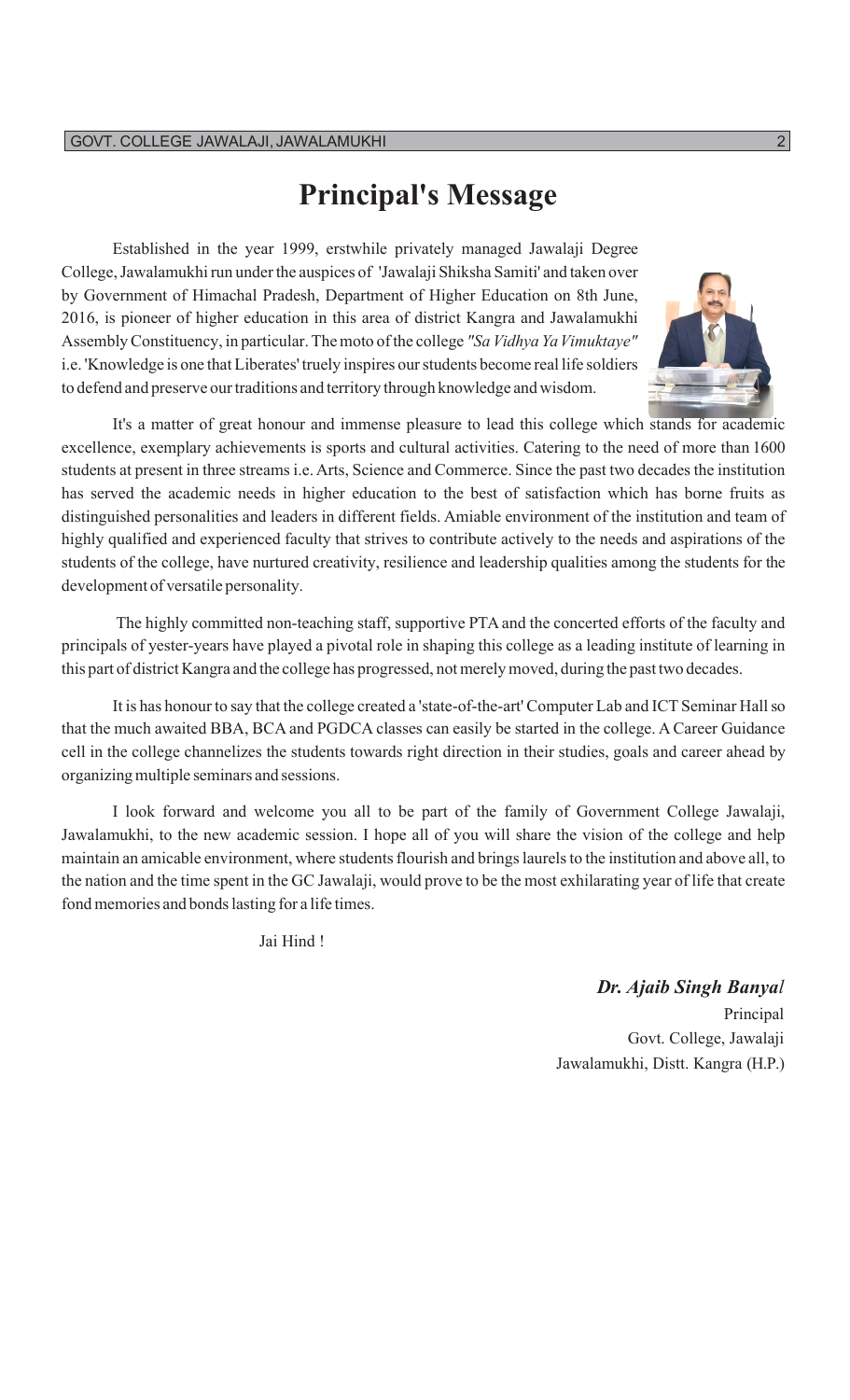### **Faculty Profile (GOVT. COLLEGE JAWALAJI, JAWALAMUKHI, KANGRA) PRINCIPAL**

| <b>Botany</b>                               | <b>Physics</b>                               |
|---------------------------------------------|----------------------------------------------|
| Dr.Arti Sharma.                             | Mrs. Shivani Devi                            |
| (Assistant Professor, Msc, M Phil, PhD)     | (Assistant Professor, Msc, M Phil)           |
| Chemistry                                   | <b>Physical Education</b>                    |
| Mrs.Shailja Sood                            | Dr. Pawan Kumar, Patial                      |
| (Assistant Professor, Msc, M Phil)          | (Assistant Professor M. A., M Phil.(GM)      |
|                                             | PhD, NET, SLET)                              |
|                                             |                                              |
| Commerce                                    | <b>Political Science</b>                     |
| 1.Dr.Jaspal Singh Rana                      |                                              |
| (Assistant Professor M. Com., Ph. D)        | vacant                                       |
| 2.Mr. Yas Pal                               |                                              |
| (Assistant Professor M. Com, NET, SLET.     |                                              |
| 3 Mrs. Shivani Gupta.                       |                                              |
| (Assistant Professor M. Com, M Phil, NET)   |                                              |
| Economics                                   | <b>Sanskrit</b>                              |
| Mr. Praveen Prakash                         | Vacant                                       |
| (Assistant Professor M. A., M Phil., PGDCA) |                                              |
| English                                     | Zoology                                      |
| 1. Mrs. Aarti Gupta                         | Dr.Shivani Sharma                            |
| Assistant Professor M. A., M Phil.)         | (Assistant Professor, Msc (GM), M Phil, PhD) |
| Vacant Post<br>2                            | <b>Ministerial Staff</b>                     |
| 3. Vacant Post                              | 1. Mr.Amit Kousal                            |
| Hindi                                       | (Superintendent Gr.II)                       |
| Mr.Kuldeep Kumar                            | 2 Mrs. Nitika Sharma                         |
| (Assistant Professor M. A., SLET)           | (Clerk, M.A)                                 |
| <b>History</b>                              | Library                                      |
|                                             |                                              |
| Mrs.Mukta Mani                              | 1.Mr.Rajesh Kumar                            |
| Assistant Professor M. A., M Phil.)         | (Assistant Librarian, M.Lib, M.Com, B.Ed)    |
| <b>Mathematics</b>                          | 2.Mr.Deep Chand                              |
| 1.Mrs.Neelam Sharma                         | (Librarian Attendant, D.Lib.Sci)             |
| (Assistant Professor M. A., M Phil.)        | Laboratory Staff(Lab.Attendent)              |
| 2.Mr. Virender Singh                        | 1.Mr.Sanjeev Kumar, (M.Sc., MPiL, B.Ed.)     |
| Assistant Professor M. A., M Phil.)         | 2.Mr.Puneet Kamal (MSc.B.Ed)                 |
| <b>Music</b>                                | 3.Mrs. Sumana Kumari(M.Sc.B.Ed               |
| Dr. Sarita Kumari                           |                                              |
|                                             | <b>Class.IV Staff</b>                        |
| (Assistant Professor M.A,M Phil, Ph.D, NET  | 1.Mrs.Madhu Bala                             |
|                                             | 2.Mr. Vijay Kumar (Peon)                     |
|                                             | 3Mr.Suresh Kumar(Peon)                       |
|                                             | 4Mrs.Nimmo Devi(Peon)                        |
|                                             | 5Mr.Tilk Raj(Peon/Chokidar)                  |
|                                             | 6. Sweeper (Vacant)                          |
|                                             |                                              |

### **Dr. Ajaib Singh Banyal M. Sc., M. Phil, Ph. D. (Mathematics**)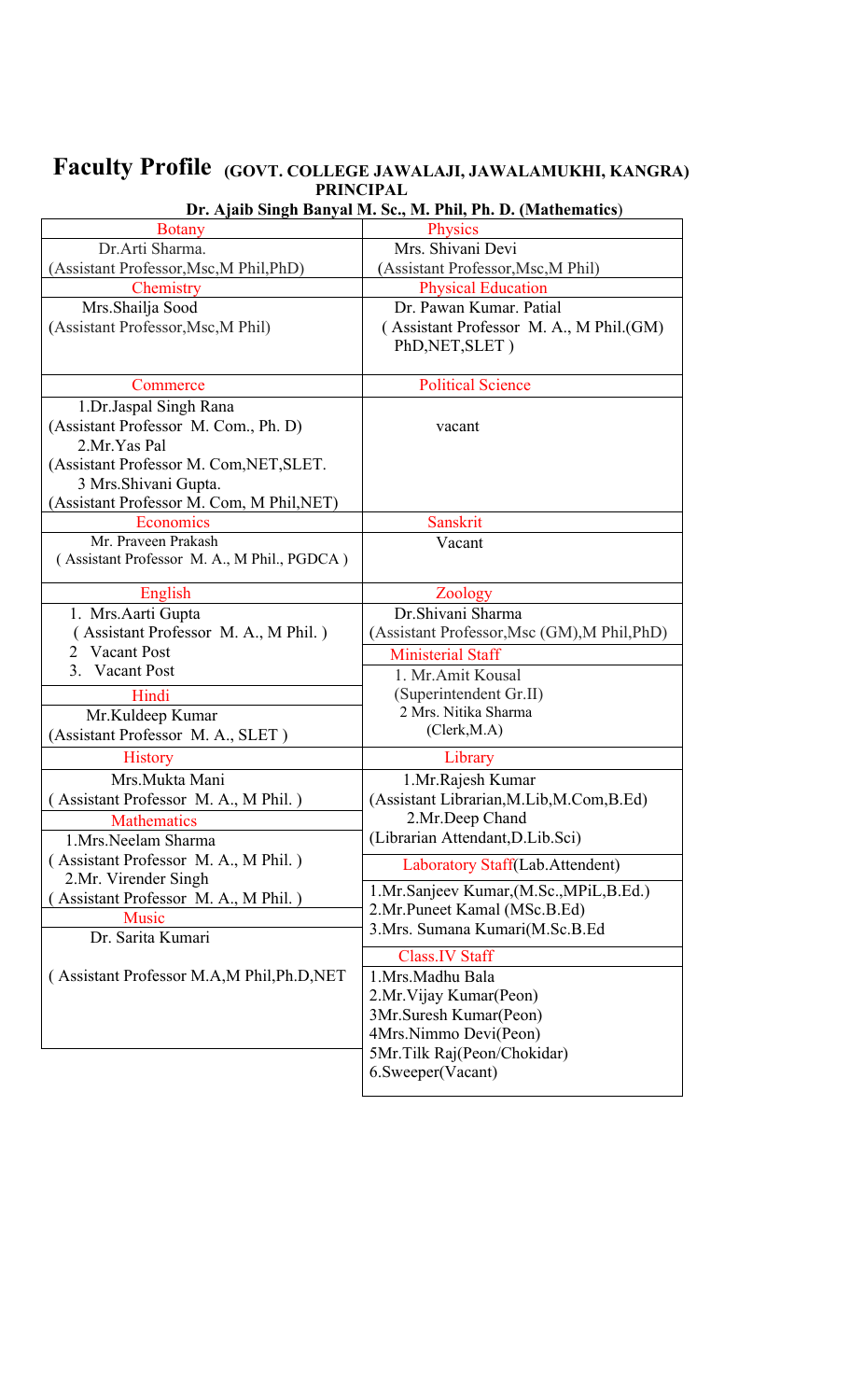### **ADMISSION COMMITTEES**

#### **Arts Stream(Room No. 124)**

 1.. Prof. Mukta Mani (Convener) 2. Prof. Parveen Prakash 3.Prof.Kuldeep Kumar. 3. Dr Sarita kumari

#### **Science Stream( Room.No. 224)**

1. Prof. Shivani Devi (Convener) 2. Dr. Shivani Sharma.

3. Dr. Arti Sharma

#### **Commerce Stream(Staff Room in Commerce block)**

1. Dr. Jaspal Singh Rana (Convener) 2. Prof. Parveen Prakash 3.Prof.Yash Pal 4.Prof.Shivani Gupta

#### **Final Admission Committee (Staff Room New Science Block )**

1. Dr.Pawan Patial 2.Prof.Arti Gupta **Admission Co-ordinator** Prof.Neelam Sharma.

#### **ANNUAL COMMITTEES**

#### **1. College Advisory Committee**

- 1. Prof.Neelam Sharma 2 . Dr. Pawan Kumar Patial
- 3. Dr. Jaspal Singh Rana  $\begin{array}{ccc} 4. \text{Prof. Shivani Devi} \\ 5. \text{ Prof. Arti Gupta} \end{array}$
- 
- 7. Dr. Shivani Sharma

#### **2. Grievance Redressal and Appellate Committee**

| 1. Prof. Neelam Sharma (Convener) | 2. Prof. Arti Gupta      |
|-----------------------------------|--------------------------|
| 3.Dr. Pawan Kumar Patial          | 4. Prof. Shivani Devi    |
| 5. Prof. Mukta Mani               | 6. Dr. Jaspal Singh Rana |

#### **3. Women Grievance Redressal Cell**

| 1. Prof. Neelam Sharma (Convener) | 3. Prof.Mukta Mani.   | 4. Prof.            |
|-----------------------------------|-----------------------|---------------------|
| Shivani Devi                      | 5. Dr. Shivani Sharma | 6. Dr., Arti Sharma |
| 7. Prof. Arti Gupta               | 8. Prof. Shailja Sood |                     |

#### **4. RUSA Grievance Redressal Committee**

1. Prof Shivani Devi (Convener) 2. Prof Arti Gupta 3.Dr. Shivani Sharma 4. Mr. Sanjeev Kumar

#### **5. Discipline and Anti Ragging Committee**

The Discipline committee will maintain their own record/register of matters relating to discipline and will take all necessary action such as suspension, expulsion and police cases. They can recommend such incidents to the appellate committee for further necessary action**.** 

1. Prof. Neelam Sharma (Convener) 2. Dr. Pawan Patial

3. Dr. Shivani Sharma 4. Prof. Arti Gupta

5. Prof. Virender Singh 6. Prof. Shailja Sood

7. Dr. Jaspal Singh Rana

#### **6. College Prospectus, Library Card and I. Card Committee**

| 1. Prof. Shivani Devi. (convener) | 2. Prof. Arti Gupta    |  |
|-----------------------------------|------------------------|--|
| 3. Prof. Shivani Sharma.          | 4. Prof. Shivani Gupta |  |
| 5. Sh. Rajesh Kumar (A. Lib)      | 6. Mrs. Nitika (CLK)   |  |

### **7. Time Table Committee**

1. Prof. Arti Gupta (Convener) 2. Prof. Shivani Devi 3. Prof. Jaspal Singh Rana

#### **8. IQAC & Research Promotion Committee**

1 Prof.Neelam Sharma (Convener) 2 Dr. Pawan Kumar Patial 4. Dr. Shivani Sharma 5. Prof. Arti Gupta 6. Prof.Shivani Gupta

6. Prof. Virender Singh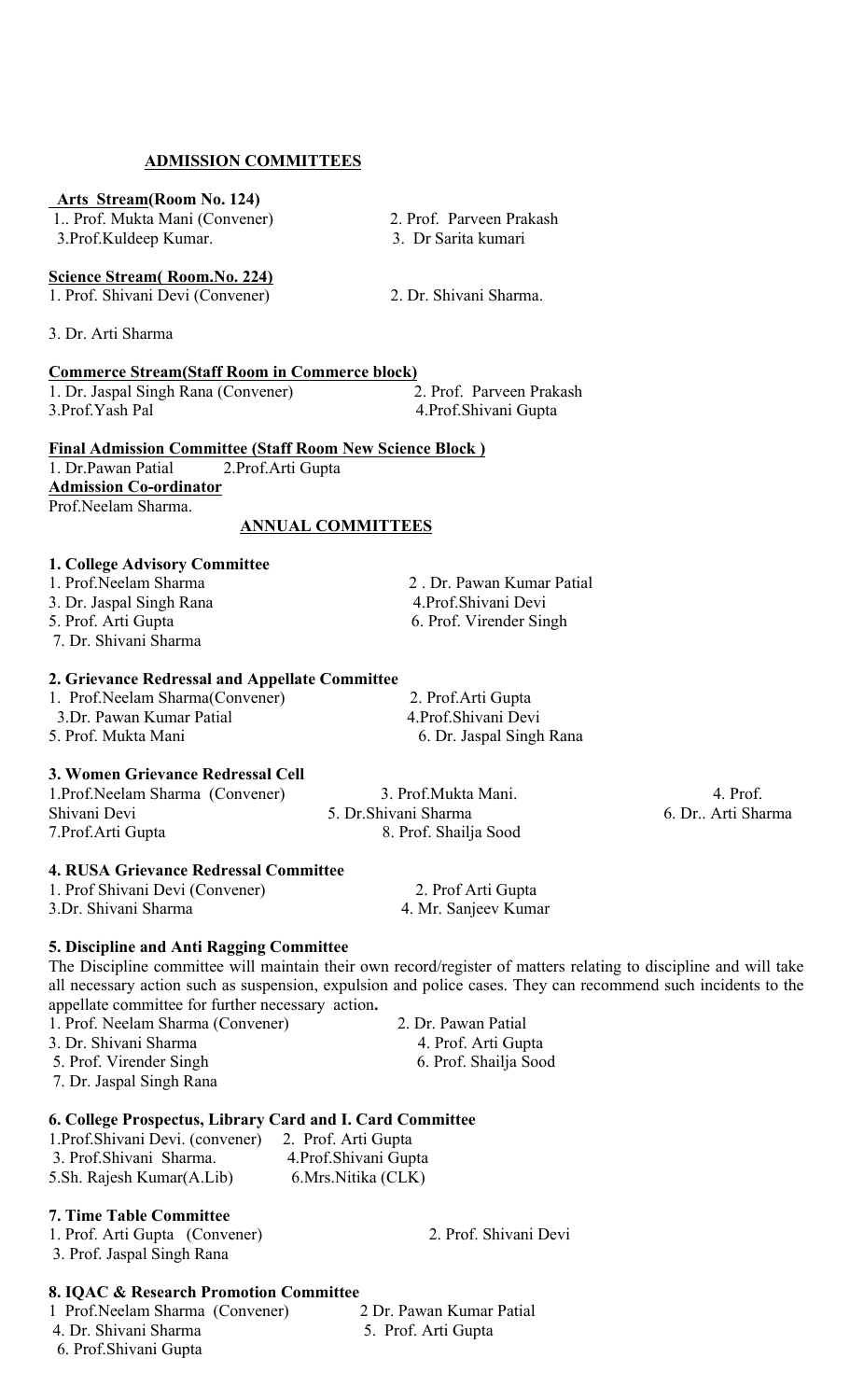### **9. House Examination Committee**

1. Dr. Pawan Kumar Patial (Controller of HE) 2. Prof. Virender Singh 3. Dr. Jaspal Singh Rana 4. Prof. Shailja Sood 5. Sh. Deep Chand (Lib.Asst.)

### **10. Library Affair Purchase Committee**

| 1. Dr. Shivani Sharma (Convener) | 2. Dr. Jaspal Singh Rana     |  |
|----------------------------------|------------------------------|--|
| 3. Prof Shivani Devi             | 4. Prof. Shailja Sood        |  |
| 5. Sh. Rajesh Kumar              | 6. Sh. Deep Chand(Lib.Asst.) |  |

### **11. College Development Committee**

1. Prof.Arti Gupta (Convener) 2. Dr. Jaspal Singh Rana 3. Dr. Shivani Sharma 4. Prof. Shivani Devi 5. Prof Arti Sharma 6. Prof. Shailza Sood

### **12. Property and Building Repair Committee**

| 1. Dr. Pawan Patial (Convener) | 2. Dr. Jash Singhl Rana  |
|--------------------------------|--------------------------|
| 3. Prof. Arti Gupta            | 4. Dr. Shivani Sharma    |
| 5. Dr. Arti Sharma             | 6. Sh. Puneet Kumar (LA) |

### **13. Task Force Committee**

| 1. Dr. Pawan Kumar Patial (Convener) |  |
|--------------------------------------|--|
| 3. Dr. Shivani Sharma                |  |
| 5. Prof. Virender Singh              |  |

### **14. C.S.C.A. Advisory Committee**

| 1 Prof. Neelam Sharma (Convener) | 2. Dr. Pawan Kumar Patial |
|----------------------------------|---------------------------|
| 3. Dr. Shivani Sharma            | 4. Prof. Arti Gupta       |
| 5. Prof. Virender Singh          | 6. Dr. Jaspal Singh Rana  |

### **15. Red Ribbon, Eco Club & Campus Beautification Committee**

| 1. Dr. Shivani Sharma (Convener) | 2 Dr. Arti Sharma   |
|----------------------------------|---------------------|
| 3. Prof Shailza Sood             | 4. Prof. Arti Gupta |

### **16. College Magzine Committee**

1. Prof.Arti Gupta (Convener) 2. Prof.Shivani Devi 3. Prof.Shivani Gupta. 4. Prof.Kuldeep Kumar.

### **17. Career Guidance-cum-campus Placement Cell**

| 1. Prof. Arti Gupta (Convener) | 2. Dr. Shivani Sharma |  |
|--------------------------------|-----------------------|--|
| 3. Prof. Shivani Gupta         | 4. Prof.Yash Pal      |  |
| 5 Sh. Sanjeev Kumar (L.A)      |                       |  |

### **18. Scholarship Committee**

| 1. Dr. Arti Gupta (Convener) | 2 Prof. Yash Pal      |
|------------------------------|-----------------------|
| 3. Prof. Shivani Gupta       | 4. Ms. Nitika (clerk) |

### **19**. **Scholarship Monitoring Committee**

| 1. Dr. Ajaib Singh Banyal  | 2. Prof. Neelam Sharma. |  |
|----------------------------|-------------------------|--|
| 3. Prof. Arti Gupta        | 4. Prof. Arti Sharma    |  |
| 5 Sh.Amit kaushal (Supdt.) |                         |  |

### **20. Attendance Monitoring Committee**

1.Dr.Pawan Patial (Arts Faculty). 2.Prof. Shailza Sood (Science Faculty) 3.Prof. Jaspal Singh Rana (Commerce Faculty)

2. Prof. Shivani Devi

4. Prof. Arti Gupta 6. Dr. Jaspal Singh Rana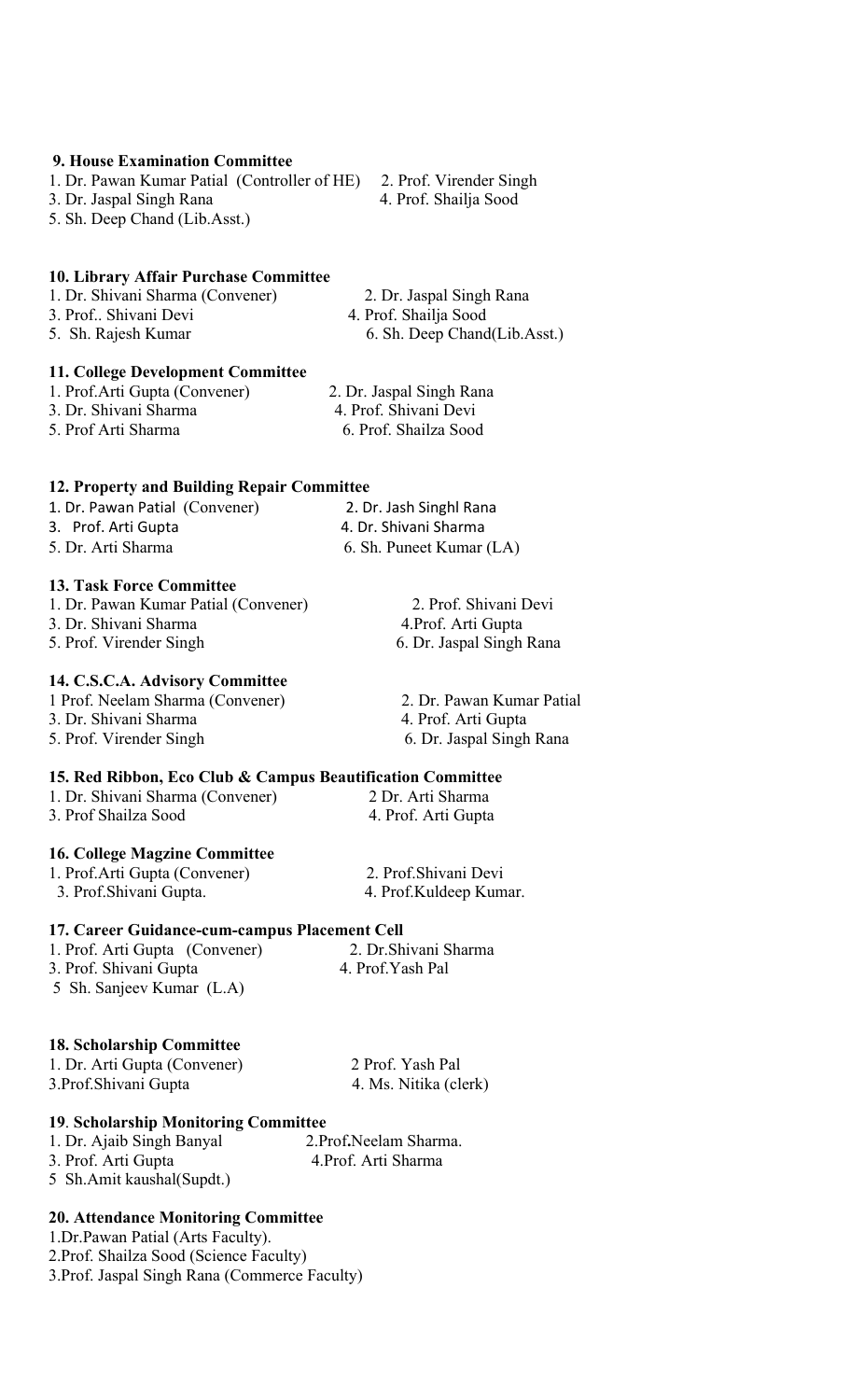### **21. Medical Assistance Committee**

1. Dr. Shivani Sharma 2.Prof. Arti Sharma

3. Prof Shailza Sood 4. Prof. Arti Gupta

### **22. College Local Purchase Committee**

Dr. Ajaib Singh Banyal (Chairperson). 1. Dr. Pawan Patial 2.Sh Amit Kaushal(supdt.) 3. Ms. Nitika (Clerk) 4. Sh. Deep Chand(Lib.Assist.)

### **23. College Electricity and Water Committee**

1. Prof. Virender Singh (Convener) 2. Prof. Shivani Devi

3. Prof. Jaspal Singh Rana 4. Sh. Sanjeev Kumar

### **24. Co-Curricular and HPU Youth Festival Committee**

| Group-I                      | Group-II                         |
|------------------------------|----------------------------------|
| Dr. Sarita Kumari (Convener) | Dr. Pawan Patial (Convener)      |
| Prof. Mukta Mani             | Prof. Jaspal S. Rana             |
|                              | Prof. Shailza Sood               |
| Prof. Shivani Gupta          | Prof.Sarita Kumari.              |
| Group-III                    | Group-IV                         |
| Prof. Arti Gupta (Convener)  | Prof. Praveen Prakash (Convener) |
| Prof. Shivani Sharma         | Prof. Shivani Sharma             |
| Prof. Arti Sharma            | Prof. Virender Singh             |
| Prof.Sarita Kumari.          |                                  |

### **25. College Canteen Committee**

Dr. Pawan Kumar Patial (Convener) Prof. Virender Singh Prof. Mukta Mani Sh. Puneet Kamal(L.A)

### **26. Environment & Swachh Adhiyan Forum**

| 1. Dr. Shivani Sharm | 2.Dr. Arti Sharma  |
|----------------------|--------------------|
| Sood                 | 4 Prof. Arti Gupta |

### **27. NSS Programme Officer**

Prof. Yash Pal.

### **28.Rover And Ranger Incharge.**

1.Prof.Kuldeep Kumar 2.Dr.Sarita Kumari

### **29. Self Finance Courses Advisory Committee**

| 2. Dr. Jaspal Singh Rana |  |
|--------------------------|--|
| 4. Prof. Virender Singh  |  |
| 6. Prof. Kuldeep Kumar.  |  |
|                          |  |
|                          |  |

### **30. Bursar Prof.Shivani Gupta.**

### **31. Leave Sanctioning Committee (Faculty wise)**

Prof. Mukta Mani (Arts Faculty) Dr. Shivani Sharma (Science Faculty) Dr.. Jaspal Singh Rana (Commerce Faculty)

3. Prof Shailza 5. Prof. virender Singh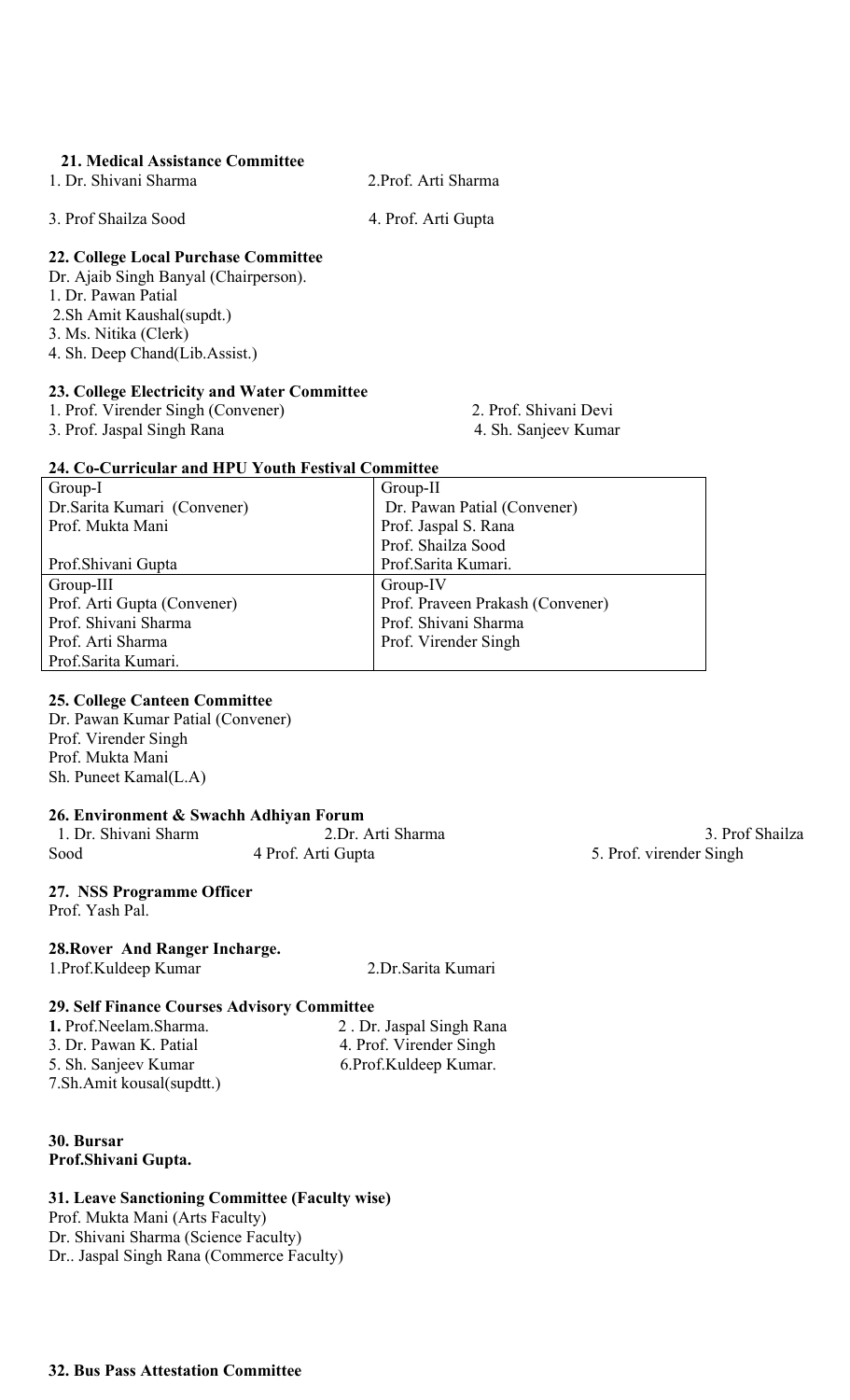- Dr. Pawan Patyal (Arts Faculty)
- Dr. Arti Sharma (Science Faculty)
- Dr. Jaspal Singh Rana (Commerce Faculty)

#### 33. **Tent & Seating arrangement committee:-**

- 1. Dr. Pawan Patial
- 2. Dr. Jaspal Rana

3 Prof. Virender Singh

- 4 Mr. Rajesh Kumar
- 5.Mr. Sanjeev Kumar(L.A)
- 6.Mr. Puneet Kamal(L.A)

#### **34. Tea and Refreshment committee:-**

- 1. Dr. Arti Sharma
- 2. Prof. Arti Gupta
- 3. Prof. Shivani Sharma
- 4. Prof. Shailja Sood
- 5. Prof Shivani Devi
- 6. Mrs. Nitika

#### **35. Nodal Officer, AISHE/Swachh Bharat Summer internship**

Dr. Pawan Kumar Patial/Prof. Virender Singh

**RTI Committee** Dr. Ajaib Singh Banyal (Principal) PIO SH.Amit Kaushal(supdt.) Prof. Neelam Sharma(member) **Appellant Authority,** Director of Higher Education

#### **36. Staff Secretary**

Dr. Pawan Kumar Patial

### **Team Incharges of Various Games For the Session 2020-21**

|                |                      | <b>Co-ordinator: Mr. Pawan Kumar Patial</b> |                    |
|----------------|----------------------|---------------------------------------------|--------------------|
| <b>S. No.</b>  | <b>GAME</b>          | <b>MEN</b>                                  | <b>WOMEN</b>       |
| $\mathbf{1}$ . | <b>Cross Country</b> | Prof. Virender Singh                        | Dr. Sarita Kumari  |
| 2.             | Kho-Kho              | Prof.Yash Pal                               | Prof. Shivani Devi |
| 3.             | Shooting             | Dr. Pawan K. Patyal                         | Prof. Shailza Sood |
| 4.             | Taikwondo            | Prof. Virender Singh                        | Dr. Shivani Sharma |
| 5.             | Cricket              | Dr. Jaspal S. Rana                          | Dr. Sarita Kumari  |
| 6.             | Weight-Lifting       | Dr. Pawan K. Patial                         | Prof. Arti Gupta   |
| 7.             | Volley Ball          | Dr. Ashok Kumar                             | Prof. Mukta Mani   |
| 8.             | Wrestling            | Dr. Jaspal S. Rana                          | Prof. Shailza Sood |
| 9.             | Athletics            | Dr. Pawan k. Patial                         | Prof. Arti Sharma  |
| 10.            | <b>Boxing</b>        | Prof.Kuldeep Kumar                          | Prof. Shivani Devi |
| 11.            | Kabaddi              | Sh. Rajesh Kumar                            | Prof. Arti Sharma  |
| 12.            | Badminton            | Dr. Anil Kumar                              | Prof. Arti Gupta   |
| 13.            | Judo                 | Prof. Virender Singh                        | Dr. Shivani Sharma |

 **Suggested Combination in Humanities (ARTS)**

**Applicants of B.AIst Year are advised to choose one DSC subject from following two groups out of three.**

|                | Sr. No. | Group No.  | <b>Subject. Combination</b>              |
|----------------|---------|------------|------------------------------------------|
|                |         | GpI        | Hindi/English/SKT                        |
| $\overline{2}$ |         | GpII       | <b>P</b> Pol Sci./PhyEducation/Economics |
|                |         |            |                                          |
|                |         | -111<br>Gn | <b>History/Math/Music</b>                |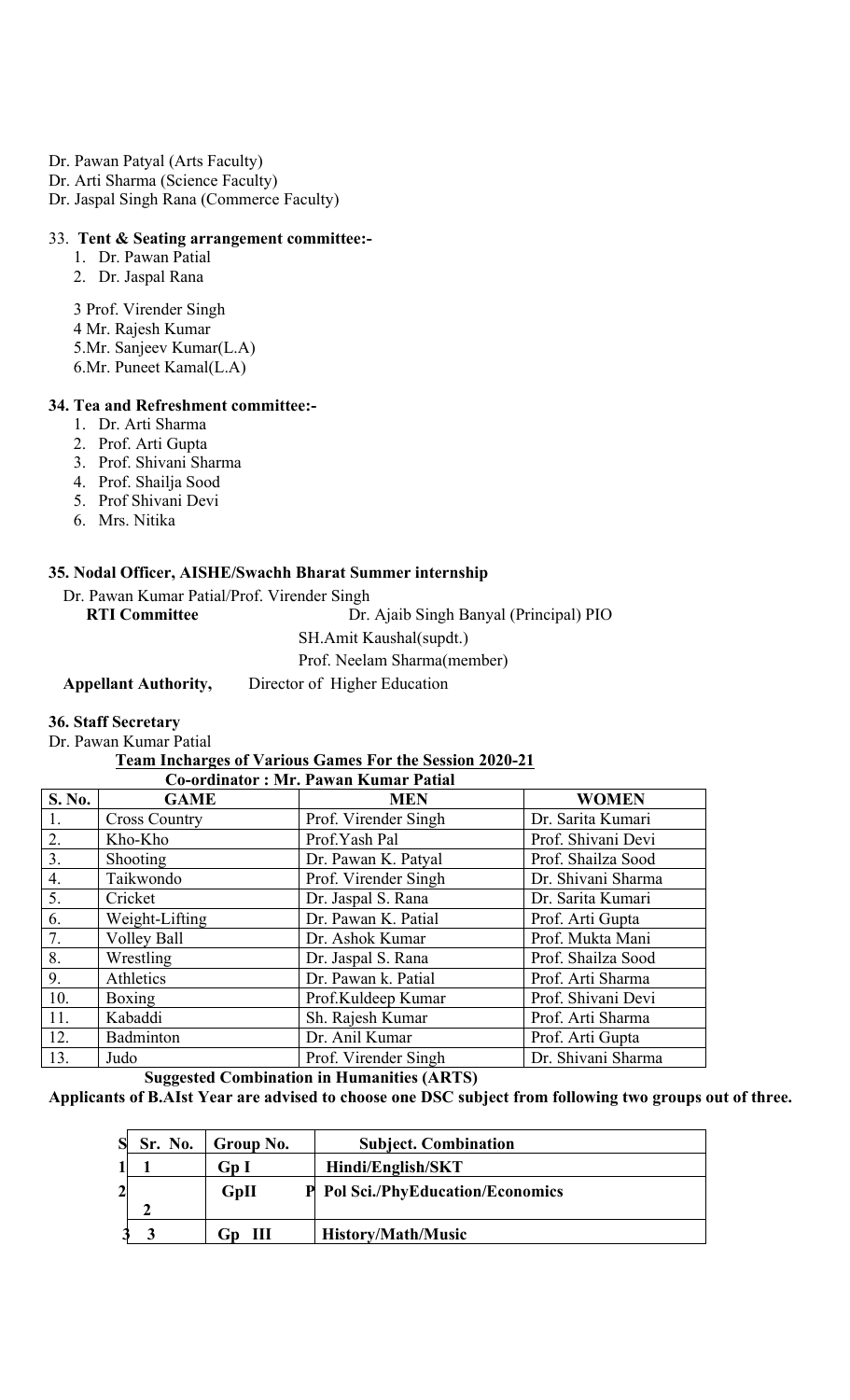### **Syllabus Structure under Annual/RUSA Compulsory Subject (2020-21)**

| <b>Class</b>                    |                    | <b>Compulsory (Core Course)</b> |                          | <b>AECC(Ability Enhancement Compulsory Course)</b> |  |  |
|---------------------------------|--------------------|---------------------------------|--------------------------|----------------------------------------------------|--|--|
|                                 | <b>Course Name</b> | <b>Course Code</b>              | <b>Course Name</b>       | <b>Course Code</b><br>ENVS2 AECC02                 |  |  |
| B.A./B.Com 1 <sup>st</sup> year | English -1         | ENG CE101                       | Environmental<br>Science |                                                    |  |  |
|                                 | <b>HINDI</b>       | HIND <sub>101</sub>             | English/Hindi/Sanskrit   | ENGAECC104/HINDAEC<br>C104/SKT-AECC104             |  |  |
| B.A./B.Com 2 <sup>nd</sup> year | Hindi1             | HIND201                         |                          |                                                    |  |  |
|                                 | English -2         | ENGCE201                        |                          |                                                    |  |  |
| $B.Sc.1st$ year                 |                    |                                 | Environmental<br>Science | ENVS2 AECC02                                       |  |  |
| $B.Sc.2nd$ year                 |                    |                                 | English                  | ENGAECC104                                         |  |  |

|                    |                    |                                                         | <b>ENGLISH</b>     |                 |                                                                                              |
|--------------------|--------------------|---------------------------------------------------------|--------------------|-----------------|----------------------------------------------------------------------------------------------|
|                    |                    |                                                         | $1st$ year         |                 |                                                                                              |
| <b>Course Type</b> | <b>Course Code</b> | <b>Course Name</b>                                      | <b>Course Type</b> | Course<br>Code  | <b>Course Name</b>                                                                           |
| DSC-1A             | ENGDSC102          | English Literature-<br>1 (Essays, Stories<br>and Poems) | DSC-1B             | ENGDSC103       | English<br>Literature2<br>(Poems, Short<br>Stories and<br>Essays)                            |
|                    |                    |                                                         | 2nd year           |                 |                                                                                              |
| DSC-I C            | ENGDSC202          | <b>British Literature</b><br>(Novel & Play)             | DSC-ID             | ENGDSC 203      | <b>Literary Cross</b><br>Currents: Modern<br>Indian Literature<br>(Poems and Short<br>Storie |
| AEEC/SEC-I         | ENGSEC204          | (Creative Writing,<br>Book & Media<br>Reviews)          | AEEC/SEC-2         | ENGSEC205       | <b>Translation Studies and</b><br>Principles of Translation                                  |
|                    |                    |                                                         | $3rd$ year         |                 |                                                                                              |
| $GE-1$             | <b>ENGL 305</b>    | Literature from<br>Himachal                             | $GE-2$             | <b>ENGL 306</b> | Women and<br>Empowerment                                                                     |
| $DSE - 1A$         | <b>ENGL 303</b>    | Soft Skills                                             | DSE-1B             | <b>ENGL304</b>  | <b>Academic Writing</b>                                                                      |
| AEEC/SEC-3         | <b>ENGL 301</b>    | <b>Technical Writing</b>                                | AEEC/SEC-4         | <b>ENGL 302</b> | <b>Business</b><br>Communication                                                             |

|                |                |                          | <b>HINDI</b>      |                 |                              |
|----------------|----------------|--------------------------|-------------------|-----------------|------------------------------|
|                |                |                          | $1^{\rm st}$ year |                 |                              |
| DSC-           | <b>HIND102</b> | Hindi sahitya ka itihas  | DSC-              | HIND103         | Madhyakalin hindi kavita     |
| 1A             |                |                          | 1B                |                 |                              |
|                |                |                          | $2nd$ year        |                 |                              |
| DSC-           | HIND202        | Adhunik hindi kavita     | DSC-1D            | HIND203         | Hindi gadya sahitya          |
| 1 <sup>C</sup> |                |                          |                   |                 |                              |
| SEC-I          | HIND204        | Karyalya hindi or        | <b>SEC-II</b>     | HIND206         | Anubad vigyan OR             |
|                | HIND205        | Hindi Bhasha Shikshan    |                   | <b>HIND 207</b> | Sanbhashan Kala              |
|                |                |                          | $3rd$ Year        |                 |                              |
| DSE-           | HIND305        | Lok sahitya              | $DSE-1B$          | <b>HIND306</b>  | Chayavadoter hindi kavita    |
| 1A             |                |                          |                   |                 |                              |
| SEC-3          | HIND301        | Rang aalekh avm          | SEC-4             | HIND303         | Chalchiter Lekhan or         |
|                |                | Rangmanch or             |                   | HIND304         | Samachar sankalen aur lekhan |
|                | <b>HIND302</b> | bhasha compyuting        |                   |                 |                              |
| $GE-1$         | HIND307        | Adhunik bhartiya sahitya | $GE-2$            | HIND308         | Sarjnatmak lekhan ke vividh  |
|                |                |                          |                   |                 | ksheter                      |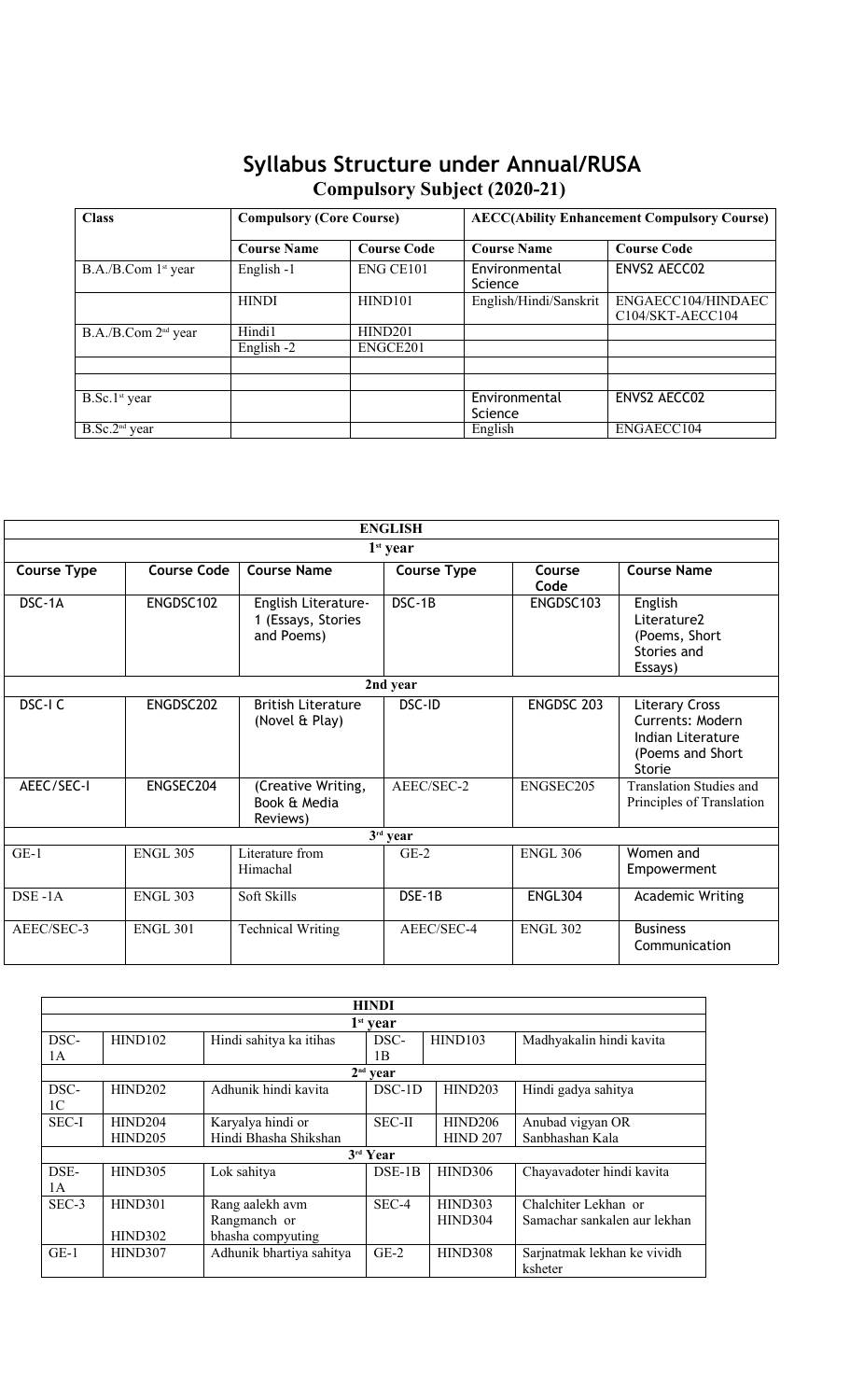|         |                |                      | <b>POLITICAL SCIENCE</b> |                |                               |
|---------|----------------|----------------------|--------------------------|----------------|-------------------------------|
|         |                |                      | $1st$ year               |                |                               |
| Course  | Course Code    | course Title         | Course                   | Course         | Course Title                  |
|         |                |                      |                          | Code           |                               |
| DSC-1A  | <b>POLS101</b> | Introduction to      | DSC-1A                   | <b>POLS102</b> | Indian Govt & Politics        |
|         |                | political theory     |                          |                |                               |
|         |                |                      | $2nd$ year               |                |                               |
| DSC-1C  | <b>POLS201</b> | Comparative Govt     | DSC-1D                   | POLS202        | Introduction to international |
|         |                | &Politics            |                          |                | politics                      |
| $SEC-1$ | <b>POLS203</b> | Legislative Support  | SEC-2                    | POLS204        | Public Opinion and survey     |
|         |                |                      |                          |                | research                      |
|         |                |                      | 3rd Year                 |                |                               |
|         |                |                      |                          |                |                               |
| DSE-1A  | POLS301(A)/    | Themes in            | DSE-IB                   | POLS302(A)     | Democracy and                 |
|         | POLS301(B)     | contemporary         |                          | /POLS302(B)    | Governance/Understanding      |
|         |                | political theory/    |                          |                | Globalization                 |
|         |                | Administration and   |                          |                |                               |
|         |                | <b>Public Policy</b> |                          |                |                               |
|         |                | concepts and         |                          |                |                               |
|         |                | <b>Theories</b>      |                          |                |                               |
| $SEC-3$ | <b>POLS303</b> | Democratic           | SEC-4                    | POLS304        | Conflict and peace building   |
|         |                | Awareness with       |                          |                |                               |
|         |                | legal literacy       |                          |                |                               |
| $GE-1$  | <b>POLS305</b> | Society, economy     | $GE-2$                   | <b>POLS306</b> | Human rights and gender       |
|         |                | and politics in HP   |                          |                | Environment                   |

|            |                           | <b>HISTORY</b>                                                                    |            |                |                                                                                         |
|------------|---------------------------|-----------------------------------------------------------------------------------|------------|----------------|-----------------------------------------------------------------------------------------|
|            |                           | $1st$ year                                                                        |            |                |                                                                                         |
| <b>DSC</b> | <b>HIST101</b>            | History of India from the<br>earliest times up to 300CE                           | <b>DSC</b> | <b>HIST102</b> | History of India from<br>C.300 to 1206                                                  |
|            |                           | $2nd$ year                                                                        |            |                |                                                                                         |
| <b>DSC</b> | <b>HIST 203</b><br>C.1206 | History of India from<br>To 1707                                                  | <b>DSC</b> | <b>HIST204</b> | History of India from 1707<br>to 1950                                                   |
| $SEC-1$    | HIST213/214               | Historical Tourism: Theory<br>and practice /understanding<br>Heritage             | SEC-2      | HIST215/216    | An introduction to<br>Archaeology/Craft and<br>artisans                                 |
|            |                           | $3rd$ year                                                                        |            |                |                                                                                         |
| $DSC-1A$   | <b>HIST</b><br>305/306    | Modern and Contemporary<br>World History I:1871-1919/<br>Issues In WorldHistory-I | DSE-1B     | HIST307/308    | Modern and Contemporary<br>World History-II:1919-<br>1992/<br>Issues In WorldHistory-II |
| SEC-3      | <b>HIST317/</b><br>318    | Indian history and<br>culture//Museums and<br>Archives                            | SEC-4      | HIST319/320    | Introduction to Indian<br>Art/understanding Popular<br>Culture                          |
| $GE-1$     | <b>HIST309/</b><br>310    | Women in Indian<br>History/Social-Religious<br>Reform Movement in india           | $GE-2$     | HIST311/312    | Environmental issues in<br>india/History of Himachal<br>Pradesh                         |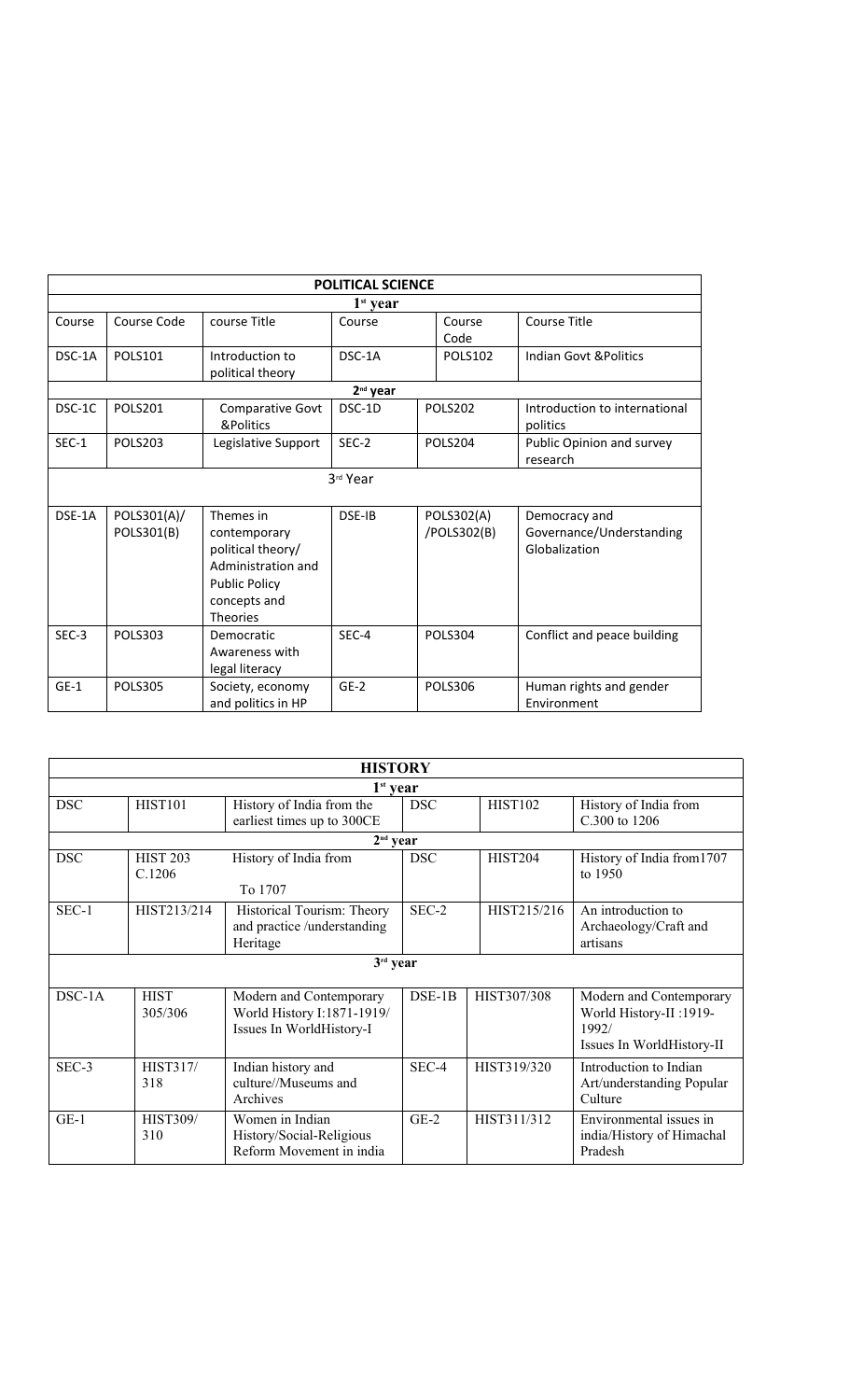|                |                    |                                  | <b>SANSKRIT</b>        |                    |                                      |
|----------------|--------------------|----------------------------------|------------------------|--------------------|--------------------------------------|
|                |                    |                                  | 1 <sup>st</sup> year   |                    |                                      |
| Course Type    | <b>Course Code</b> | <b>Course Name</b>               | Course Type            | <b>Course Code</b> | <b>Course Name</b>                   |
| DSC-1A         | <b>SKT101</b>      | Sanskrit kavya                   | $DSC-1B$               | <b>SKT102</b>      | Sanskrit Gadya Kavya                 |
|                |                    |                                  |                        |                    |                                      |
|                |                    |                                  | $2nd$ year             |                    |                                      |
| DSC-1C         | <b>SKT201</b>      | Sanskrit natak                   | DSC-1D                 | <b>SKT202</b>      | Sanskrit vyakran                     |
| AEEC/SEC-      | <b>SKT205</b>      | Ayurved ke mool<br>sidhant       | AEEC/SEC-<br>$\rm{II}$ | <b>SKT206</b>      | Vyakran avm sanyojan                 |
|                |                    |                                  | $3rd$ year             |                    |                                      |
| $DSE-1A$       | <b>SKT301</b>      | Vyaktigat vikas ka<br>drishtikon | $DSE-1B$               | <b>SKT302</b>      | Sahitye Samalochan                   |
| GE-I           | <b>SKT303</b>      | Patajal yogsutar                 | $GE-II$                | <b>SKT304</b>      | Bhasha-vigyan ke<br>Mulbhut sindhant |
| AEEC/SEC-<br>3 | <b>SKT305</b>      | Bhartiya Rangshala               | AEEC/SEC-<br>4         | <b>SKT306</b>      | Bhartiya Vashtushaster               |
|                |                    |                                  | <b>ECONOMICS</b>       |                    |                                      |

|                                                                  |                                   |                                                                                      | <b>ECONOMICS</b>     |                                   |                                                      |
|------------------------------------------------------------------|-----------------------------------|--------------------------------------------------------------------------------------|----------------------|-----------------------------------|------------------------------------------------------|
|                                                                  |                                   |                                                                                      | $1st$ year           |                                   |                                                      |
| Course                                                           | <b>Course Code</b>                | <b>Course Title</b>                                                                  | <b>Course Code</b>   | <b>Course Code</b>                | <b>Course Title</b>                                  |
| DSC-IA                                                           | ECONA101                          | PRINCIPLES OF<br><b>MICRO</b><br><b>ECONOMICS-I</b>                                  | DSC-IB               | ECONA102                          | PRINCIPLES OF<br><b>MICRO</b><br><b>ECONOMICS-II</b> |
|                                                                  |                                   |                                                                                      | 2 <sub>nd</sub> year |                                   |                                                      |
| DSC-IC<br>ECONA201<br><b>PRINCIPLES</b><br>OF MICRO ECONOMICS-II |                                   |                                                                                      | DSC-ID               | ECONA202                          | PRINCIPLES OF MICRO<br><b>ECONOMICS-II</b>           |
| SEC-I                                                            | ECONA204                          | <b>ECONOMICS OF</b><br><b>RURAL</b><br><b>DEVELOPMENT</b>                            | SEC-II               | ECONA206                          | <b>DEMOGRAPHY</b>                                    |
|                                                                  |                                   |                                                                                      | 3rd year             |                                   |                                                      |
| DSC-1A                                                           | ECONA303                          | ECONOMICE OF H.P                                                                     | DSC-IB               | ECONA305                          | <b>DEVELOPMENT</b><br><b>ECONOMICS</b>               |
| $SEC-3$                                                          | ECONA309<br><b>OR</b><br>ECONA310 | <b>RESEARCH</b><br><b>MEHODOLOGY</b><br><b>OR</b><br><b>PUBLIC</b><br><b>FINANCE</b> | SEC-4                | ECONA311<br><b>OR</b><br>ECONA312 | MONEY AND BANKING<br>OR<br><b>PROJECT WORK</b>       |
| GE-I                                                             | ECONA313                          | <b>ECONOMICE OF</b><br>H.P                                                           | GE-II                | ECONA314                          | <b>INDIAN ECONOMY</b>                                |

|             |                                                | <b>Physical Education (Annual System)</b> |                                |                |             |  |  |
|-------------|------------------------------------------------|-------------------------------------------|--------------------------------|----------------|-------------|--|--|
|             | <b>B.A.1<sup>st</sup></b> Year (Annual System) |                                           | $B.A.2ND Year (Annual System)$ |                |             |  |  |
| Course Type | <b>Course Code</b>                             | Course Name                               | Course Type                    | Course<br>Code | Course Name |  |  |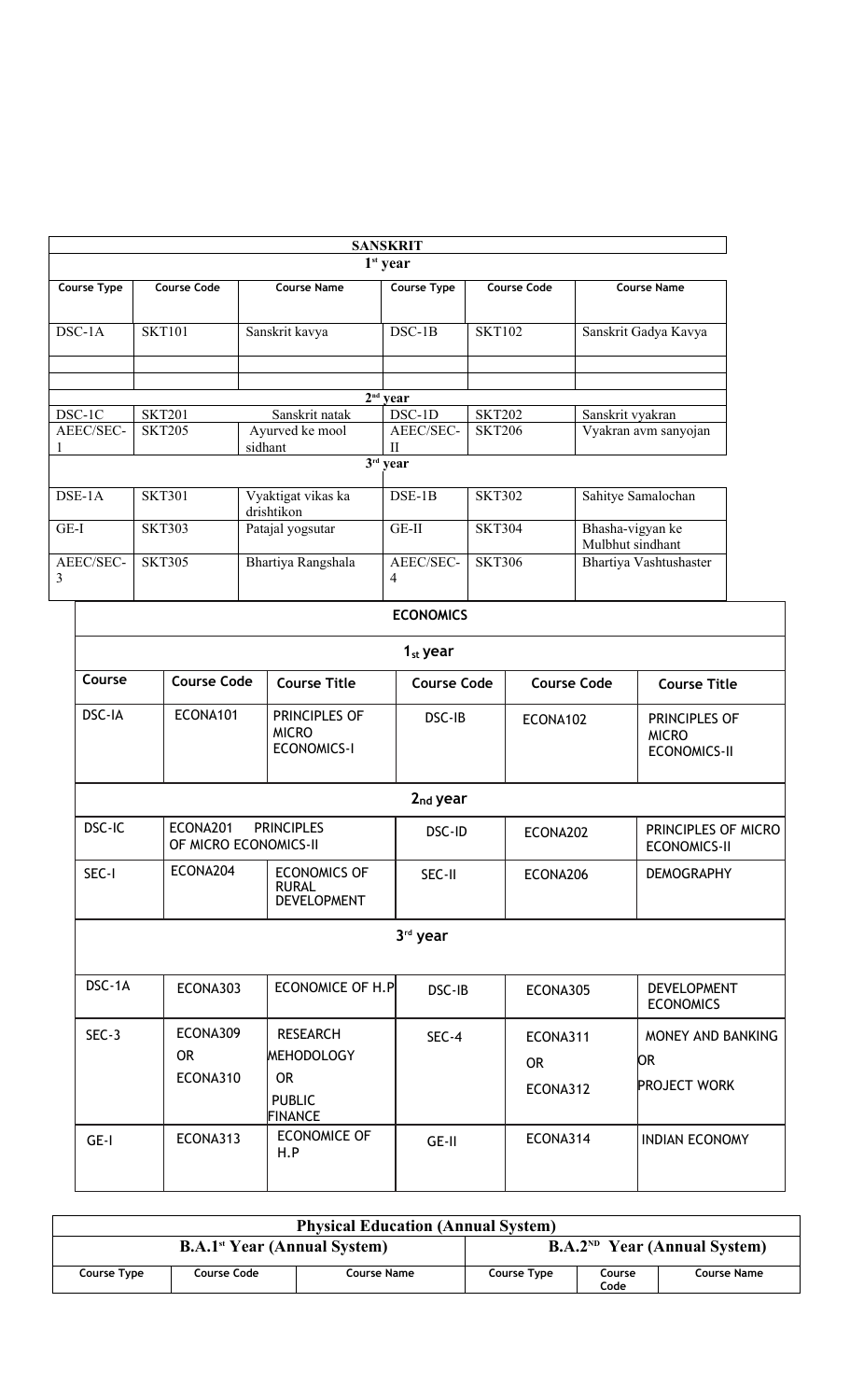| Core Course                | PED101TH | Introduction to Physical<br>Education   | Core Course                                  | PED201TH | Human Anatomy and<br>Physiology                         |
|----------------------------|----------|-----------------------------------------|----------------------------------------------|----------|---------------------------------------------------------|
| Core<br>Course (Practical) | PED101PR | <b>Athletics and Game-I</b>             | Core<br>Course (Practical)                   | PED201PR | <b>Athletics and Game-III</b>                           |
| Core Course                | PED102TH | Olympic Movement and<br>Organization of | Core Course                                  | PED202TH | Sports Psychology                                       |
|                            |          | Tournaments                             | Core<br>Course (Practical)                   | PED202PR | Athletics and Game-IV                                   |
| Core<br>Course (Practical) | PED102PR | <b>Athletics and Game-II</b>            | <b>Skill</b><br>Enhancement<br>Course (SEC)  | PED203TH | Sports Medicine,<br>Physiotherapy and<br>Rehabilitation |
|                            |          |                                         | Skill<br>Enhance<br>ment<br>Course-<br>(SEC) | PED204TH | <b>Sports Training</b>                                  |

| <b>Course Type</b>                                            |                                  | <b>Course Name</b>                                                                                           | <b>Course Type</b>                              |                      | <b>Course Name</b>                                                             |
|---------------------------------------------------------------|----------------------------------|--------------------------------------------------------------------------------------------------------------|-------------------------------------------------|----------------------|--------------------------------------------------------------------------------|
| Skill<br>Enhancemen<br>t Course-3<br>$(SEC-3)$<br>{Practical} | PED301PR<br>PED302PR<br>PED303PR | a)Specialization in<br>Volleyball<br>b)Specialization in Football)<br>c)Specialization in<br>Kabaddi(AnyOne) | Skill<br>Enhancement<br>Course-4<br>{Practical} | PED304PR             | Specialization in<br>Athletics                                                 |
| Discipline Specific<br>Elective(DSE-1A)                       | PED305TH<br>PED306TH             | RecreationOr(Any One)<br>Kinesiology and<br><b>Biomechanics</b>                                              | Discipline Specific<br>Elective(DSE-1B)         | PED307TH<br>PED308TH | Methods of Teaching in<br>Phy. Edu.or (Any One)<br>Officiating and<br>Coaching |
|                                                               |                                  |                                                                                                              |                                                 |                      |                                                                                |
| <b>Generic Elective-1</b><br>$(GE-1)$                         | PED309TH                         | <b>Health Education and</b><br>Nutrition                                                                     | <b>Generic Elective-2</b><br>$(GE-2)$           | PED310TH             | Yoga                                                                           |

|          |                          | <b>MUSIC</b> (Vocal)                             |            |                         |                                                     |  |
|----------|--------------------------|--------------------------------------------------|------------|-------------------------|-----------------------------------------------------|--|
|          |                          | $1st$ year                                       |            |                         |                                                     |  |
| $DSC-1A$ | MUSA101TH\$<br>MUSA102PR | Theory of Indian music<br>(General)<br>Practical | DSC-<br>1B | MUSA103 \$<br>MUSA104PR | Theory of Indian Music<br>(General) $& Biographies$ |  |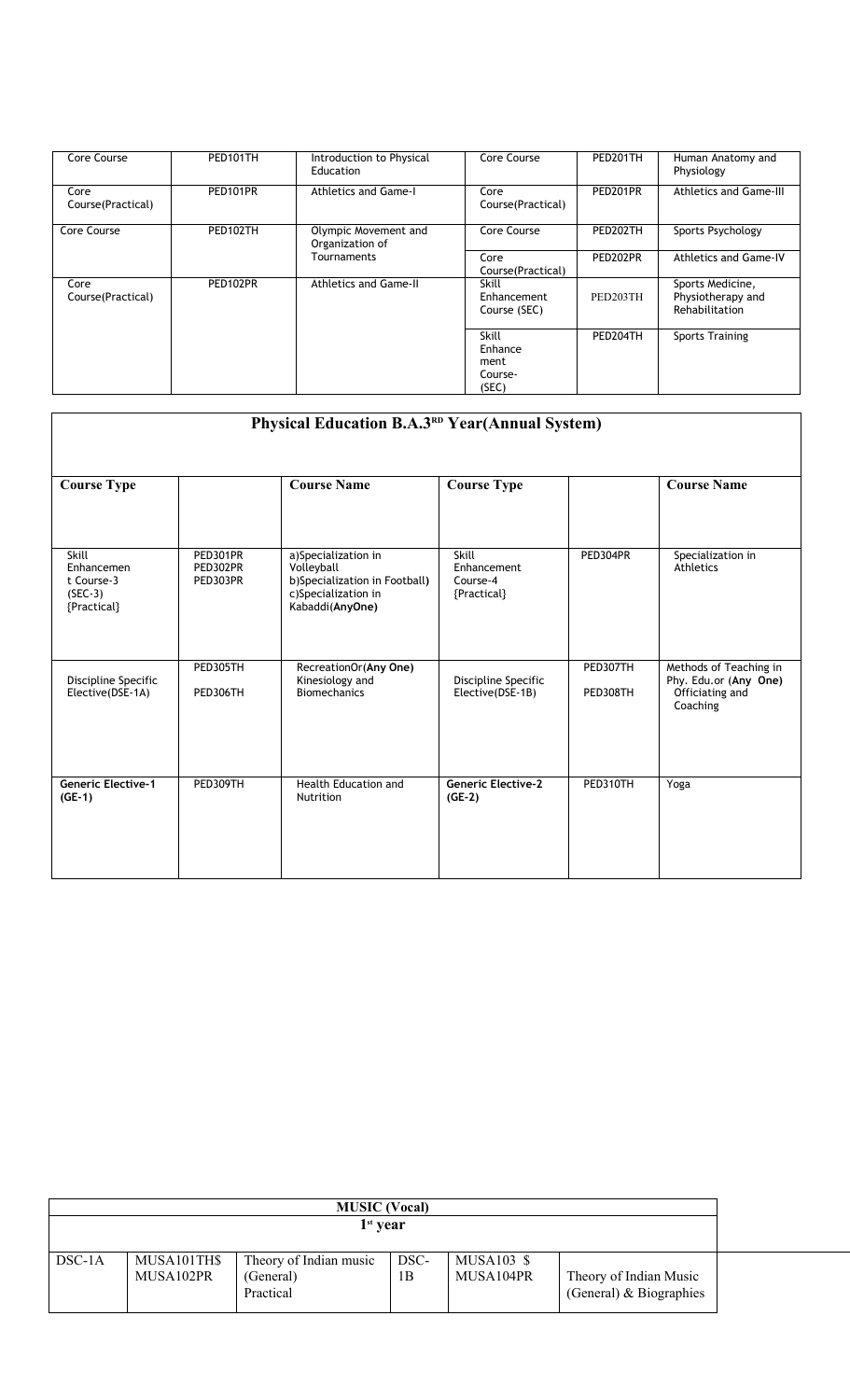|                                                                 |                              |                                                            |                                    |                                                               | <b>PRACTICAL</b>                                       |                                        |
|-----------------------------------------------------------------|------------------------------|------------------------------------------------------------|------------------------------------|---------------------------------------------------------------|--------------------------------------------------------|----------------------------------------|
|                                                                 |                              |                                                            |                                    |                                                               |                                                        |                                        |
|                                                                 |                              |                                                            |                                    |                                                               |                                                        |                                        |
|                                                                 |                              |                                                            |                                    |                                                               |                                                        |                                        |
|                                                                 |                              |                                                            | $2nd$ year                         |                                                               |                                                        |                                        |
| Course                                                          | <b>Course code</b>           | Course name                                                | Course                             | Course code                                                   | Course name                                            |                                        |
| DSC-1A                                                          | MUSA201TH\$<br>MUSA202PR     | Ancient<br><b>GranthasScontribution</b><br>Practical       | DSC-<br>1B                         | <b>MUSA203\$</b><br>MUSA204PR                                 | Medieval<br><b>GranthasScontribution</b><br>Practical  |                                        |
| SEC-1                                                           | MUSA205PR                    | Hindustani Music                                           | $SEC-II$                           | MUSA206PR                                                     | Hindustani Music                                       |                                        |
|                                                                 |                              |                                                            |                                    |                                                               |                                                        |                                        |
|                                                                 |                              |                                                            | 3rd year                           |                                                               |                                                        |                                        |
| Course                                                          | <b>Course code</b>           | Course name                                                | Course                             | Course code                                                   | Course name                                            |                                        |
| DSE-1A                                                          | MUSA303TH<br>\$<br>MUSA304PR | <b>Theory of Indian</b><br>music and study of              | $\overline{\text{DSE-1B}}$         | MUSA305TH\$<br>MUSA306PR                                      | <b>Theory of Indian</b><br>music and study of          |                                        |
| $GE-1$                                                          | MUSA307TH                    | ancient Granths<br><b>Theory of Indian</b><br><b>Music</b> | $GE-1$                             | MUSA308PR                                                     | ancient Granths<br>Practical, Hindustani<br>music      |                                        |
|                                                                 |                              |                                                            |                                    |                                                               |                                                        |                                        |
|                                                                 |                              |                                                            | <b>SUBJECT: MATHEMATICS</b>        |                                                               |                                                        |                                        |
|                                                                 |                              |                                                            | B.A./B.SC. 1 <sup>st</sup> year    |                                                               |                                                        |                                        |
| Course<br><b>Type</b>                                           | <b>Course Code</b>           | <b>Course Name</b>                                         | <b>Course Type</b>                 | <b>Course Code</b>                                            | <b>Course Name</b>                                     |                                        |
| Core<br>Course/<br>Core<br>Course-<br>$\rm III$                 | MATH101TH                    | <b>DIFFERENTIAL</b><br><b>CALCULUS</b>                     | Core Course/<br>Core Course-<br>IV | <b>MATH102T</b><br>H                                          | DIFFERENTIAL EQUATIONS                                 |                                        |
|                                                                 |                              |                                                            | B.A./B.SC. 2 <sup>nd</sup> year    |                                                               |                                                        |                                        |
| Course                                                          | <b>Course Code</b>           | <b>Course Name</b>                                         | <b>Course Type</b>                 | <b>Course Code</b>                                            | <b>Course Name</b>                                     |                                        |
| <b>Type</b><br>Core<br>Course/<br>Core<br>Course<br>$-{\rm IX}$ | MATH201TH                    | <b>REAL ANALYSIS</b>                                       | $SEC-1$<br>(Choose any<br>one)     | MATH307T<br>H<br><b>MATH308T</b><br>H<br><b>MATH309T</b>      | <b>LOGIC AND SETS</b><br>GEOMETRY INTEGRAL CALCULUS    | ANALYTICAL                             |
| Core<br>Course/<br>Core<br>Course-<br>XII                       | MATH202TH                    | <b>ALGEBRA</b>                                             | $SEC-2$<br>(Choose<br>any one)     | H<br><b>MATH310T</b><br>H<br>MATH311T<br>H<br><b>MATH312T</b> | <b>VECTOR CALCULUS</b><br><b>ALGEBRA</b>               | <b>BOOLEAN</b><br><b>NUMBER THEORY</b> |
|                                                                 |                              |                                                            |                                    | H<br>B.A./B.SC. 3rd Year                                      |                                                        |                                        |
| Course                                                          | <b>Course Code</b>           | <b>Course Name</b>                                         | Course Type                        | <b>Course Code</b>                                            | <b>Course Name</b>                                     |                                        |
| <b>Type</b>                                                     | MATH301TH                    | <b>MATRICES</b>                                            |                                    | MATH313T                                                      | PROBABILITY AND STATISTICS                             |                                        |
| DSE-<br>1A/DSE<br>:3A                                           | MATH302TH                    | <b>MECHANICS</b>                                           | SEC-3<br>(Choose                   | H<br>MATH314T                                                 | <b>MATHEMATICAL FINANACE</b>                           |                                        |
| (Choose<br>any one)                                             | MATH303TH                    | <b>LINEAR</b><br><b>ALGEBRA</b>                            | any one)                           | H<br><b>MATH315T</b><br>H                                     | <b>MATHEMATICAL MODELING</b>                           |                                        |
| <b>DSE</b><br>1B/DSE                                            | MATH30TH                     | NUMERICAL<br><b>METHODS</b>                                | $SEC-4$<br>(Choose any             | <b>MATH316T</b><br>H                                          | <b>BOOLEAN ALGEBRA</b><br>TRANSPORTATION & GAME THEORY |                                        |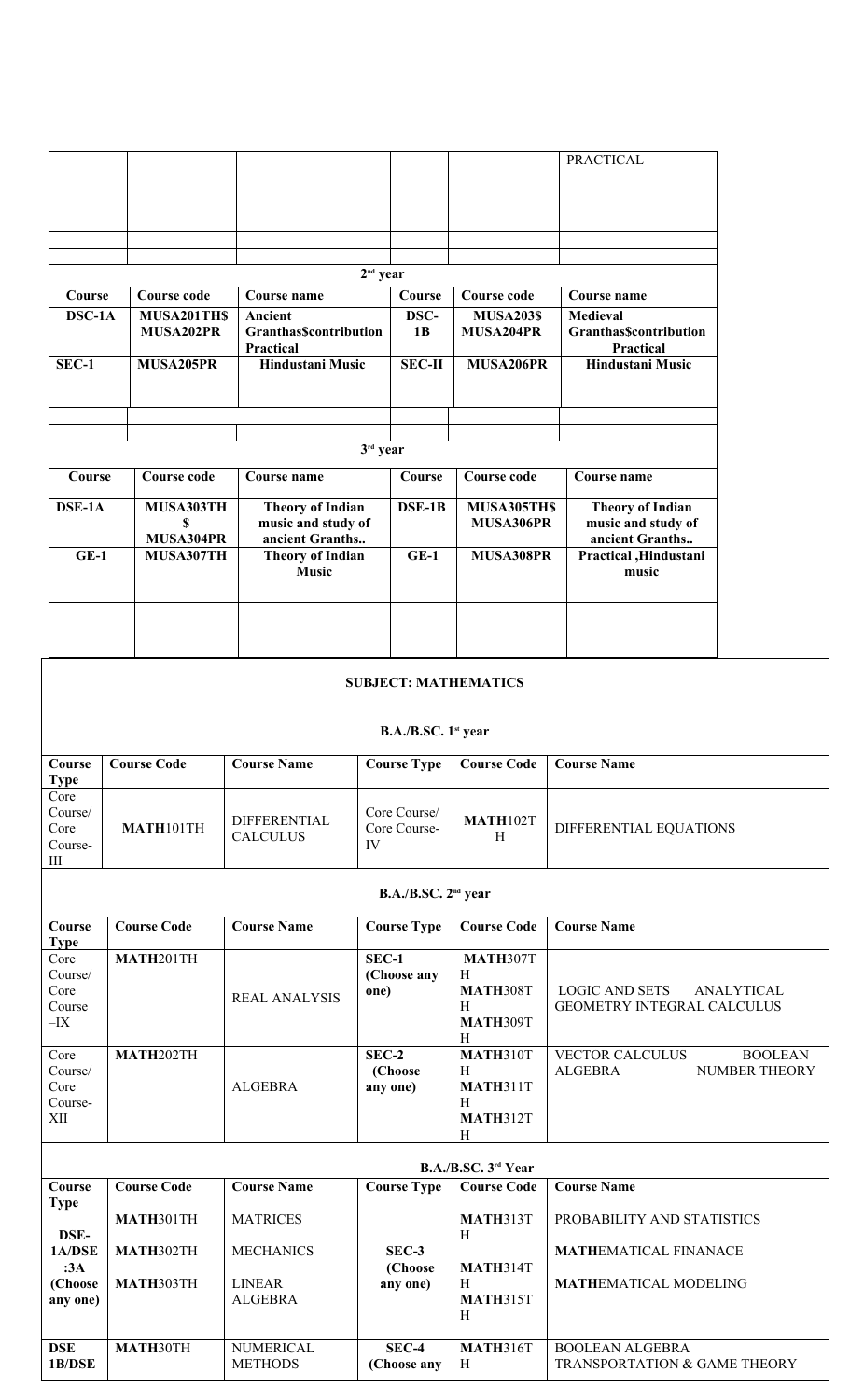| :3B<br>(Choose<br>any one)      | MATH602TH<br><b>MATH603TH</b> | <b>COMPLEX</b><br><b>ANALYSIS</b><br><b>LINEARPROGRA</b><br><b>MMING</b>   | one)                                  | <b>MATH317T</b><br>Н<br><b>MATH318T</b><br>Н | <b>GRAPH THEORY</b>                                                                                           |
|---------------------------------|-------------------------------|----------------------------------------------------------------------------|---------------------------------------|----------------------------------------------|---------------------------------------------------------------------------------------------------------------|
|                                 |                               |                                                                            |                                       | G.E. (GENERIC ELECTIVE) (Only for B.A.)      |                                                                                                               |
| $G.E.-1$<br>(Choose<br>any one) | MATH319TH<br><b>MATH320TH</b> | <b>PORTFOLIO</b><br><b>OPTIMIZATION</b><br>QUEUING &<br>RELIABILITY THEORY | $G. E. -2$<br>(Choos<br>e any<br>one) | <b>MATH321T</b><br>H<br><b>MATH322T</b><br>H | <b>DESCRIPTIVE STATISTICS &amp;</b><br>PROBABILITY THEORY<br>SAMPLE SURVEYS & DESIGN OF<br><b>EXPERIMENTS</b> |
|                                 |                               |                                                                            |                                       |                                              |                                                                                                               |

|               |                                               |                                         |          | <b>SUBJECT: BOTANY</b>                      |                 |                                                                                  |                                           |  |
|---------------|-----------------------------------------------|-----------------------------------------|----------|---------------------------------------------|-----------------|----------------------------------------------------------------------------------|-------------------------------------------|--|
|               | $1st$ year                                    |                                         |          |                                             |                 | $2nd$ year                                                                       |                                           |  |
| Course        | <b>Course Code</b>                            | <b>Course Name</b>                      |          | <b>Course Type</b>                          |                 | <b>Course Code</b>                                                               | <b>Course Name</b>                        |  |
| <b>Type</b>   |                                               |                                         |          |                                             |                 |                                                                                  |                                           |  |
| DSC-1A        | <b>BOTA101</b>                                | Biodiversity                            |          | DSC-1A                                      |                 | <b>BOTA201</b>                                                                   | Plant Anatomy &<br>Embryology             |  |
| $DSC-1B$      | <b>BOTA102</b>                                | Plant Ecology &<br>Taxonomy             |          | DSC1B                                       |                 | <b>BOTA202</b>                                                                   | Plant Physiology &<br>Metabolism          |  |
|               |                                               |                                         |          | <b>SEC</b>                                  |                 | <b>BOTA203</b>                                                                   | <b>Biofertilizers</b>                     |  |
|               |                                               |                                         |          | <b>SEC</b>                                  |                 | BOTA204                                                                          | Gardening & Floriculture                  |  |
|               |                                               |                                         |          | $3rd$ year                                  |                 |                                                                                  |                                           |  |
| Course Type   | Course Code                                   | <b>Course Name</b>                      |          | Course Type                                 |                 | Course Code                                                                      | <b>Course Name</b>                        |  |
| SEC-1         | <b>BOTA306</b>                                | Medicinal Botany<br>and<br>Ethno Botany |          | <b>SEC-II</b>                               |                 | BOTA307                                                                          | <b>Mushroom Cultivation</b><br>Technology |  |
| <b>DSE-IA</b> | <b>BOTA301</b><br><b>Or</b><br><b>BOTA302</b> | DSE-IB                                  | Or<br>Or | <b>BOTA303</b><br>BOTA304<br><b>BOTA305</b> | <b>Or</b><br>Or | Cell and Molecular Biology<br><b>Bioinformatics</b><br>Genetics & Plant Breeding |                                           |  |

|                       |                                                    |                                                                      | <b>SUBJECT: ZOOLOGY</b> |                                                           |                |                                          |                                                      |
|-----------------------|----------------------------------------------------|----------------------------------------------------------------------|-------------------------|-----------------------------------------------------------|----------------|------------------------------------------|------------------------------------------------------|
|                       | $1st$ year                                         |                                                                      |                         |                                                           | Ind year       |                                          |                                                      |
| Course<br><b>Type</b> | <b>Course Code</b>                                 | <b>Course Name</b>                                                   | <b>Course Type</b>      |                                                           | Course<br>Code |                                          | <b>Course Name</b>                                   |
| $DSC-1A$              | ZOOL101                                            | Animal diversity                                                     | DSC-1C                  |                                                           | ZOOL201        |                                          | Physiology $\&$<br>Biochemistry                      |
| $DSC-1B$              | ZOOL102                                            | Comp. ant. and<br>dev. Bio. Of<br>vertebrates                        | DSC-1D                  |                                                           | ZOOL202        |                                          | Genetics &<br>Evolutionary<br><b>Biology</b>         |
|                       |                                                    | <b>SEC</b><br><b>SEC</b>                                             |                         | ZOOL203<br>ZOOL204                                        |                | <b>Medical Diagnostics</b><br>Apiculture |                                                      |
|                       |                                                    |                                                                      | $3rd$ year              |                                                           |                |                                          |                                                      |
| Course<br><b>Type</b> | <b>Course Code</b>                                 | <b>Course Name</b>                                                   | Course<br><b>Type</b>   | <b>Course Code</b>                                        |                | <b>Course Name</b>                       |                                                      |
| SEC-3                 | ZOOL303                                            | Sericulture                                                          | SEC-4                   | ZOOL304(A)<br><b>Or</b><br>ZOOL304B)                      |                | Or                                       | Aquarium fish keeping<br><b>Research Methodology</b> |
| $DSE-1A$              | ZOOL301(A)<br>Or<br>ZOOL301(B)<br>Or<br>ZOOL301(C) | <b>Applied Zoology</b><br>Or<br>Animal<br>Biotechnology<br><b>Or</b> | $DSE-1B$                | ZOOL302(A)<br>Or<br>ZOOL302(B)<br><b>Or</b><br>ZOOL302(C) |                | Or<br>Immunology<br><b>Or</b>            | Insect Vector & diseases<br>Reproductive Biology     |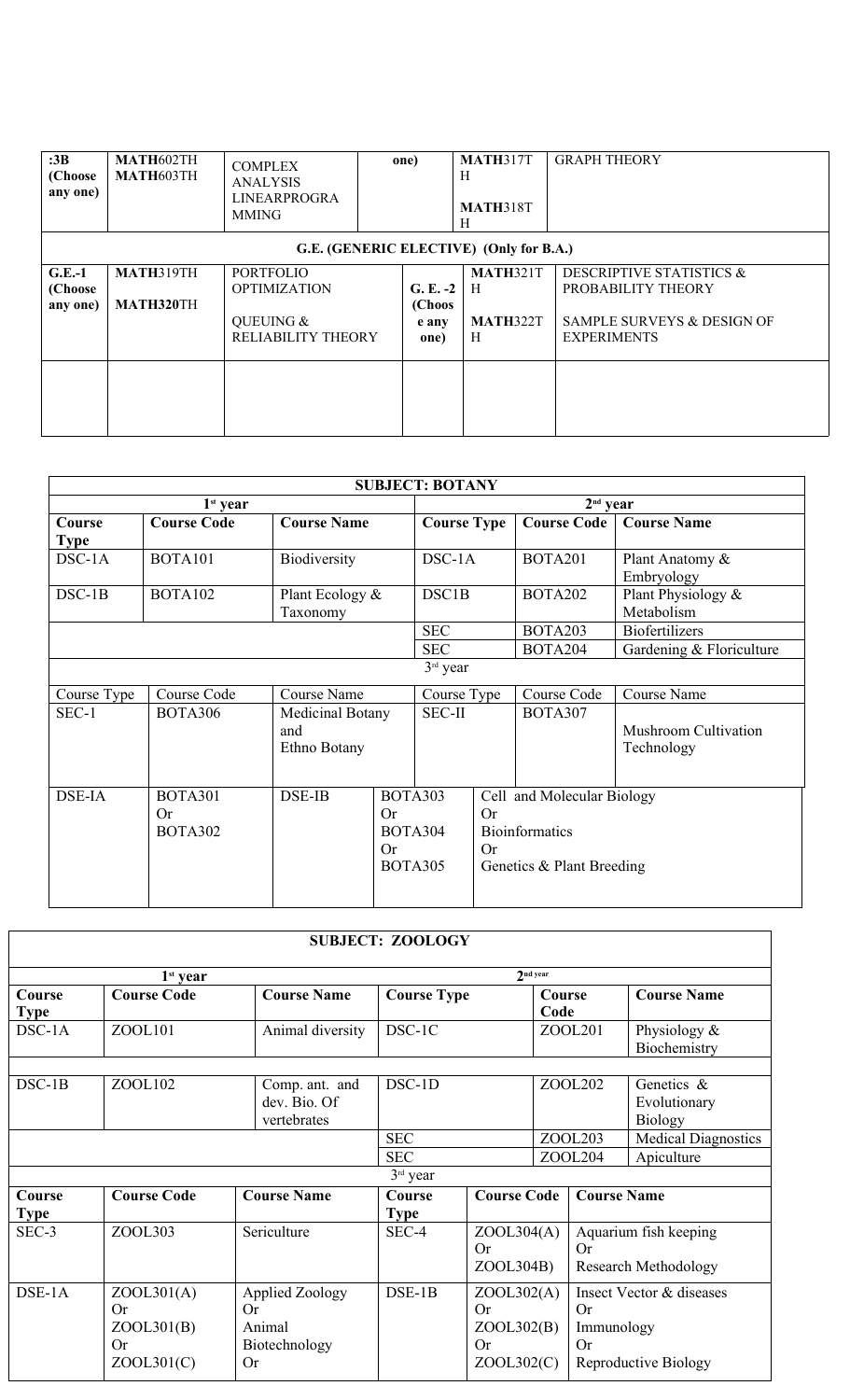|                              |                                     | <b>PHYSICS</b><br>BSc. 1styear                                                    |                       |                                     |                                                                                        |
|------------------------------|-------------------------------------|-----------------------------------------------------------------------------------|-----------------------|-------------------------------------|----------------------------------------------------------------------------------------|
| <b>Course</b><br><b>Type</b> | <b>Course Code</b>                  | <b>Course Name</b>                                                                | Course<br><b>Type</b> | <b>Course Code</b>                  | <b>Course Name</b>                                                                     |
| DSC-I                        | PHYS101TH                           | Mechanics Theory&<br>Lab                                                          | DSC-II                | PHYS102TH                           | Electricity<br>Magnetisms&EMT<br>Theory and lab                                        |
|                              |                                     |                                                                                   |                       |                                     |                                                                                        |
|                              |                                     | <b>B.SC.2ND YEAR</b>                                                              |                       |                                     |                                                                                        |
| DSC-I                        | PHYS201TH                           | <b>Statistical And</b><br>Thermal physics<br>Theory & LAB                         | DSC-II                | PHYS202TH                           | <b>Waves And Optics</b>                                                                |
| SEC-1                        | PHYS203TH<br><b>OR</b><br>PHYS204TH | Physics Workshop<br><b>Skills</b><br><b>OR</b><br>Computational<br>PHYSICS SKILLS | $SEC-2$               | PHYS205TH<br><b>OR</b><br>PHYS206TH | Electrical<br>CKTS&Network skill<br><b>Or</b><br><b>Basic Instrumentation</b><br>skill |
|                              |                                     | <b>B.SC.3RD</b> Year                                                              |                       |                                     |                                                                                        |
| DSE-1A                       | PHYS301/302/303                     | Elements Of Modern<br>PHYS/Solid State<br>PHY./Astronomyphy                       | DSE:1B                | PHYS304/305/306                     | Nuclear And<br>Particle/Quantum<br>MECH./Physics of<br>Devises                         |
| SEC-3                        | PHYS307/308                         | Radiology<br>Safety/Applied<br>optics                                             | SEC-3                 | PHYS309/310                         | <b>Weather Forecasting</b><br>/Renewable ENERGY<br><b>AND Energy</b><br>Harvesting     |

|             |             |                         | <b>CHEMISTRY(Annual)</b>  |           |                |                            |
|-------------|-------------|-------------------------|---------------------------|-----------|----------------|----------------------------|
|             |             | B.Sc                    |                           |           |                |                            |
|             | 1year       |                         |                           |           |                |                            |
| Course Type | Course Code | Course Name             | Course Type               |           | Course Code    | Course Name                |
| <b>DSC</b>  | CHEM101T    | At. Str., Bonding,      | <b>DSC</b>                |           | CHEM102T       | States of matter, chemical |
|             | H .&Lab     | org. Chem. &            |                           |           | H &LAB         | kinetics&functional        |
|             |             | Hydrocarbon             |                           |           |                | organic chemistry          |
|             |             | B.SC <sub>2</sub>       |                           |           |                |                            |
| <b>YEAR</b> |             |                         |                           |           |                |                            |
| Course Type | Course Code | <b>Course Name</b>      | Course Type               |           | Course Code    | Course Name                |
| <b>DSC</b>  | CHEM201T    | Sol.Phase Eqi,          | <b>DSC</b>                |           | <b>CHEM</b>    | Chemistry of main gp       |
|             | H& Lab      | Elect.&Org.             |                           | 202TH &P. |                | elements, chemical         |
|             |             | Chem.                   |                           |           |                | energetic and Equalibria   |
| SEC-1       | CHEMCC30    | <b>Basic Analytical</b> | SEC-2                     |           | <b>CHEM CC</b> | Coor. Chem. St. of matter  |
|             | 1 Th.       | Chem.                   |                           |           | 401            | & Chem. Kinetics           |
|             |             |                         | B.Sc 3 <sup>rd</sup> year |           |                |                            |
| Course Type | Course      | Course Name             | Course Type               |           | Course         | Course Name                |
|             | Code        |                         |                           |           | Code           |                            |
| <b>DSE</b>  | Chem        | Polymer/Industrial/     | <b>DSE</b>                |           | Chem           | Chem. Of Transition        |
|             | CC301/2/3   | Quantum Photo           |                           |           | CC             | group Element/Polymer      |
|             | $Th.$ &P.   | Chem.                   |                           |           | 304/305        | Chem./Molecules of life    |
|             |             |                         |                           |           | /306           |                            |
|             |             |                         |                           |           | Th.&P.         |                            |
| SEC-3       | Chem SEC    | Chemical Tech. &        | SEC-4                     |           | CHEM.          | Pestiside                  |
|             | 307 Th.     | Socieity, Buss.         |                           |           | <b>SEC</b>     | chem./pharmaceutical       |
|             |             | Skill for chem.         |                           |           | 308            | chem.                      |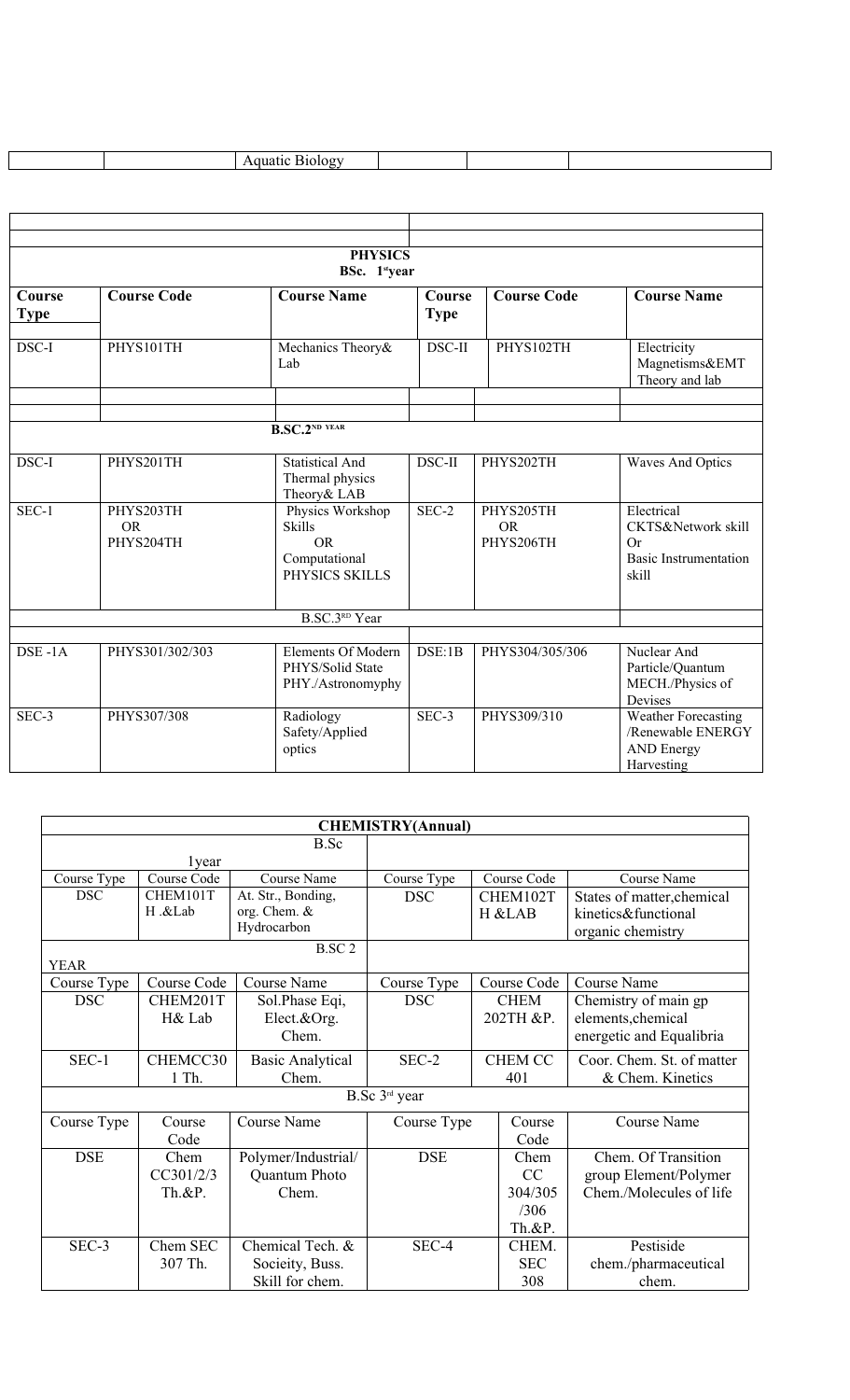|                      |                    |                                                                                                                        | B.Com.(Annual)       |                    |                                                                                                                                                       |  |  |  |
|----------------------|--------------------|------------------------------------------------------------------------------------------------------------------------|----------------------|--------------------|-------------------------------------------------------------------------------------------------------------------------------------------------------|--|--|--|
| 1st Year             |                    |                                                                                                                        |                      |                    |                                                                                                                                                       |  |  |  |
| Course               | <b>Course Code</b> | <b>Course Name</b>                                                                                                     | Course               | <b>Course Code</b> | <b>Course Name</b>                                                                                                                                    |  |  |  |
| AECC-1               |                    | Environment<br><b>Studies</b>                                                                                          | AECC-2               |                    | Language: English/Hindi/Modern<br>Indian Language                                                                                                     |  |  |  |
| Core Course C-1      | <b>BC</b> 1.1      | Financial Accounting                                                                                                   | Core Course C-4      | <b>BC</b> 1.3      | <b>Business Law</b>                                                                                                                                   |  |  |  |
| Core Course C-2      | <b>BC</b> 1.2      | <b>Business Organization</b><br>and Management                                                                         | Core Course C-5      | <b>BC</b> 1.4      | Business Mathematics and<br><b>Statistics</b>                                                                                                         |  |  |  |
| Core Course C-3      | <b>ENGL 101</b>    | English $-1$ Core English<br>(Compulsory for<br>B.A./B.Com                                                             | Core Course C-6      | HIN101             | Hindi                                                                                                                                                 |  |  |  |
| 2 <sup>nd</sup> Year |                    |                                                                                                                        |                      |                    |                                                                                                                                                       |  |  |  |
| Core Course C-7      | BC 2.1             | Company Law                                                                                                            | Core CourseC-10      | $HINA-200$         | Hindi                                                                                                                                                 |  |  |  |
| Core Course C-8      | <b>BC</b> 2.2      | Income Tax Law and<br>Practice                                                                                         | Core Course C-11     | <b>BC</b> 2.4      | Corporate Accounting                                                                                                                                  |  |  |  |
| Core Course C-9      |                    | English                                                                                                                | Core Course C-12     | <b>BC</b> 2.5      | Cost Accounting                                                                                                                                       |  |  |  |
| $SEC-1$              | <b>BC</b> 2.3      | <b>Computer Applications</b><br>in Business                                                                            | SEC-2                | <b>BC</b> 2.6      | E-Commerce                                                                                                                                            |  |  |  |
|                      |                    |                                                                                                                        | 3 <sup>rd</sup> year |                    |                                                                                                                                                       |  |  |  |
| $DSE-1$              | <b>BC</b> 3.1      | Any one<br>a. Human Resource<br>Management<br>b. Principles of<br>Marketing<br>c. Auditing and<br>Corporate Governance | DSE-3                | <b>BC</b> 3.5      | Any one.<br>a. Corporate Tax Planning<br>b. Banking and Insurance<br>c. Management Accounting<br>d. Computerized Accounting<br>System                 |  |  |  |
| $DSE-2$              | <b>BC</b> 3.2      | Any one.<br>a. Fundamentals of<br><b>Financial Management</b><br>b. Goods and service Tax<br>(GST)                     | DSE-4                | <b>BC</b> 3.6      | Any one.<br>a. International Business<br>b. Office Management and<br>Secretarial Practice<br>c. Fundamentals of Investment<br>d. Consumer Protections |  |  |  |
| $SEC-3$              | <b>BC</b> 3.3      | Entrepreneurship                                                                                                       | SEC-4                | <b>BC</b> 3.7      | Personal Selling and Salesmanship                                                                                                                     |  |  |  |
| $GE-1$               | <b>BC</b> 3.4      | Principles of Micro<br>Economics                                                                                       | $GE-2$               | <b>BC</b> 3.8      | Indian Economy                                                                                                                                        |  |  |  |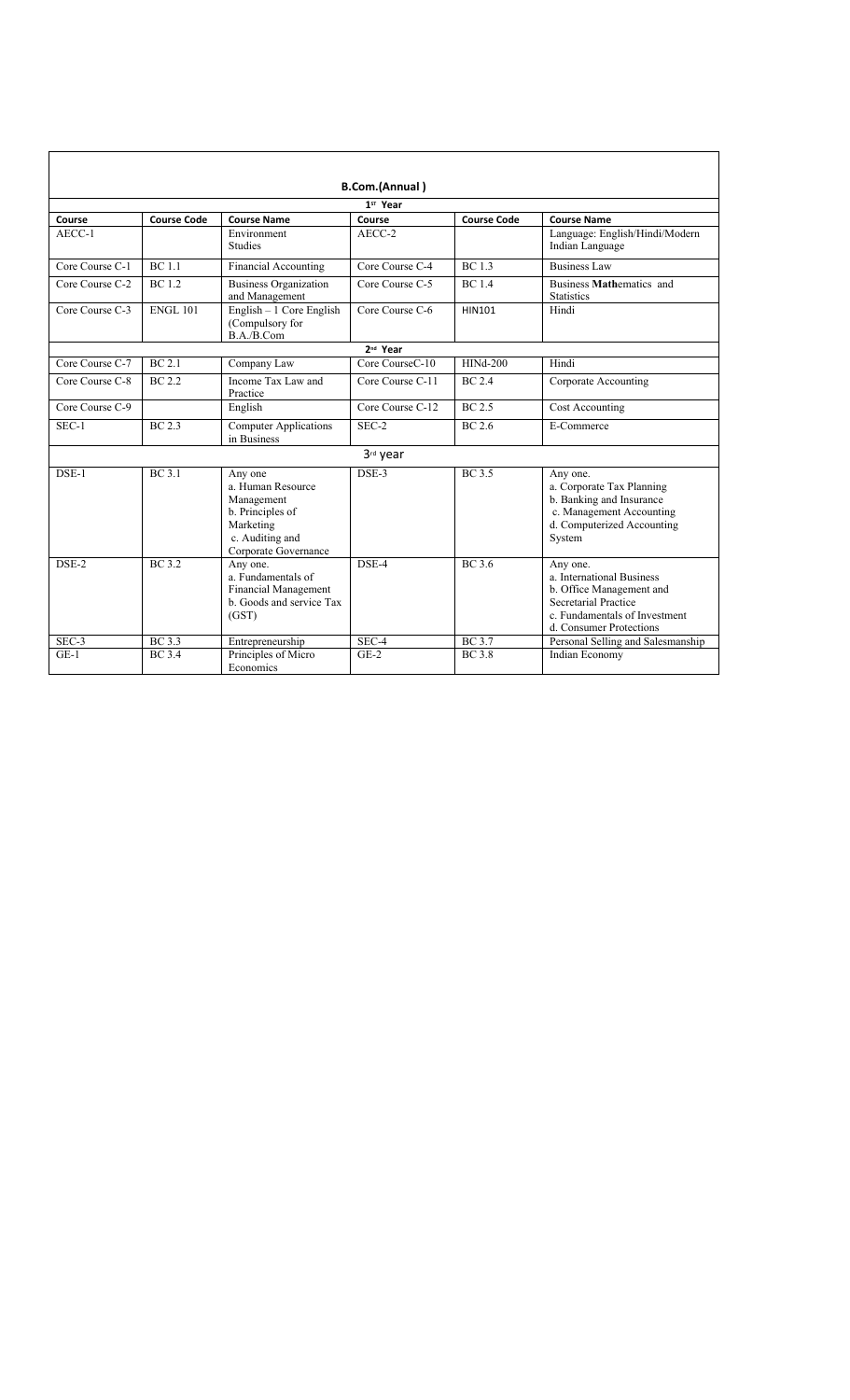## **General Admission Rules**

- 1. Admission will bemade on the recommendation of admission committee.
- 2. Admission will be strictly on fulfilment of eligibilities condition.
- 3. A student who has attained the age of 23 years for boys  $& 25$  years for girls on 1st July, 2019 (Upper age limit is raised to 26 years for ST/SC candidates). The Vice-Chancellor shall have the power to permit age relaxation upto a maximum period of 6 months.
- 4. All Admission will be provisional subject to the approval of V.C., HPU Shimla.
- 5. All terms and conditions ofthe admission and fee structure can bechanged ormodified as perthe directions of H.P.University Shimla.
- 6. Acandidate seekingAdmission will be accompanied by his/her parents/guardian at the time of admission.
- 7. A student must produce original certificates at the time of admission.
- 8. A candidate having a gap of one or more years in their studies will have to submit an affidavit explaining the reasons.
- 9. Every students seeking admission in any class will be required to pay Rs. 400/- to PTA Fund. Fees and funds once deposited will not be refunded.
- 10. Girls students seeking admission in any class must bring an attested copy of H.P. Bonafide certificate to themselves offee connection (Tuition Fee Only).
- 11. Students seeking exemption from the Tuition Fee for disability must attach an attested copy of 40% disability certificate.
- 12. The Admission of the student who is seeking admission to TDC-II or TDC-III on the basis of educational qualifications acquired from the university other than HPU shall be regularized on the basis of equivalence ofsyllabi as an when decided by HPUniversity Shimla.
- 13. Candidates coming from school of Education Board/University other than HP Board of School Education/ HPU Shimla must produce migration certificates in original. Only students who have passed in all subjects in 10+2 from NOS (with English) shall be admitted to B.A. / B.Com. / B.Sc. subject to the minimum eligibility conditions.

### **For Re-Admission students are advised to contact Prof. Anil Kumar.**

### **Important :**

Alsuch students who are required to produce affidavits are advised to consult the admission committee about the contents/statement to be given in the affidavit so that inconvenience may be avoird. Submission of false affidavit is a legal offence.

### **Note :**

- No. 1 Admissions in various major subjects will be on the basis of merit & other eligibility conditions keeping in veiw the HPU Roster for reservations.
- No. 2 Admission in Sports Quota wil be done/Approved by Prof. Pawan K. Patial & in Cultural Quota by Prof. PraveenPrakash.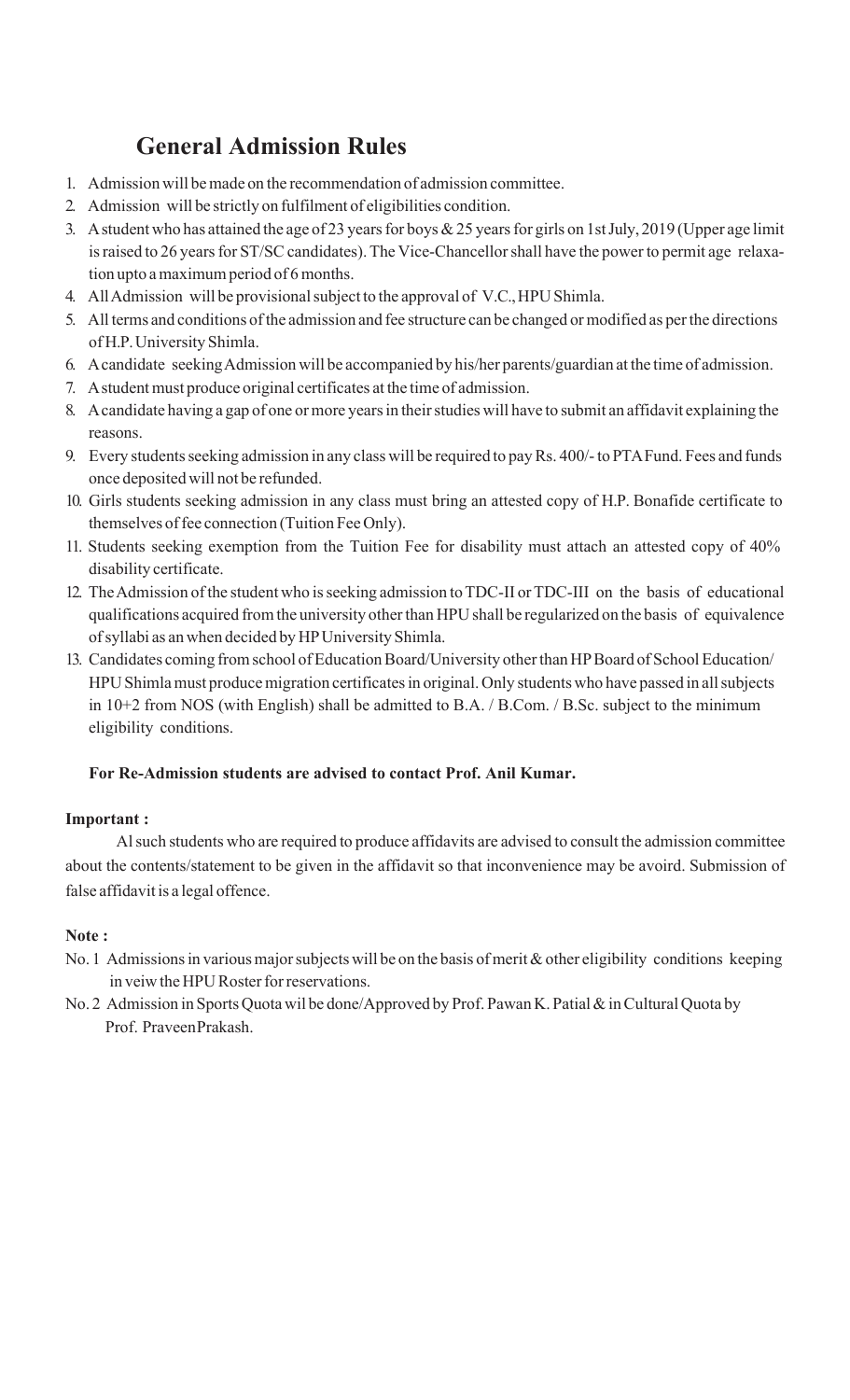### **Refusal Admission**

- 1. A candidate expelled by any college/University of found involved in any indisciplinary activities in the preceding year(s) will not be admitted in the college.
- 2. Asthere is no provision of compartment in the National University, New Delhirules, therefore a candidate failing in any one or more than one subject out of five is not eligible for admission. Only passed candidates of NOS will be admitted if otherwise eligible.
- 3. Any candidate who has not appeared / passed inEnglish as a subject at 10+2 level shall not be eligible for admission inB.A. 1styear.
- 4. If the student gets admission by furnishing incorrect information or by concealing the facts, his / her admission will be cancelled on detection of such fault by the college/University.
- 5. In spite ofthe eligibility for admission, the Principal can refuse admission ifthe conduct ofthe student has not been up to themark during previous years.
- 6. The Principal reserves the right to reject or cancel the admission of any student without assigning any  $reason(s)$  or explanations if situation warrants so.

## **Admission Procedure**

- 1. Every candidate seeking admission to any classhasto apply on the prescribed firmavailable in the college prospectus.
- 2. The application form is to be filled up neatly by the applicant in his /her own handwriting carefully after reading allrules, eligibility conditions.
- 3. It is mandatory for all the applicants to bring his/hermother/father/guardian at the time of admission.
- 4. The sequence in which the certificates are to beattached is given in the admission form.
- 5. After getting the formverified and approved fromthe members of admission committee, the applicant will go the convener of the same committee and there after to the final admission committee. (Room Nos. are mentioned alongwith admission committees.
- 6. In case of any clarification or guidance, the applicant can approach FinalCommittee ofthe college.

Guardian means only blood relation.

He/she Should not be a student of this college. No. student of this college should sign in the place of parent/guardian of any applicant otherwise none of the two will be admitted in the college.

**Note :** If the student does not deposit fees immediately after the final committee has cleared/signed the admission form, his/her admission will be deemed as cancelled.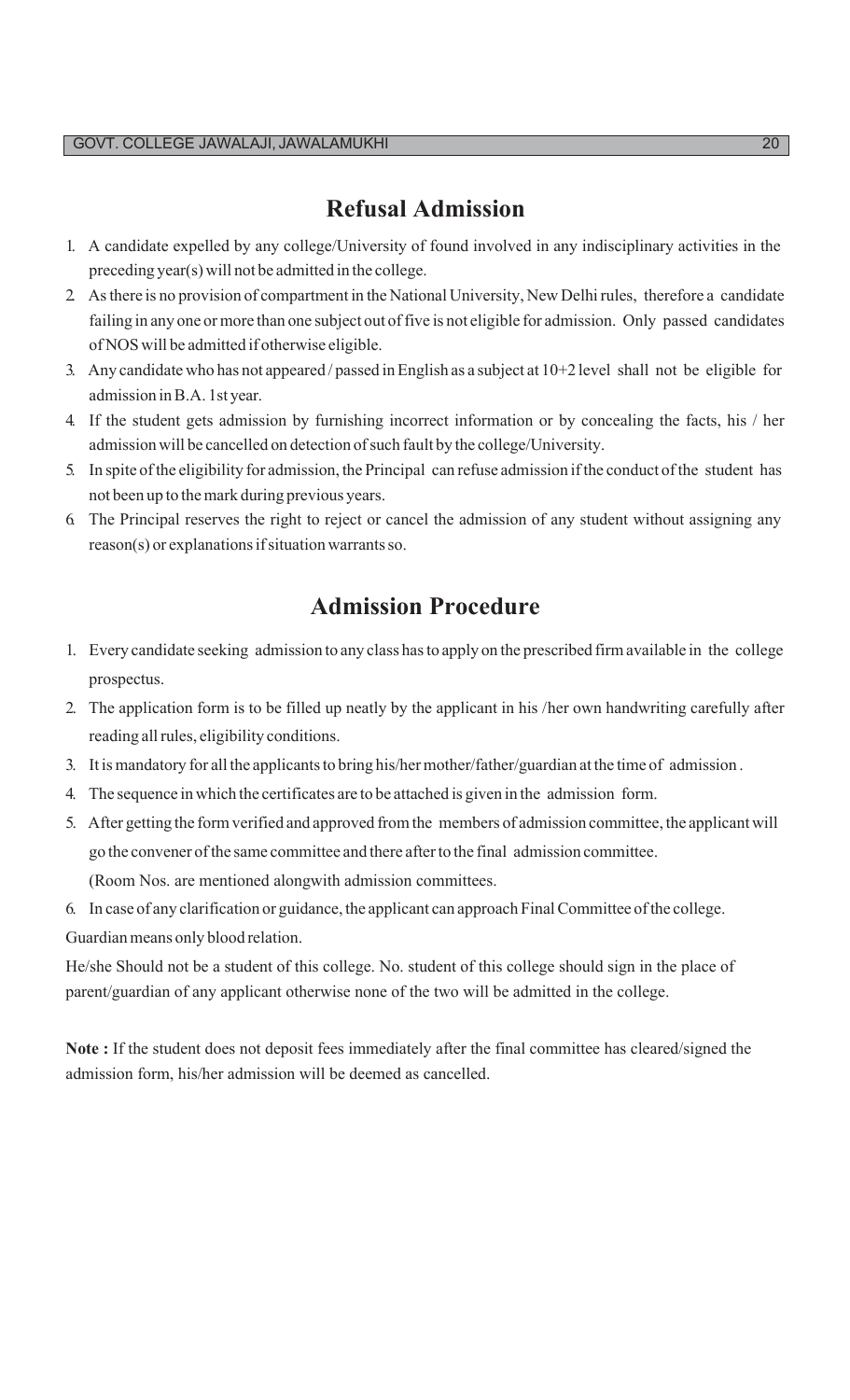## **Documents Required**

The completed admission form along with the biodata card, undertaking and PTA form must be submitted alongwith the following documents :

- 1. Twopassportsize own photographs and two passportsize photographs of his/herfather/mother/guardian.
- 2. All certificates from matric examination onwards must be carried in original along with their photo copies (only forB.A./B.Sc./B.Com.-I and post graduate classes).
- 3. H.P.Domicile certificate for girlstudents only.
- 4. 40% disability certificate and category certificate in case of students seeking any sort of fee concession/ age relaxation.
- 5. Photocopy ofregistration card.
- 6. Original character certificates from Head of the institution last attended in case of a student seeking admission to the first year of any course.

In case if student who has discontinued his/her studies for one or more year the character certificate must be supplemented by another character certificate obtained from gazetted class I officer or the Panchayat Pradhan of the village/illaka concerned.

7. A student seeking admission from board/university other than H.P. will have to produce photocopy of his/her migration certificate, Affidavit, wherever applicable.

**Note :** The character certificate must not have been issued more than six months prior to the date of admission. **Important :**

- (1) Every student must have his/her own email ID.
- (2) Every student must mention his/her own Bank Account No. and Aadhar No. in the admission form.
- (3) Parents must ensure the entry of their own Phone No. in the admission form in order to make convenient to send important messages through SMS.
- (4) Photo copy ofBankAccount No. and Aadhar No.required.

### **Mandatory Undertaking**

It is mandatory for the students and their parents/guardian to fill up the anti-ragging undertaking online on the following website after seeking admission in the college www.amanmovement or www.antiragging.in [after](http://www.antiragging.in/) doing so students are directed to submit the copies of the printouts to their major subject teachers within 15th daysfromthe date of admission.

## **Credits required to be accumulated for the award of the degree in new UGC**

### **CBCS is132.**

### **The CBCS System :**

Choice Based Credit System (CBCS) is an instructional package developed to suit the needs of students to keep pace with developments in higher education worldwide taking him/her out of isolated compartmentalized learning environment which clearly indicates for each level of certification learning effort required on the part of the student in terms of credits to be earned as well as participation in instrucitonal hours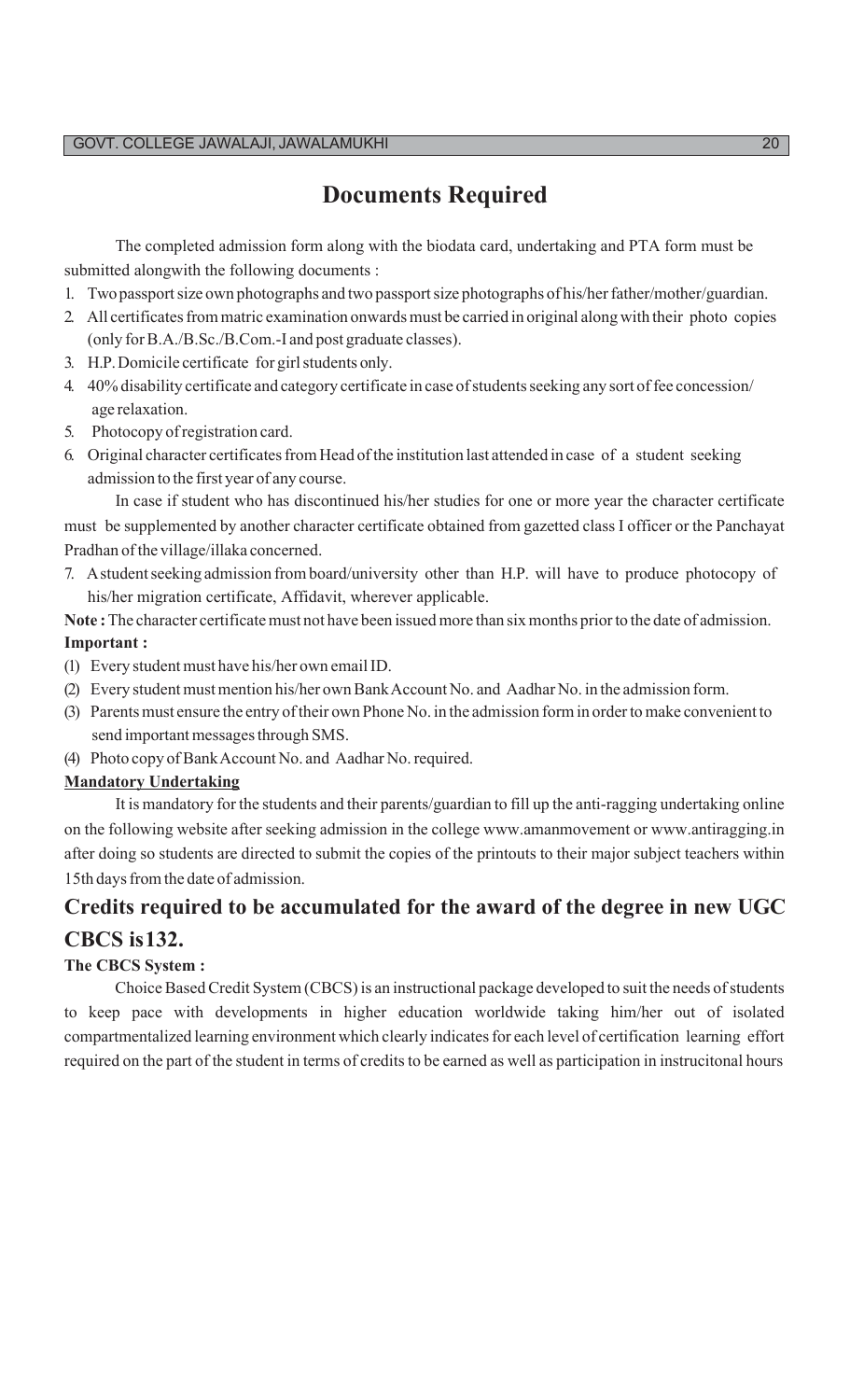to be spent through either regular mode or through distance education mode or through distance education mode. The student in this system has considerable freedom in choosing courses and so making his/her own personalized programme/ bouquet in cafeteria mode keeping in mind necessary requirements of a major course. Except for the compulsory and core courses of the subject of his/her major, he/she is free to choose courses of his/her choice. The programme is considered completed when the student cumulates the requisite number of successful credits (passed) i.e. at least 132 credits for an undergraduate degree.

### Eligibolty

### For Admission :

A pass in the Senior Secondary (+2) Examination (Academic Stream) conducted by H.P. Board of School Education (or in the Shasthri, pass in Prak Shastri from Sanskrit College affiliated to the HPU) or an examination accepted as equivalent thereto by the various bodies of the H.P. University.

(i) Provided that the candidates who have passed the qualifying examination with science stream shall be given preference in admission to B.Sc. Programme.

(ii) Provided that the candidates who have passed the qualifying examination with science stream shall be given preference in admission to B.Com. Programme. Semester :

An academic year comprising 180 working days. in the least is divided into two semesters, each semester having 90/6=15 teaching/working weeks. Considering that each teaching day has 5 teaching/working hours, a teaching week would have 5x6=30 working/teaching hours and each semester will have  $30x15=450$ teaching hours available for each student.

#### **Credit :**

The term 'credit' refers to the weightage given to a course, usually in terms of the number of instructional hours per week assigned to it. This explains why 'credit' istaken to mean 'credit hours'. The credits also determine the volume of course contents and delivery of programme such as lectures, tutorials, practical, assignments etc.

Forthe purpose of credit determination, instruction is divided into three components:-

Lectures (L)-Classroom lectures of one hour duration.

Tutorials (T)-Special, elaborate instructions on specific topics (from Lectures) of one hour duration.

Practicals (P)-Laboratory or field exercises in which the student has to do experiments or other practical work oftwo hour duration.

Each one of these components is considered as equal to one credit. One Lecture (I) as well as one Tutorial (T) of one hour a week is considered as one credit, whereas one Practical (P) of two hours a week considered as one credit. The total weightage given to a course in teams of credits will be equal to I+T+P. where L is the number of one hour lecturers per week, T is the number of one our Tutorials per week P is the number of two hour Practicals per week. This can be written in symbols as:

### $C=L+T+P$

Where, C is the credit weightage for a particular course.

The total minimum credits required for an under graduate degree programe is one hundred and thirty two (132).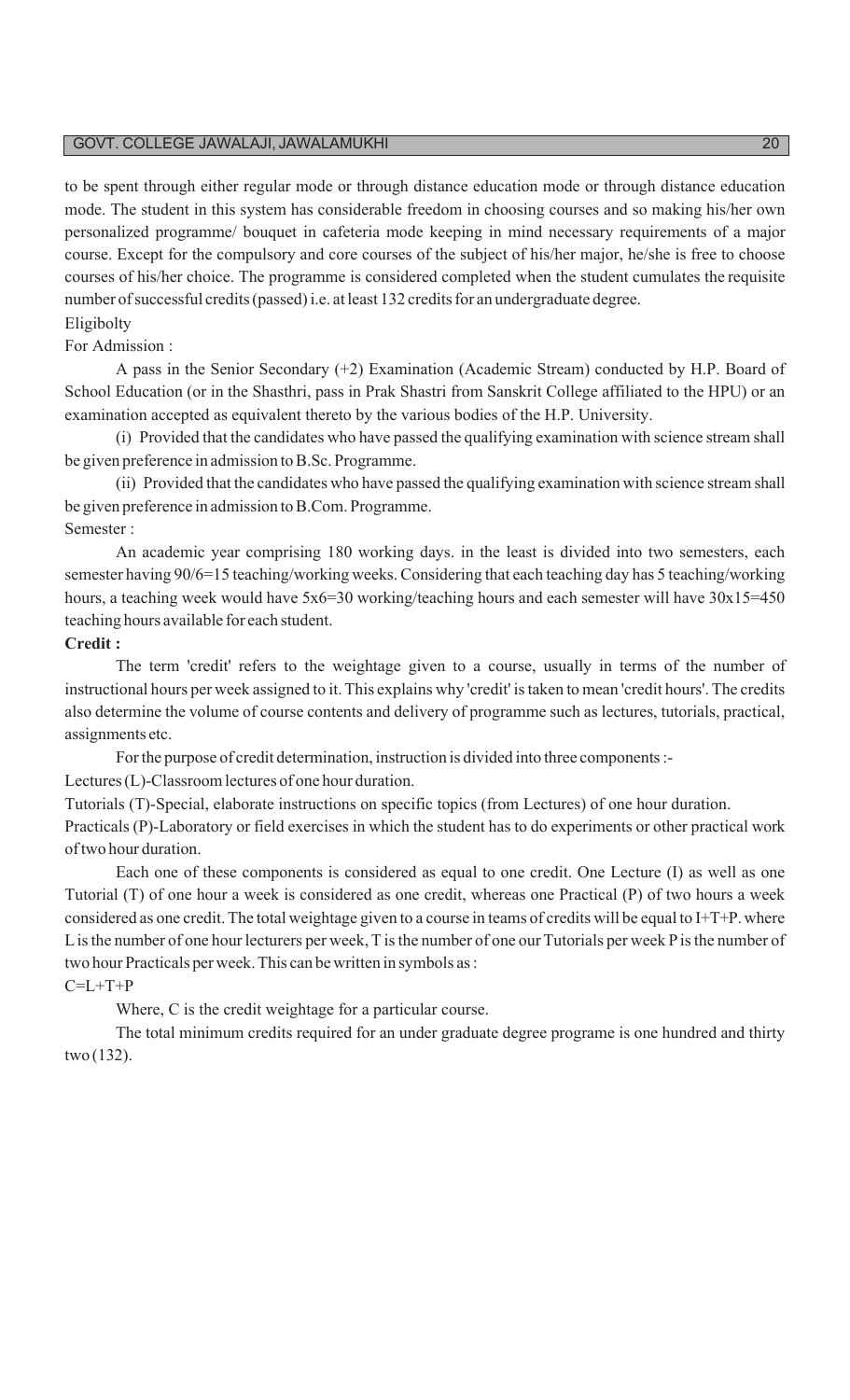#### **For the Degree :**

A regular candidate shall have to undergo the prescribed course of study in a college affiliated to the H.P. University (for a period not less than three academic years and not more than five academic years) Passed the examinations prescribed therefore.

For the degree (B.A./B.Sc./B.Com.) the student will have to cumulate a minimum of 132 successful credit hours of course work over a minimum of three and maximum of five years from the date of admission.

The UG (TDC) programme for a regular student shall be for a minimum period of three years and a maximum of five years from the date of admission if the candidate. Each academic year shall comprise of two semesters, viz. odd and even semester shall be from June/July to October/November and the even semester shall be from November/December to April/May. There shall be in each semester not more than 90working days with 450 teaching credit hours(each working day having 6 teaching credit hours.)

#### **Programmes of Study :**

1. B.Sc. Natural Science (withChemistry /Physics/Maths/Botany/Zoology/Phy. Science/Life Science)

#### 2. B.Com.(Commerce)

3. B.A.-Arts/Humanities/Languages(with/Hindi/Pol.Sci./History/Skt./Economics/PhysicalEducation). Provided that the following minor subjects combinations will be allowed with different major subjects. :

| Social Science / Humanities (Pol. Science/History/Economics/<br>Physical Education). | 80 each  |
|--------------------------------------------------------------------------------------|----------|
| Languages (Hindi / English / Skt.)                                                   | 80 each  |
| B.Sc./Natural Sciences (Phy/Chem./ Maths/Botany/Zoology)                             | 80 each  |
| commerce                                                                             | 140 each |

**Number of Seats**

One supernumerary seal for "Single Girl Child" candidate is reserved in each courses provided she fulfills the minimum eligibility criteria.

### **Number of Seats in all the major subjects for admission to 1st Semester of B.A./B.Sc./B.Com. under CBCS are fixed. Hence the admission in the major subjects is purely on merit basis.**

**Note :-** No. of above mentioned seats can be changed subject to the availability of Teachers & Infrastructure.

### **Courses in Programmes :**

The UG (TDC) programme in college affiliated to the HPU will comprise the following categories of courses:

- (i) CoreCourses
- (ii) ElectiveCourses
- (iii)AbilityEnhancementCourse
	- (a) AbilityEnhancementCourses(AECC)
	- (b) Skill Enhancement Course (SEC)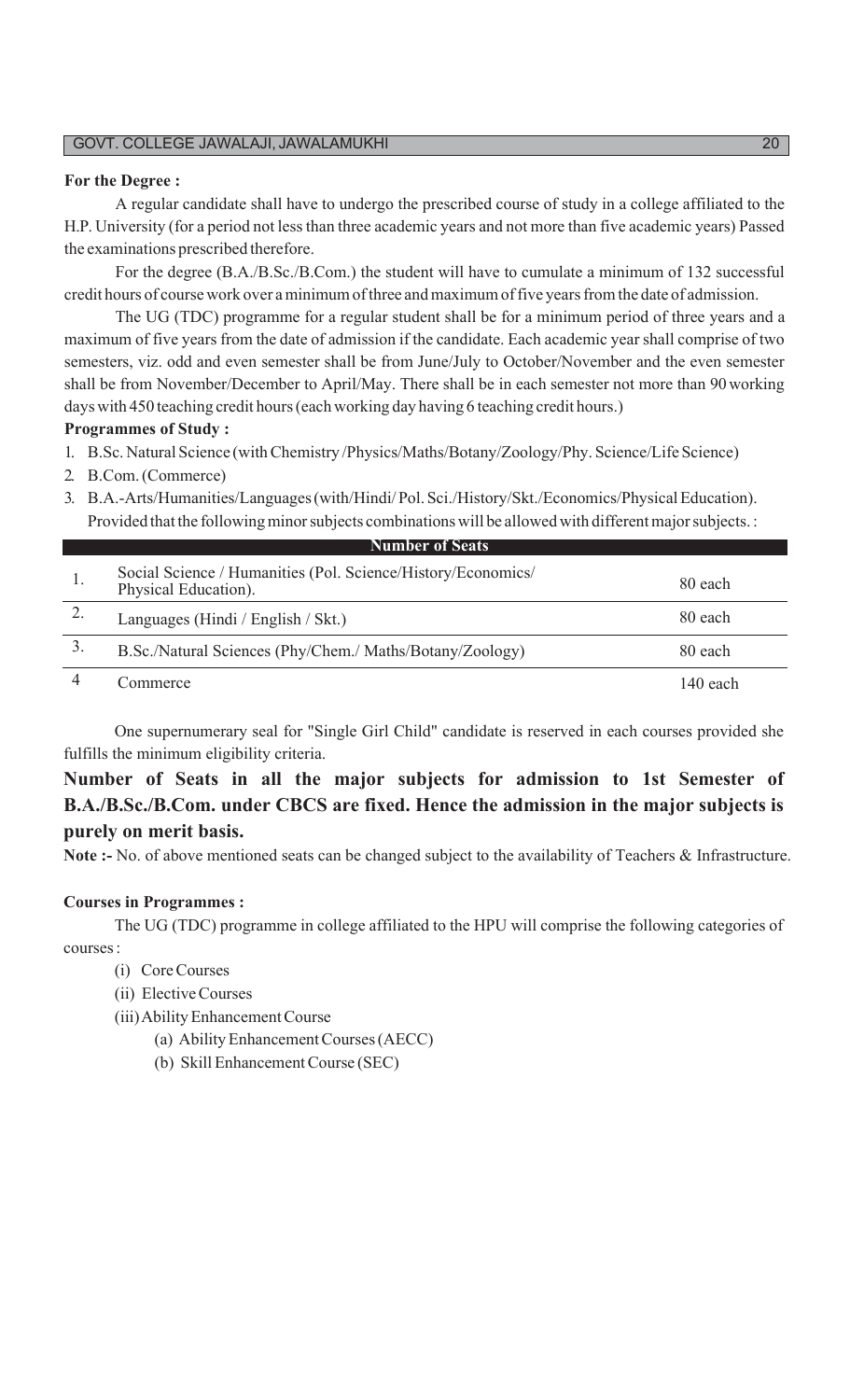#### **Outlines of Choice Based Credit System :**

### **1. CoreCourse (14 forHonours Courses and 12 forRegularCourses):**

4 discipline specific papers each for regular courses and 2 papers each for English and Hindi/MIL in B.A./B.Com.) The purpose of fixing core papers is to ensure that all the institutions follow a minimum common curriculum so that each institution/University adheres to common minimum standard. Also the course designed for papers under this category aim to cover the basics that a student is expected to imbibe in that particular discipline. A course, which should compulsorily be studied by a candidate as a core requirement is termed as a core course.

#### **2. Elective Course:**

Generally a course which can be chosen from a pool of courses and which may be very specify or specialized or advanced or supportive to the discipline /subject /domain or nurtures the candidate's proficiency/skill is called an Elective Course.

> **Discipline SpecificElective (DSE) Course (4 forHonours Courses and 2 each forRegular Course):** Elective Course offer under the main discipline/subject of study are suggestive in nature and each University has complete freedom to suggest their own papers under this category based in their expertise, specialization, requirements, scope and need. The University/Institute may also offer discipline related

Elective Courses interdisciplinary nature (to be offered by main discipline/subject of study).

**Dissertation/Project :** An elective course designed to acquire special /advanced knowledge, such as supplement study/support study to a project work, and a candidate studies such a course on his own with an advisory support by a teacher/faculty member is called dissertation/project.

**Generic Elective (GE) Course (4 for Honours Courses and each for B.A./B.Com. Regular Course) :** An elective course chosen from an unrelated discipline/subject, with an intention to seek exposure beyond disciplines//of choice is called a Generic Elective. The purpose of this category of papers is to offer the students the option to explore disciplines of interest beyond the choices they make in Core and Discipline Specific Elective papers. The list provided under this category are suggestive in nature and each University has complete freedom to suggest their own papers under this category based on their expertise, specialization, requirements, scope and need.

**P.S. :** A core course offered on discipline/subject may be treated as an elective by other discipline subject and vice versa and such electives may also be referred to as an Generic Elective.

**3. Ability Enhancement Course**: The Ability Enhancement (AE) Courses may be of two kinds: Ability Enhancement Compulsory Course (AECC) and Skill Enhancement Courses (SEC). "AECC" course are the courses based upon the content that leads to knowledge Enhancement :

**i)** Environmental Science and **ii)** English/Hindi/MIL/Communication. These are mandatory for all disciplines. SEC courses are value based and/or skill based and aimed at providing hands-on-training, competencies, skills, etc.

**Ability Enhancement Compulsory Courses (AECC) :** Environment Science, English Communication/Hindi Communication/MIL/Communication.

**Skill Enhancement Courses (SEC) (Minimum 2 for Honours and 4 for Regular Courses :**  These courses may be chosen from a pool of course designed to provide value-based and/or skill based knowledge and should contain both theory and lab/hands-on-training / field work. The main purpose of these courses is to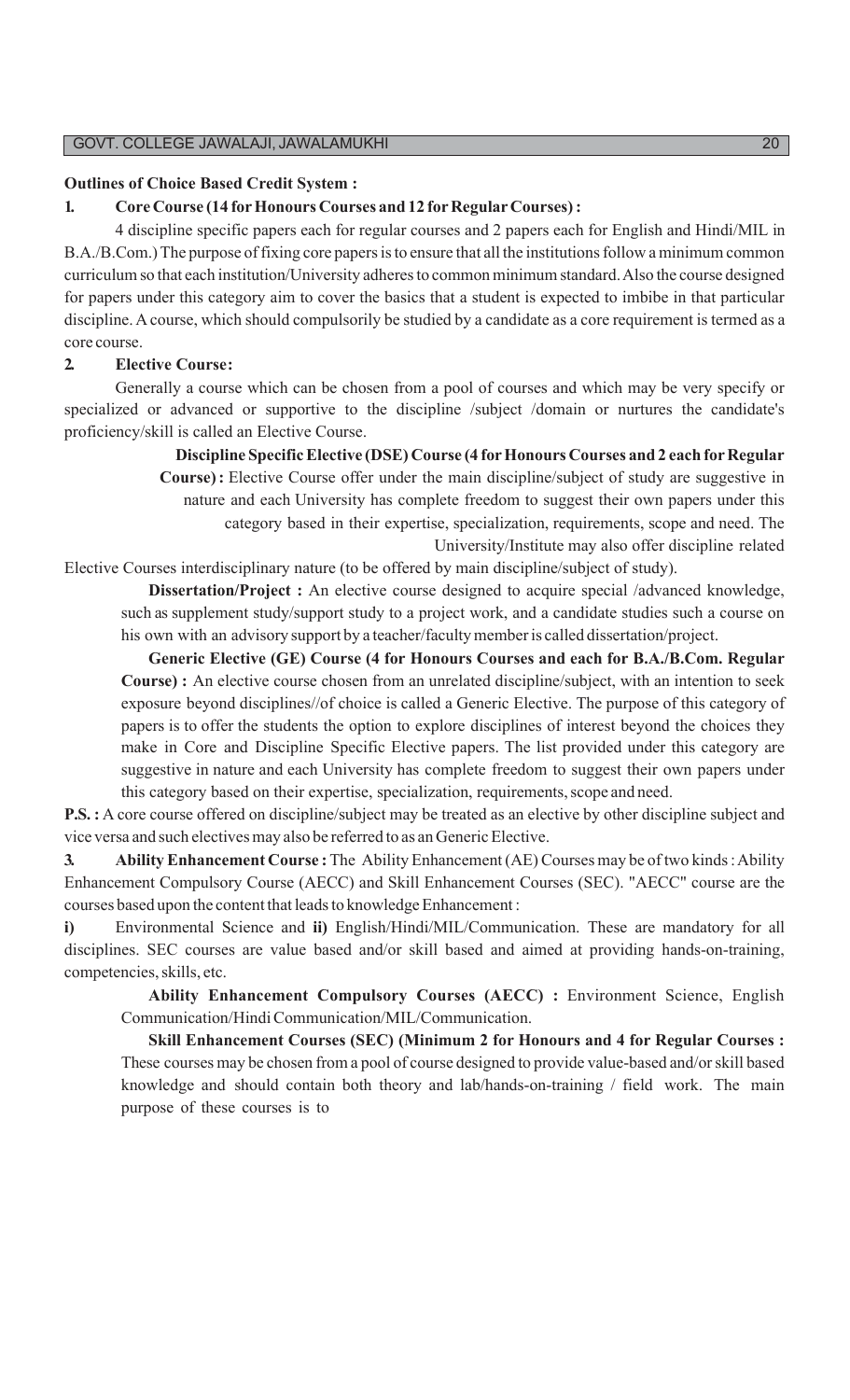provide studentslife-skillsin hands-on mode so asto increase their employability. The list provided under this category are suggestive in nature and each University has complete freedom to suggest their own papers under this category based on their expertise, specialization, requirements, scope and need. Practicals :

The list practical provided is suggestive in nature and each University has the freedom to add/subtract/edit practical from the list depending on their faculty and infrastructure available. Addition will however be of similar nature.

Choosing Courses of Study :

1. At the time of admission student will identify/select a discipline/programme of his/her choice out out of the above mentioned disciplines programmes of study. The main discipline/programme of study will be one in which he/she will concentrate and will study specified No. of courses according to type of degree allowed as per rules of HPU Shimla.

2. Besides, the student will also select one/two assisting disciplines based on the subject availability in college and in consultation with admission committee. The student will have to study these subjects as allied disciplines.

Layout of Degree for Bachelor with Honours 120 credits will be required.

For Bachelor Degree with Bachelor with Pass Course (For old CBCS System 2015-2018). For Bachelor Pass Course Degree 106 credits will be required.

| Year<br>Sem          | Core<br>Course                                                   | Ability Enhancement<br>Complusory Course<br>AECC         | Skill Enhancement<br>Course<br>(SEC) | Discipline Specific<br>Elective<br>(DSE) | Generic<br>Elective<br>(GE) | Credits                                 |
|----------------------|------------------------------------------------------------------|----------------------------------------------------------|--------------------------------------|------------------------------------------|-----------------------------|-----------------------------------------|
| 1 Year               | English-I<br>Hindi-I<br>DSC-1A<br>$DSC-1B$<br>DSC-2A<br>$DSC-2B$ | Hindi / English/<br>Sanskrit<br>Environmental<br>Science |                                      |                                          |                             | $6x6 = 36$<br>$4x2 = 8$<br>$Total = 44$ |
| 2 <sub>nd</sub> Year | English-II<br>Hindi-II<br>DSC-1C<br>DSC-1D<br>DSC-2C<br>DSC-2D   |                                                          | SEC-I<br>SEC-II                      |                                          |                             | $6x6 = 36$<br>$4x2 = 8$<br>$Total = 22$ |
| 5th Sem              |                                                                  |                                                          | <b>SEC-III</b>                       | DSE-1A<br>DSE-2A                         | $GE-1$                      | $6x3 = 18$<br>$4x1 = 4$<br>$Total = 44$ |
| $6th$ Sem            |                                                                  |                                                          | <b>SEC-IV</b>                        | $DSE-1B$<br>$DSE-2B$                     | $GE-2$                      | $6x3 = 18$<br>$4x1 = 4$<br>$Total = 44$ |
|                      |                                                                  |                                                          |                                      |                                          | <b>Total Credits</b>        | 132                                     |

### **New Scheme for UGC CBCS B.A./B.Com. (132 Credits)**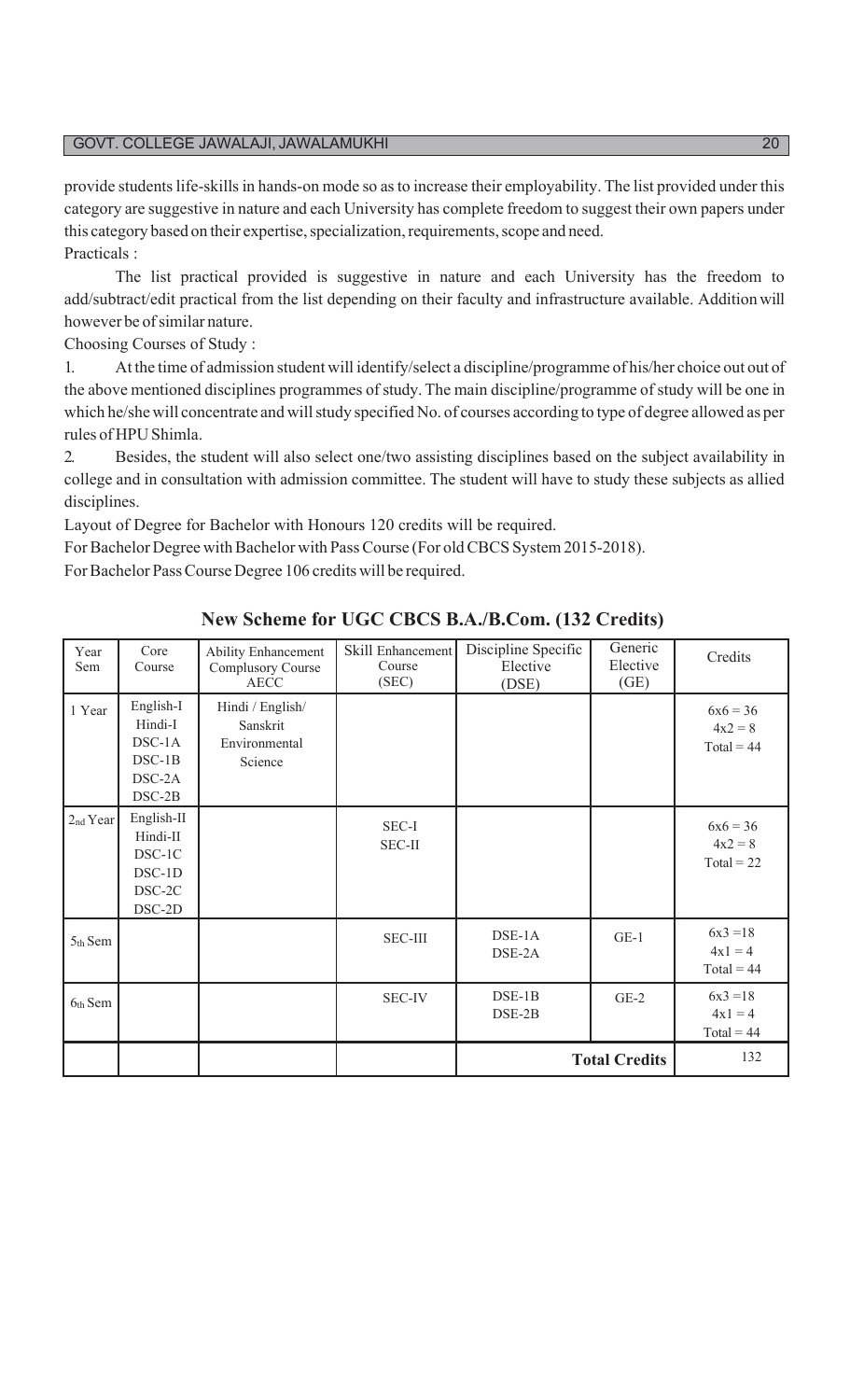| Year     | Core Course<br>(12)                                                                                                          | <b>Ability Enhancement</b><br><b>Complusory Course</b><br>AECC(2)                 | <b>Skill</b><br>Enhancement<br>Course<br>SEC(4)        | <b>Elective Course</b><br>Discipline Specific<br>Elective<br>DSE(6)                                                          | Total<br>Credits |
|----------|------------------------------------------------------------------------------------------------------------------------------|-----------------------------------------------------------------------------------|--------------------------------------------------------|------------------------------------------------------------------------------------------------------------------------------|------------------|
| I        | DSC-1A=6 Credit<br>DSC-1B=6 Credit<br>DSC-2A=6 Credit<br>DSC-2B=6 Credit<br>DSC-3A=6 Credit<br>DSC-3B=6 Credit               | Eng/MIL Communi/EVS<br>$=4$ Credit<br>Eng/MIL Communi/EVS<br>$=4$ Credit          | <b>NIL</b>                                             | <b>NIL</b>                                                                                                                   | 44               |
|          | Credits=36                                                                                                                   | Credits=08                                                                        |                                                        |                                                                                                                              |                  |
| $\rm II$ | DSC-1C=6 Credit<br>DSC-1D=6 Credit<br>DSC-2C=6 Credit<br>DSC-2D=6 Credit<br>DSC-3C=6 Credit<br>DSC-3D=6 Credit<br>Credits=36 |                                                                                   | $SEC-1 = 4 Credit$<br>$SEC-2 = 4 Credit$<br>Credits=08 | $\text{NIL}$                                                                                                                 | 44               |
| III      | $\text{NIL}$                                                                                                                 | $\text{NIL}$                                                                      | $SEC-3 = 4 Credit$<br>$SEC-4 = 4 Credit$<br>Credits=08 | DSE-1A=6 Credit<br>DSE-1B=6 Credit<br>DSE-2A=6 Credit<br>DSE-2B=6 Credit<br>DSE-3A=6 Credit<br>DSE-3B=6 Credit<br>Credits=36 | 44               |
|          |                                                                                                                              | Total Credits in B.Sc. Physical Science and B.Sc. with Physics Degree Course=44x3 |                                                        |                                                                                                                              | 132              |

**New Scheme for UGC CBCS B.Sc. (132 Credits)**

**Credits (Hours) Split :**

**Practical=02 (4 hours) Tutorial=01 (1 hours) For SEC : Theory=03 (3 hours) Skill Exam (SE)=01(2 hours)**

**Theory = 04 (4 hours) Theory=05 (5 hours)**

Examination & Evaluation System :

**(i) Continuous Comprehensive Evaluation (CCE)** accounting for 30% of the final grade that a student gets in a course;and

**(ii) End Semester Examination (ESE)** accounting for the remaining 70% of the final grade that a student gets in a course;and

**(i) Continuous Comprehensive Evaluation (CCE):** This would have the following components:

**(a) Classroom Attendance :** Each student will have to attend a minimum of 75% Lectures/Tutorial+Practical. A student having less than 75% attendance will not be allowed ro appear in the End-Semester Examination (ESE)

• Provided that hose having between 74% and 65% attendance will apply for exemption in a prescribed form accompanied by clear reason(s) for absence to the authorised functionaries.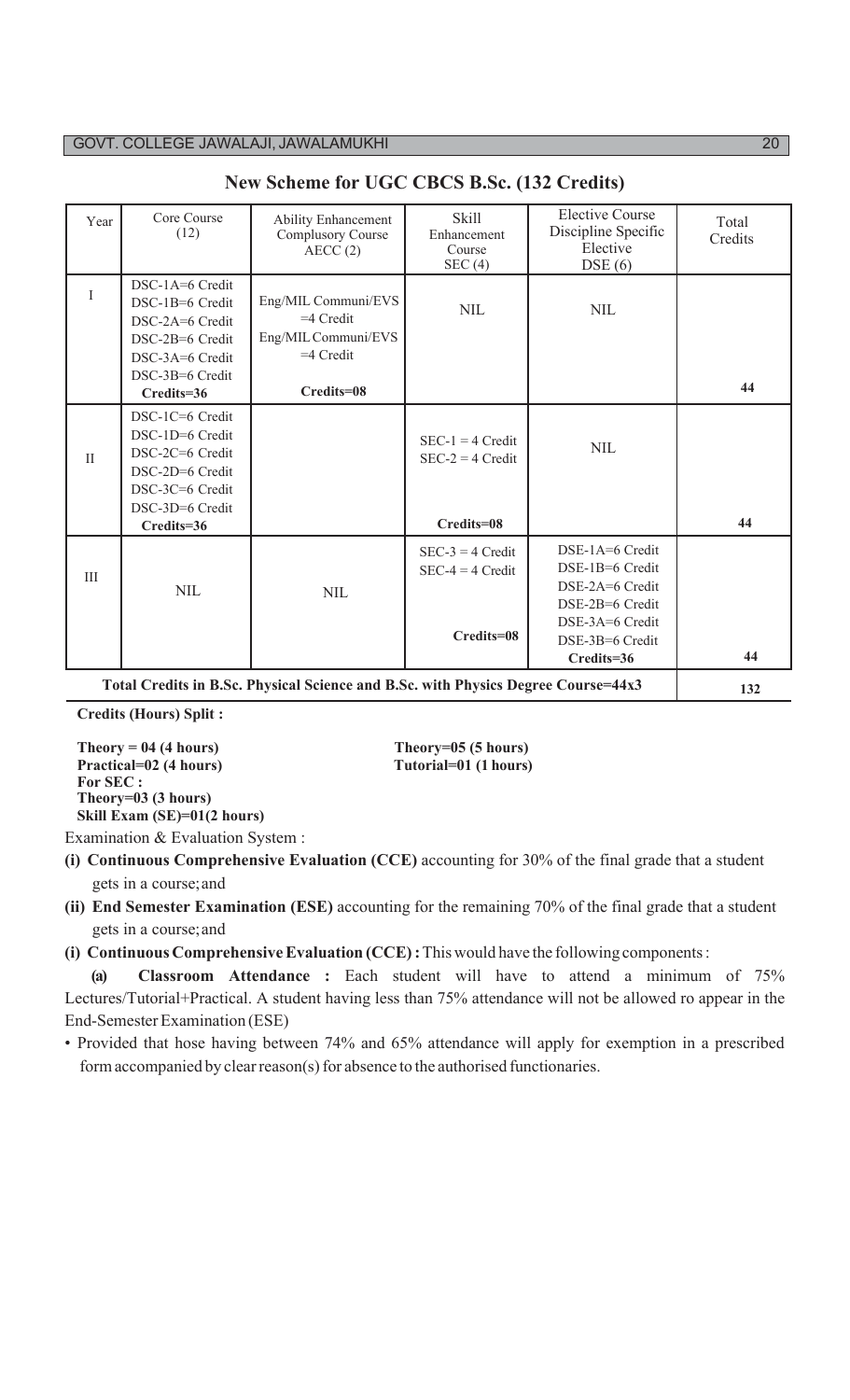- Provided that hose having between 74% and 65% attendance will apply for exemption in a prescribed form accompanied by a Medical Certificate from a Government Hospital.
- Provided exemption from75% attendance will be given to those participating in prescribed co-curriucular activities (e.g. NCC, NSS, Youth Festivals, Sports etc.) to the extent of 25% (making the necessary attendance as 50% in these cases). However the claim for this exemption should be supported by authenticated certificate fromthe concerned college authorities.
- Provided further that those getting these exemptions will not be entitled for getting the CCE marks for classroomattendance as given below :-

Those having greater than 70% attendance will be awarded CCE marks as follows :

| $>$ 75 but < 79%.     | 1 marks |  |
|-----------------------|---------|--|
| $>80$ to $< 84\%$ .   | 2 marks |  |
| $>85$ but $< 89\%$ .  | 3 marks |  |
| $>90$ but $< 94\%$ .  | 4 marks |  |
| $> 95$ but $< 79\%$ . | 5 marks |  |

### **(b) Mid-TermTests-Therewill be oneMid-TermTest, after 45 teaching day & will be of 15 marks.**

It is Mandatory to appear in mid-term test  $&$  must score 45% marks to become eligible for end-term examination.

Question paper for the mid-term tests will be set by the teacher of the course and will be evaluated by him/her.

Evaluated test booklets will be provided to the students((shown in class) and they can b e given photocopies ofthe same forthe cost of photocopying.

### **(c) Seminar/Assignment:**

- (i) The 10marks oftheCCE will be awarded on the basis ofseminar/assignment etc. That the course teacher might give to the studentsp
- (ii) The remaining 5 marks of the CCE will be awarded on the basis of attendance as per criteria mentioned above.
- (iii)**End-SemesterExamination(ESE):**The remaining 70% ofthe final grade ofthe student in a course will be on the basis of an end-semester examination (ESE) that will be for three hours duration and will be covering the whole syllabus of the course.

For the Odd Semesters the ESE will be in the month of October/November and for Even Semester it will be the month of April/May.

Acandidate who does not passthe examination(ESE) in any course(s)(or due to some reason is not able to appearin such failed course(s) ESE in the subsequence ESE to be held in the following October/November or April/May asthe casemay be.

If a student is not permitted tp appear in the ESE due to shortage of attendance beyond the exemption lomit (<50% attendance), the candidate will be permitted to move to the next semester. Such candidates shall redo the missed semester after completing the rest of the programme.

The question paper for the ESE will be set by the Controller of the HP by a period.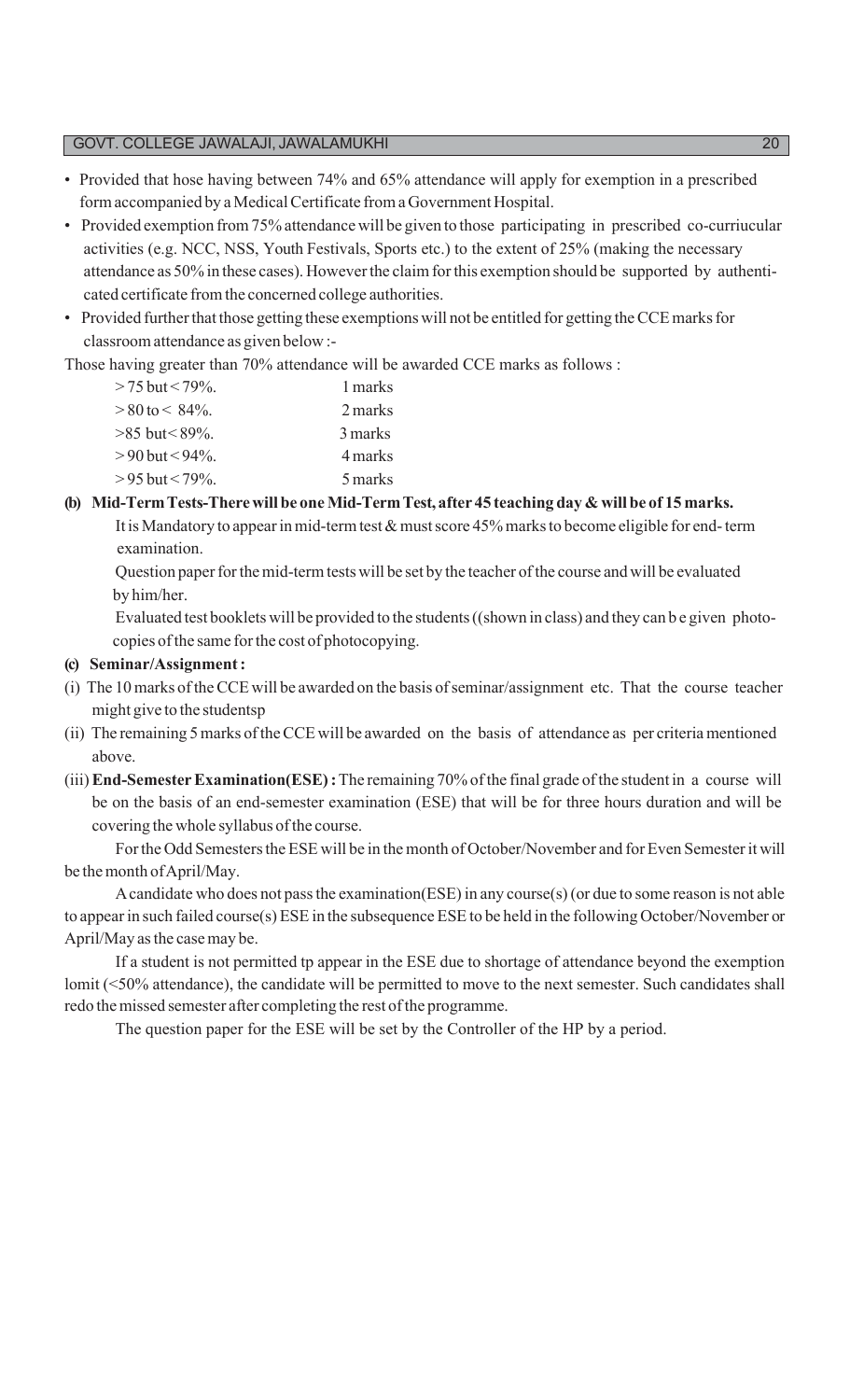### **RIGHT TO APPEAL**

The photocopies of the evaluated answer book bill be made available to the students on demand for a fee (to be decided depending on the cost of reproduction per answer book) to be paid in advance.

The student will have the right to make an appeal against any component of evaluation. Such appeal has made to the Principal of the college on a prescribed form and should clearly state in writing the reason(s) for the comprising/appeal.

The appeal will be placed before the Grievance Redressal Committee (GRC) Chaired by the College Principal, comprising :

- (1) For cases pertaining to themajorsubject(Core or ElectiveCourses):The Head ofthe Department, course teacher, and a senior Teacher of the department.
- (2) For cases pertaining to the Electives ofthe minorsubjects:The Head of the Department, (ofthe Major), Course Teacher, and a Senior Teacher of the Department of the major subject.

The committee will consider the case and may give a personal hearing to the appellant before deciding the case. The decision of the committee will be final.

The marks obtained in the CCE and the ESE will be combined and used for the deciding of the course grade that the student will be getting. Relative grading will be done by the office of the COE HPC for each course classin all the colleges.

Conversion of percentage into credit(s) and the grade(s) :- The following illustrations could be taken as an example for computing SGPA and CGPA from percentage to credits for Honours course in all disciplines, degree program courses in Humanities, Social Science and Commerce Subjects.

### **1. Percentage to Grades and grade Points :**

The following formulamay be used to convert marks( $\%$ ) into letter grades.

Let X=mean of %age marks of all students appeared in the paper.

Ó=Standard Division.

m=% of marks obtained.

| Letter Grade      | Numerical Grade | Formula                                                |
|-------------------|-----------------|--------------------------------------------------------|
| $O$ (Outstanding) | 10              | $m \geq X = 2.5 \sigma$                                |
| $A+$ (Excellent)  | 9               | $X + 2.0 \sigma \le m \le X + 2.5 \sigma$              |
| A (Very Good)     | 8               | $X + 1.5 \sigma \le m \le X + 2.0 \sigma$              |
| $B+(Good)$        |                 | $X + 1.0 \sigma \le m \le X + 1.5 \sigma$              |
| B (Above average) | 6               | $\overline{X} \leq m \leq X + \sigma$                  |
| C (Average)       | 5               | $\overline{X}$ - 0.5 $\sigma \leq m \leq \overline{X}$ |
| $D$ (Pass)        | $\overline{4}$  | $\overline{X}$ - $\sigma \leq m \leq X$ - 0.5 $\sigma$ |
| $F$ (Fail)        | 0               | $m < X - \sigma$                                       |
| Ab (Absent)       |                 |                                                        |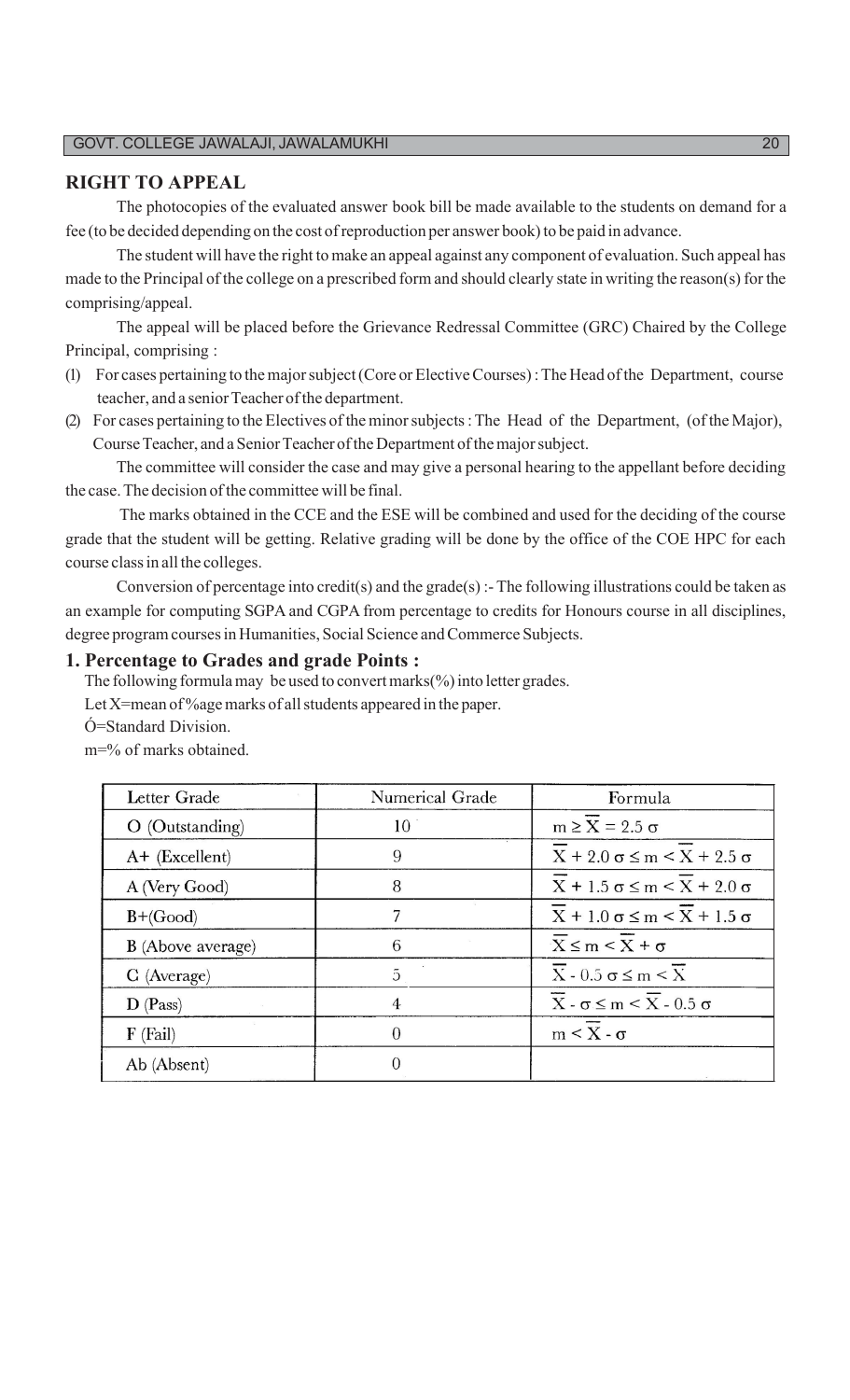### **Minor variations may be adjusted by the individual institutions :**

- 1. Astudent obtaining Grade F shall be considered failed and will be required to reappearin the examination.
- 2. For non credit course 'Satisfactory' or 'Unsatisfactory' s hall be indicated instead of the letter grade will and this will not be counted forthe computation of SGPA/CGPA.
- 3. The universities can decide on the grade of percentage of marks required to pass in the course and also the CGPA required to qualify for degree taking into consideration the recommendations of the statutory professional council such as AICTE, MCI, BCI, NCTE etc.
- 4. The statutory requirement for eligibility to enter as assistant professor in the colleges and universities in the disciplines of Arts, Science and Commerce etc. is minimum average marks of 50% and 55% in the relevant postgraduate degree respectively for reserved general category. Hence it is recommended that the cut off marks for grade B shall not be less than 50% and for grade B+, it should not be less than 55% under the absolute grading system. Similarly cut off marks shall be fixed for grade B and B+ based on on the recommendation of the statutory bodies (AICTE, NCTE etc.) of the relevant discipline.

### **Conferment of the Bachelor's Degree**

The result would be declared by the COE if the Himachal Pradesh University and Degree conferred. A candidate shall be eligible for the conferment of the Bachelor's degree only if he/she has earned the minimum required required credits for the programme prescribed therefore (i.e. 132 credit).

The University will confer the Degree when these conditions are met.

The top three scores in the each subject will be granted Gold, Silver and Bronze medals (to the First, Second and Third ranks respectively) by the HPU.

### **Revision of Regulations and Curriculum :**

Whenever necessary, the HPU may from time to time revise, amend, and change the regulations and curriculum, after the due approval of the different bodies and authorities of the University.

### **College Fees and Dues as approved by the Government :**

- a) Every student must pay dues on the dates notified from time to time.
- b) Failure to pay dues on the notified date will entail a fine of Re. 1/- per day.
- c) Fee&funds once deposited shall not be refunded in any case.
- d) Library security will be refunded within one year ofleaving the college otherwise itwill lapse automatically.
- e) If student does not deposit college fee & dues as second instalment in time, his/her name will automatically be struck off from the college rolls.
- f) Special fine if any can be imposed by the college.
- g) On migration from other institution, funds for the entire session including library security and tuition fee fromthe time ofjoining the college shall be charged.

h) Registration fee will not be charged from a student migrating from another college if he/she is already registered with Himachal Pradesh University.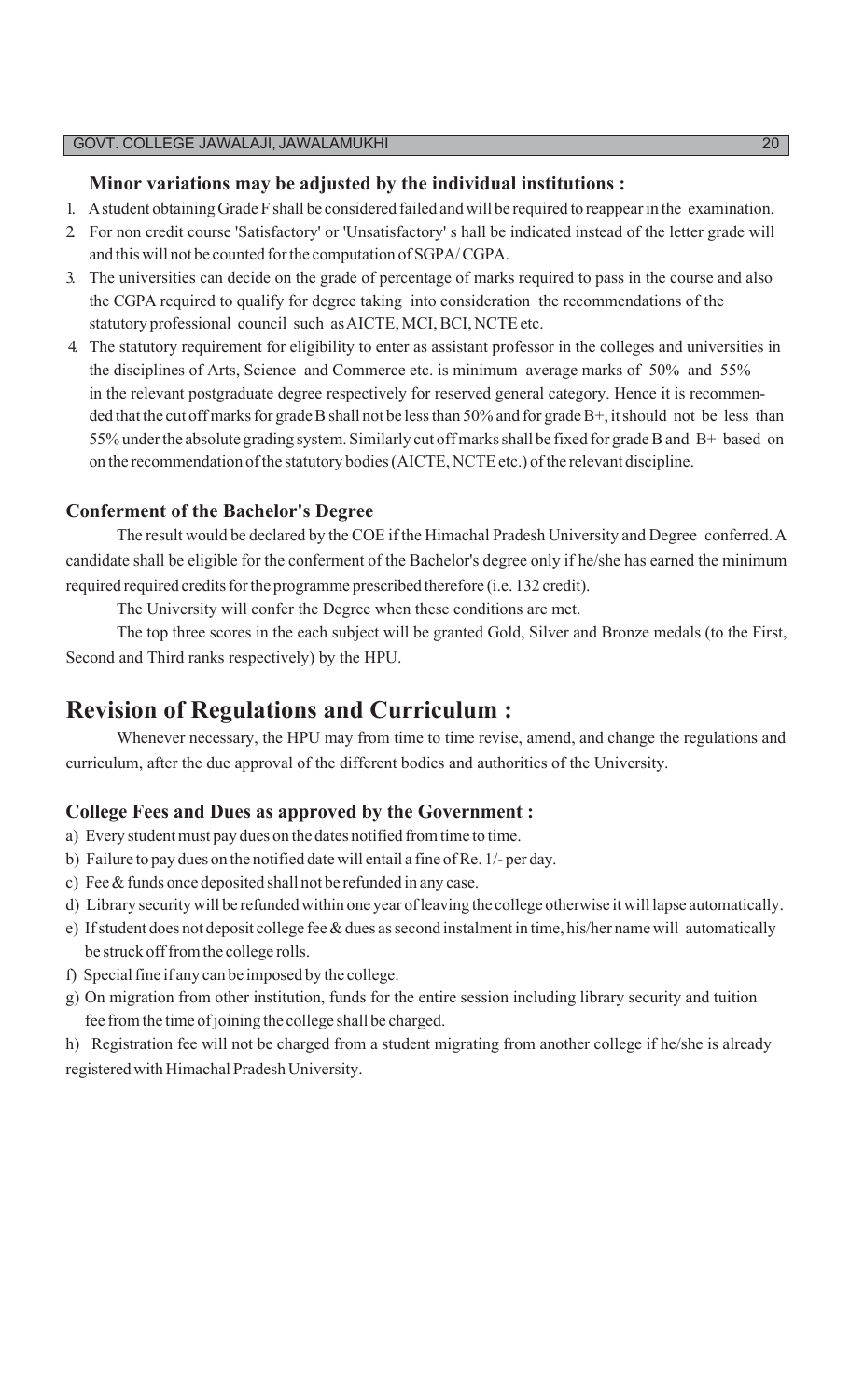### **DETAILS OF FEES AND FUNDS FOR THE SESSION 2020-2021**

| H.O.A/c       | Fee & Funds                                                         | @p.a./p.m. H.O.A/c   |                            | Fee & Funds                              | $\overline{\omega}$ p.a./p.m. |
|---------------|---------------------------------------------------------------------|----------------------|----------------------------|------------------------------------------|-------------------------------|
|               | Admission Fee (Annual)                                              | Rs. 25/-             |                            | NCC Fund (Annual)                        | Rs. 5/-                       |
|               | Re-admission fee (1st Time)                                         | Rs. 100/-            |                            | House Mid Term exam (Annual)             | Rs. 40/                       |
| Govt.         | Re-admission fee (2st Time)                                         | Rs. 200/-            |                            | College Magazine Fund (Annual)           | Rs. 50/-                      |
| Fun           | Late Admission fee (per Day)                                        | Rs. 10/-             |                            | Student Aid Fund (Annual)                | Rs. 2/-                       |
| $\mathbf d$   | Tuition fee (P.M.) Bonafide H.P. Girl                               | Rs. 50/-             |                            | Health fund (Annual)                     | Rs. 6/-                       |
|               | students are exempted                                               |                      |                            | Campus Development beautification        | Rs. 10/-                      |
|               | Registration fee (Annual [including                                 | Rs. 210/             |                            | Upkeep Fund (Annual)                     |                               |
|               | form cost]                                                          |                      |                            | Furniture Repair Fund (Annual)           | Rs. 10/-                      |
|               | Registration fee (Annual) for other than Rs. 410/-                  |                      |                            | Book Replace Fund (Annual)               | Rs. 25/-                      |
|               |                                                                     |                      |                            | Culture Activities Fund (Annual)         | Rs. 20/-                      |
|               | HP Board students [including form cost]                             |                      |                            | Rover and Ranger fund (Per Month)        | Rs. 30/-                      |
|               | University Continuation fee (Annual)                                | Rs. 10/              |                            | Sports fund (Per Month)                  | Rs. 20/-                      |
| Funds/<br>Fee | Sports fee (Annual)                                                 | Rs. 15/-             |                            | Amalgmated fund (Per Month)              | Rs. 25/-                      |
|               | Youth Welfare fee (Annual)                                          | Rs. 15/-             |                            | Building fund (Per Month)                | Rs. 10/                       |
|               | Holiday home fee (Annual)                                           | Re. 1/-              |                            | PTA Fund (Annual)                        | Rs. 40/-                      |
|               |                                                                     |                      |                            | Physics Practical (PM)                   | Rs. 20/-                      |
|               | HP University Development fund (once at Rs.                         |                      | Practical                  | Chemistry Practical (PM)                 | Rs. 20/                       |
|               | 250/- the time of admission to the respective                       |                      | Charge                     | <b>Botany Practical (PM)</b>             | Rs. 20/-                      |
|               | degree course) vide letter No./File<br>No. 5-25/2-13-HPU(Acad) 11th |                      | $\mathbf{s}$               | Zoology Practical (PM)                   | Rs. 20/                       |
|               | July, 2016                                                          |                      |                            | Maths Practical (PM) only for 6th Sem    | Rs. 15/-                      |
|               |                                                                     |                      |                            | Geography Practical (PM)                 | Rs. 15/-                      |
|               | Library Security (refundable)                                       | Rs.<br>$100/-$       |                            | Music Practical (PM)                     | Rs. 15/-                      |
| College       |                                                                     | (1st)                |                            | Physical Education Practical (PM)        | Rs. 15/-                      |
| dues          |                                                                     | Sem)                 |                            | Commerce Practical (PM) only for 6th Sem | Rs. 15/-                      |
|               | Computer & Internet Facility fund                                   | Rs. 20/-             |                            | Absence Fine (Per Period)                | Re. 1/-                       |
|               | (Annual)                                                            |                      | Absence                    | Absence Fine (Per Practical)             | Rs. 3/-                       |
|               | Identity Card (Annual)<br>Duplicate Identity Card (Annual)          | Rs. 10/-<br>Rs. 20/- | $\boldsymbol{\&}$<br>Other | Absence Fine from house test (Per Paper) | Rs. 10/                       |
|               |                                                                     |                      |                            | Late return of Library Books (Per day)   | Re. 1/-                       |

**Note :** The above fees and funds are subject to change as per HPU/HP Government instruction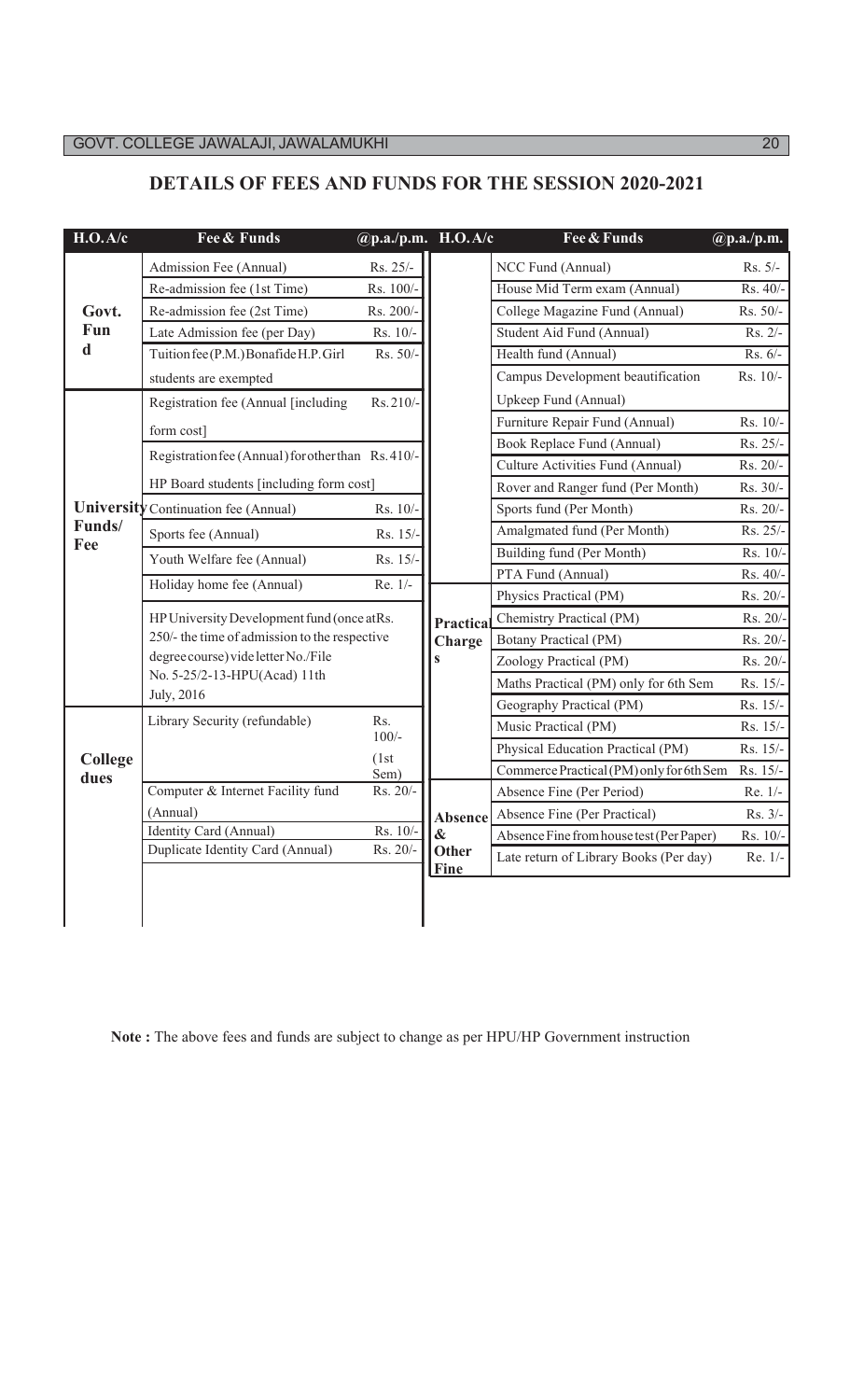#### **Important**

- i) Stringent action will be taken against student found guilty of breaching conduct or discipline rules in the college campus, by the college administration.
- **ii)** Defaulters including students whose name has been struck off roll(s) are not allowed to enter the college premises until exonerated orreadmitted appropriately.

### **1. ATTENDANCE:**

- i) At least 75% lecture attendance is compulsory for appearing in the University exam.
- ii) Irregular students or one who remains absent continuously for 7 days from College/any elective subject, his his/her name will be struck-off from the college rolls. If name of a student is struck-off twice, he/she will not be re-admitted to the college.
- iii) A student is liable to pay all dues and fines as long as his/her name remains on the college rolls.
- iv) The Principal reserves the right of expulsion/suspension of any student if the situation warrants so.

### **2. LEAVERULES**

- i) Application for any kind of leave on the prescribed proforma should be submitted well in time.
- ii) Leave up to three days will be sanctioned by the concerned subject teacher.
- ii) The Head of Department is competent to sanctioned by Dr. Anil Kumar.
- v) In case of medical leave for a period of six days or more the applicant must produce a medical certificate.

### **IMPORTANT :**

Students participating on inter-college competitions should not that the practice/rehearsal timing should be either before the classes (early morning) or after the classes (evening) because all such activities do notsubstitute academics/studies.

#### **Library Rule :**

Every student will be issued an Identity Card. Since "I-Card" is the only medium to identify/differentiate a bonafide college student from an outsider, every student must always carry it with him/her and must produce it whenever required (during all working days, examination(s) and college function(s) etc.). Otherwise he / she will be considered as outsider and will be punished accordingly.

If the I-Card os lost, a duplicate and will be issued only after an FIR is registered with the nearest police station and as original copy thereof is appended with such a request.

Rs. 20/-are to be deposited for a duplicate Identity Card.

### **SCHOLARSHIPAWARDS :**

The college offers various scholarships and awards to poor and meritorious students, regulated by the rules available in the college.

Government of India Scheduled Caste/Tribe Scholarship.

I IRDPScholarship.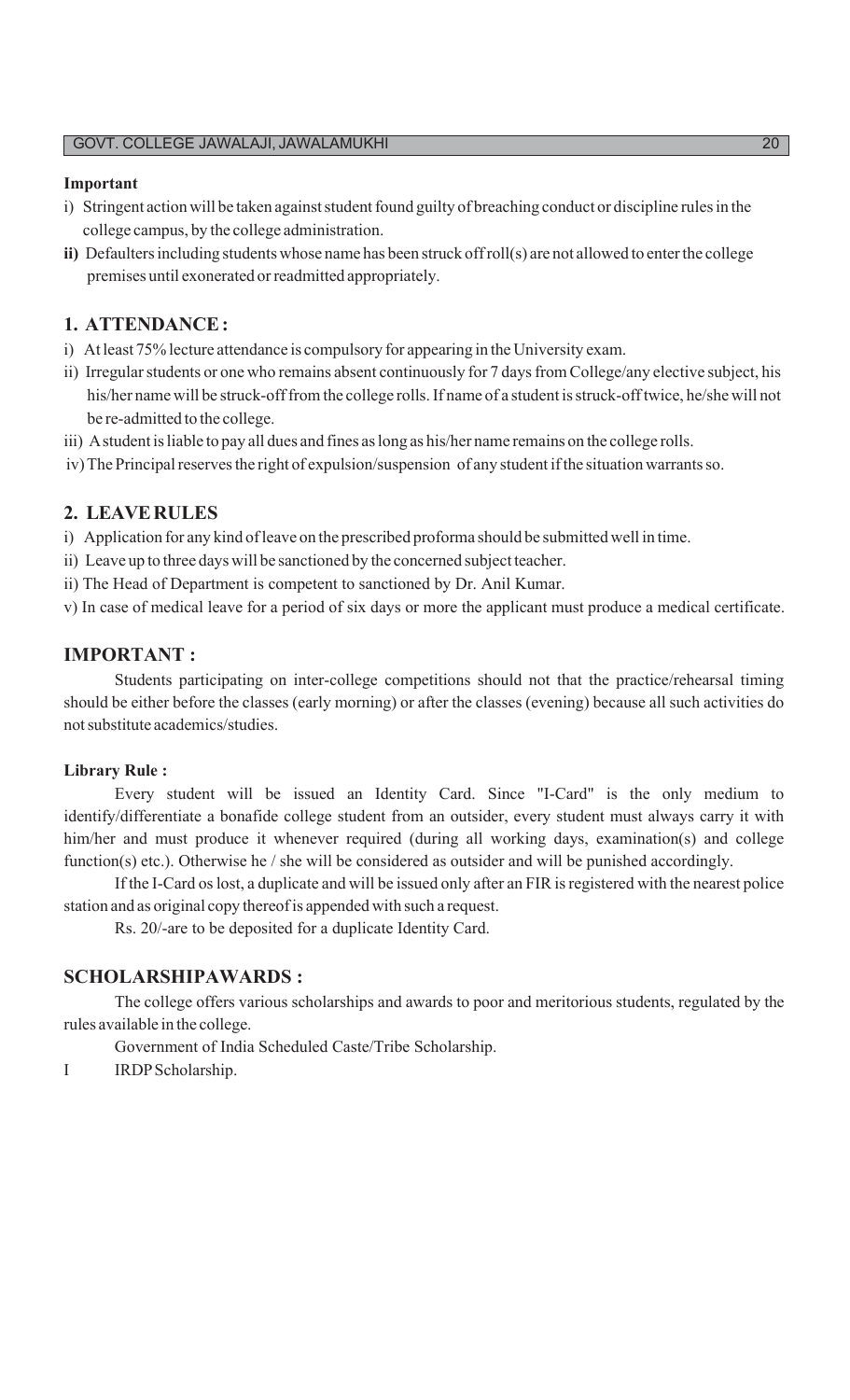Minority student's scholarship scheme.

Handicapped scholarship.

District Soldiers Board Scholarship.

These scholarships are awarded to students as per norms and rules prescribed by the department. The students should apply for these scholarship through an application recommended by the scholarship committee by 15.09.2019.

### **PARANTS-TEACHER ASSOCIATION**

This association has working activities since 1999. PTA contributes regularly by the college. **OSA** The college is preparing to establish Old Students Association (OSA) As O.S.A. makes the prospective

students feel the transformative touch after they join this prestigious institution of learning.

#### **CSCA**

The college student body called the CSCA is elected as per the norms and direction of HPU. It follows the recommendations ofLyngdoh Committee. The CSCA extends helping hand during the college admission and in the smooth functioning of all activities.

### **ACTIVITIES IN THE COLLEGE**

### **SPORTS**

In addition to teaching physical education as a subject, the college provides optimum facilities for various games, viz. cross country, athletics, cricket, hockey, volley ball, football, kho-kho, kabadi, handball, basketball, boxing, judo, table tennis, badminton and weightlifting etc. Inter college competitions in various games are held by HPU every yearto promote the sportsmanship spirit among students. Students ofthis college have also brought laurels by excelling in various games at National Level. The college sports persons also have access to gymnasium facility.

### **CULTURE ACTIVITIES**

ACTIVITY DAY, it is celebrated once in a week to motivate the students to participate in activities like quiz, debate, seminars etc.

#### **YOUTH FESTIVAL**

It is organized by University in four group-I, II, III & IV. The student having highly commended position in youth festival are given reservation in HP University PG Courses.

#### **INTER FACULTY CULTURAL FUNCTION 'RANGOTTSAV'**

An inter faculty cultural function is held for students to represent in various activities based on the format of HP University Youth Festival

### **NSS, ROVERS & RANGERS & RED CROSS SOCIETY**

To include the qualities of leadership, social service, discipline and patriotism among the youth following units are being run in the college.

NSS: Presently the college has 01 NSS Units comprising 100 students. In units 33% seats are reserved for girls. The students who attend 240 hours of social service and attend "7 single days" special camp are given a special benefit of 2% marks at the time of admission.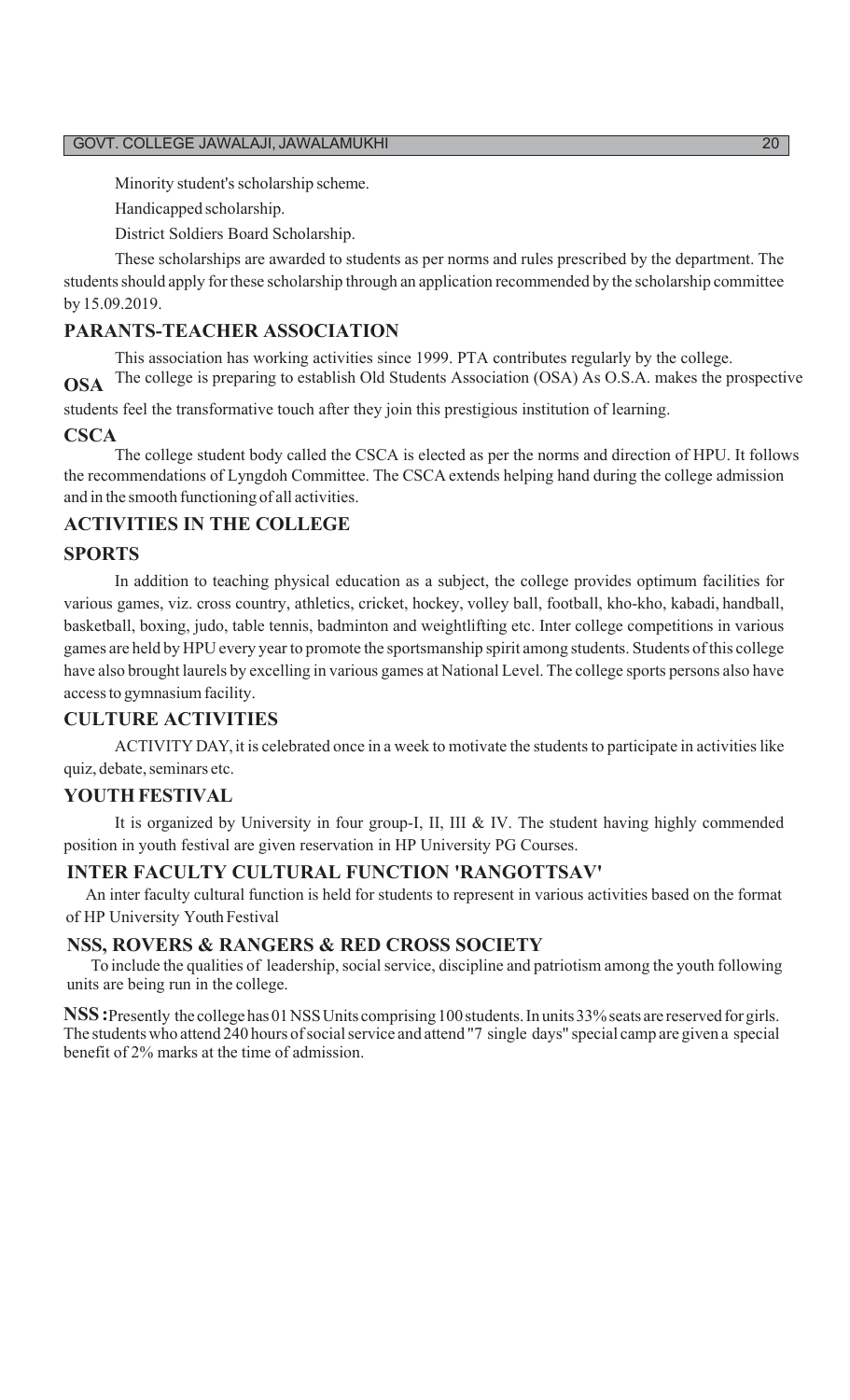**ROVERS & RANGERS :**It is worldwide association of disciplined volunteers. It hastwo wings, one for girls(rangers) and one for boys(rovers).The students who obtain aNIPUN certificate are eligible for 2% marks weightage while seeking employment in railways and other government institution. College is planning to establish to establish it is the session 2019-2020.

### **RED RIBBON CLUB**

The club aims at launching an exhaustive campaign against AIDS. It educates and sensitized college youth and general public about AIDS. Any college student can get registered as volunteers of this club.

### **COLLEGE MAGAZINE 'Jwala Shree'**

To nourish the creativity among the students the college magazine 'Jwala Shree' is published every year has many section like Hindi, Sanskrit, Pahari, English and Science etc. One student editor for each section is appointed in the beginning of academic session.

### **CAREER GUIDANCE, COUNSELING AND PLACEMENT CELL**

The UGC formulated 'Career Guidance Counseling and Placement Cell' has been constituted in the college with an aim to prepare the students for job and self reliance. The cell consist of core committee and various faculty wise sub-committee which undertake the following activities time to time.

1. 'Pre-Admission Guidance & Counseling Committee' will provide pre-admission coaching to all the admission seekers particularly in the humanities. The committee also provide them their expert inputs regarding choice of subject.

- 2. Sub Committees will organize tutorials, competitions, group discussion, interactive session etc. to raise the level of inherent capabilities of students.
- 3.In order to enhance communication skills and softskills of the students, various activities will be organized which will make students confident enough to face interviews group discussion.
- 4. Thestudentwillbegiven awareness aboutthe prospectusof highereducationin theirfuture.Theywillalsobe aware of job opportunities available in their stream/subject in the market/indusry.

The cell will provide the placement opportunities to students to students by facilitating various companies /private firm conducting job programs/tests/interviews etc.

### **TUTORIAL GROUP**

After the admission every student is made a member of a specific tutorial group convened by a tutor. According to the need and convenience of students, every group organized at least one or two meetings every month where the tutor give special attention to the student by imparting necessary guidance, increasing general, awareness and addressing their academic as well as personal problems.

### **FEEDBACK APPRECIATION**

A Suggestion Box is installed in the college Campus to invited the general advice, suggestion or information from the student above how good or useful the institution work is and what measures can be adopted to make its function more meaningful, purposeful and result oriented.

### **TEACHER APPRAISAL**

The teachers are evaluated by their students twice during the academic session through a 'Prescribed Feedback Per forma'.

### **CLUB AND SOCIETIES**

ThecollegehasenergyClub,CulturalActivitiesClub,EnvironmentalClubandSubjectSocietiestocelebrate various notified days and events to educate the students throughout the year.

### **ANNUAL PRIZE DISTRIBUTION FUNCTION**

Annual function of the college is organized in month of february/March every year. In this function prize are given to the students achieving distinction at college/ Univ./Inter.Univ.level in NSS, House exams, University exams, sport and other co-curricular activities organized throughout the year.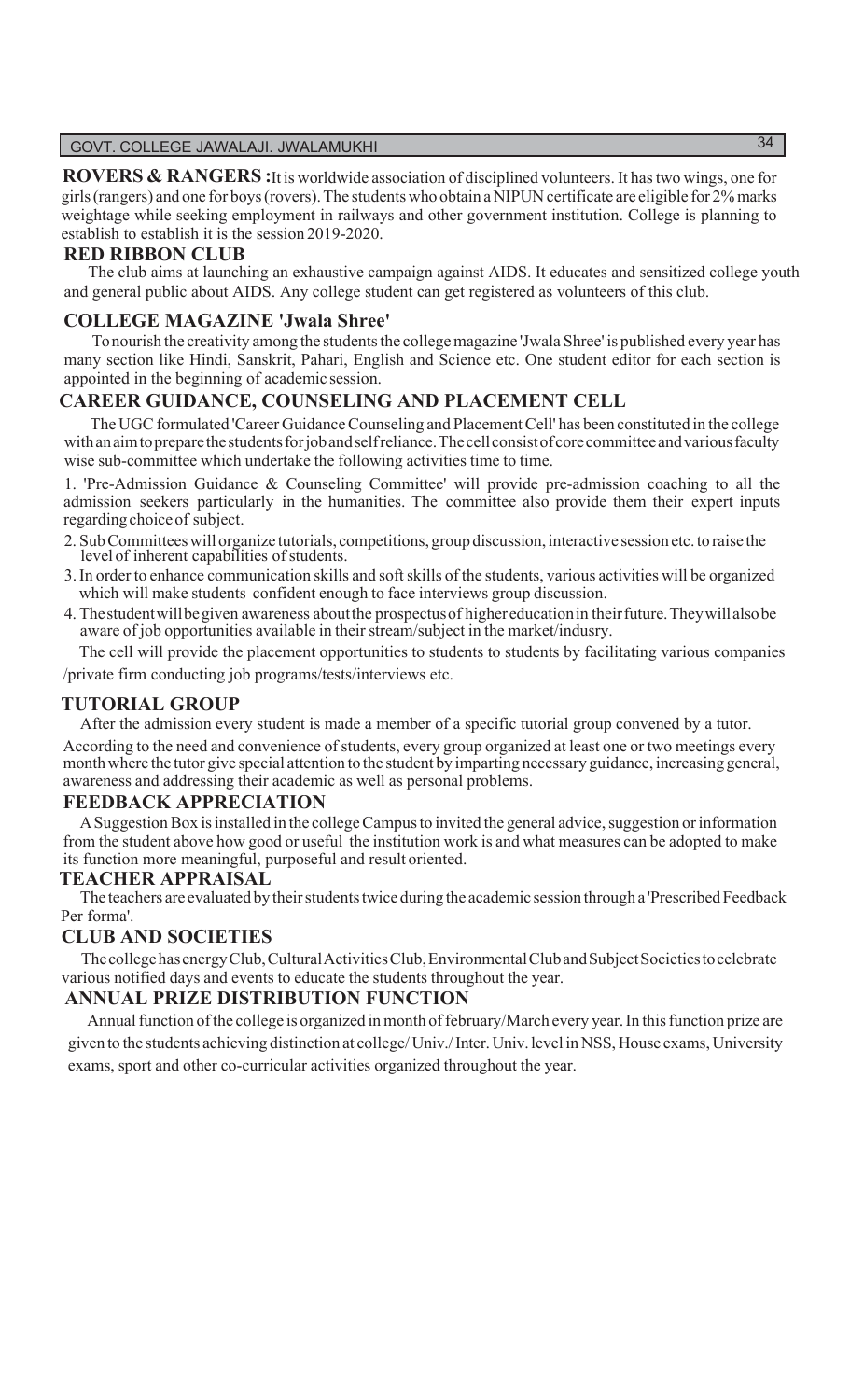## **Tentative Calender of Activities (2020-2021)**

| 1.<br>College Admission<br>2nd week of July 2020<br>Address by the Principal<br>2.<br>July, 2020<br><b>Enrollment</b> in NSS/Rovers<br>3.<br>Last week of July, 2020<br>PTA General House Meeting<br>4.<br>First week of August 2020<br>Formation of Clubs and Societies<br>5.<br>As per date notified by HPU<br><b>CSCA Election</b><br>6.<br>As per date notified by HPU<br>Youth Festival<br>7.<br>As per date notified by HPU<br>8.<br><b>Sports Festival</b><br>As per date notified by HPU<br><b>Sports Events</b><br>9.<br>12th August 2020<br><b>International Youth Day</b><br>10.<br>29thAugust2021<br>National Sport Day 2019<br>11.<br>Last week of August 2021<br><b>Annual Athletic Meet</b><br>12.<br>Application for SC/ST/IRDP<br>13.<br>Upto August 30st 2021<br>Post Matric ST Scholarship (online)<br>First week of September 2021<br>Mid-Term Test (1st, 3rd and 5th Semester) 2019<br>14.<br>2nd week of December, 2021<br><b>NSS</b> Special Camp<br>15.<br>2nd week of December, 2021<br><b>Annual Prize Distribution Function</b><br>16.<br>Oct. 2021 (Old Sem.) & April<br>University Practical Examination 2019<br>17.<br>14 September, 2021<br>Hindi Diwas<br>18.<br>Oct./Nov. 2021<br>NSS Day<br>19.<br>24th October, 2020<br>20.<br>End Semester Examination (1st, 3rd, 5th Semester)<br>26 November,<br><b>Constitution Day</b><br>21.<br>2021<br>Renewal for 2nd, 4th, 6th Semester<br>22.<br>20th Nov. to 30th Nov. 2020<br>NSS Special Camp<br>23.<br>Last week of November 2020<br>World AIDS Day<br>24.<br>1st December, 2020<br>Starting of classes of 2nd, 4th, 6th Semester<br>25.<br>2nd week of December 2020<br>Inter Faculty Cultural Function 'Rangotsav'<br>26.<br>August/September<br>Winter Vacation<br>27.<br>1st Jan. 2020 to 4th Feb., 2021<br>Annual PDF 2019<br>28.<br>Feb./March, 2021<br>National Science Day<br>29. |  |
|----------------------------------------------------------------------------------------------------------------------------------------------------------------------------------------------------------------------------------------------------------------------------------------------------------------------------------------------------------------------------------------------------------------------------------------------------------------------------------------------------------------------------------------------------------------------------------------------------------------------------------------------------------------------------------------------------------------------------------------------------------------------------------------------------------------------------------------------------------------------------------------------------------------------------------------------------------------------------------------------------------------------------------------------------------------------------------------------------------------------------------------------------------------------------------------------------------------------------------------------------------------------------------------------------------------------------------------------------------------------------------------------------------------------------------------------------------------------------------------------------------------------------------------------------------------------------------------------------------------------------------------------------------------------------------------------------------------------------------------------------------------------------------------------------------------------------------------------------------------------------|--|
|                                                                                                                                                                                                                                                                                                                                                                                                                                                                                                                                                                                                                                                                                                                                                                                                                                                                                                                                                                                                                                                                                                                                                                                                                                                                                                                                                                                                                                                                                                                                                                                                                                                                                                                                                                                                                                                                            |  |
|                                                                                                                                                                                                                                                                                                                                                                                                                                                                                                                                                                                                                                                                                                                                                                                                                                                                                                                                                                                                                                                                                                                                                                                                                                                                                                                                                                                                                                                                                                                                                                                                                                                                                                                                                                                                                                                                            |  |
|                                                                                                                                                                                                                                                                                                                                                                                                                                                                                                                                                                                                                                                                                                                                                                                                                                                                                                                                                                                                                                                                                                                                                                                                                                                                                                                                                                                                                                                                                                                                                                                                                                                                                                                                                                                                                                                                            |  |
|                                                                                                                                                                                                                                                                                                                                                                                                                                                                                                                                                                                                                                                                                                                                                                                                                                                                                                                                                                                                                                                                                                                                                                                                                                                                                                                                                                                                                                                                                                                                                                                                                                                                                                                                                                                                                                                                            |  |
|                                                                                                                                                                                                                                                                                                                                                                                                                                                                                                                                                                                                                                                                                                                                                                                                                                                                                                                                                                                                                                                                                                                                                                                                                                                                                                                                                                                                                                                                                                                                                                                                                                                                                                                                                                                                                                                                            |  |
|                                                                                                                                                                                                                                                                                                                                                                                                                                                                                                                                                                                                                                                                                                                                                                                                                                                                                                                                                                                                                                                                                                                                                                                                                                                                                                                                                                                                                                                                                                                                                                                                                                                                                                                                                                                                                                                                            |  |
|                                                                                                                                                                                                                                                                                                                                                                                                                                                                                                                                                                                                                                                                                                                                                                                                                                                                                                                                                                                                                                                                                                                                                                                                                                                                                                                                                                                                                                                                                                                                                                                                                                                                                                                                                                                                                                                                            |  |
|                                                                                                                                                                                                                                                                                                                                                                                                                                                                                                                                                                                                                                                                                                                                                                                                                                                                                                                                                                                                                                                                                                                                                                                                                                                                                                                                                                                                                                                                                                                                                                                                                                                                                                                                                                                                                                                                            |  |
|                                                                                                                                                                                                                                                                                                                                                                                                                                                                                                                                                                                                                                                                                                                                                                                                                                                                                                                                                                                                                                                                                                                                                                                                                                                                                                                                                                                                                                                                                                                                                                                                                                                                                                                                                                                                                                                                            |  |
|                                                                                                                                                                                                                                                                                                                                                                                                                                                                                                                                                                                                                                                                                                                                                                                                                                                                                                                                                                                                                                                                                                                                                                                                                                                                                                                                                                                                                                                                                                                                                                                                                                                                                                                                                                                                                                                                            |  |
|                                                                                                                                                                                                                                                                                                                                                                                                                                                                                                                                                                                                                                                                                                                                                                                                                                                                                                                                                                                                                                                                                                                                                                                                                                                                                                                                                                                                                                                                                                                                                                                                                                                                                                                                                                                                                                                                            |  |
|                                                                                                                                                                                                                                                                                                                                                                                                                                                                                                                                                                                                                                                                                                                                                                                                                                                                                                                                                                                                                                                                                                                                                                                                                                                                                                                                                                                                                                                                                                                                                                                                                                                                                                                                                                                                                                                                            |  |
|                                                                                                                                                                                                                                                                                                                                                                                                                                                                                                                                                                                                                                                                                                                                                                                                                                                                                                                                                                                                                                                                                                                                                                                                                                                                                                                                                                                                                                                                                                                                                                                                                                                                                                                                                                                                                                                                            |  |
|                                                                                                                                                                                                                                                                                                                                                                                                                                                                                                                                                                                                                                                                                                                                                                                                                                                                                                                                                                                                                                                                                                                                                                                                                                                                                                                                                                                                                                                                                                                                                                                                                                                                                                                                                                                                                                                                            |  |
|                                                                                                                                                                                                                                                                                                                                                                                                                                                                                                                                                                                                                                                                                                                                                                                                                                                                                                                                                                                                                                                                                                                                                                                                                                                                                                                                                                                                                                                                                                                                                                                                                                                                                                                                                                                                                                                                            |  |
|                                                                                                                                                                                                                                                                                                                                                                                                                                                                                                                                                                                                                                                                                                                                                                                                                                                                                                                                                                                                                                                                                                                                                                                                                                                                                                                                                                                                                                                                                                                                                                                                                                                                                                                                                                                                                                                                            |  |
|                                                                                                                                                                                                                                                                                                                                                                                                                                                                                                                                                                                                                                                                                                                                                                                                                                                                                                                                                                                                                                                                                                                                                                                                                                                                                                                                                                                                                                                                                                                                                                                                                                                                                                                                                                                                                                                                            |  |
|                                                                                                                                                                                                                                                                                                                                                                                                                                                                                                                                                                                                                                                                                                                                                                                                                                                                                                                                                                                                                                                                                                                                                                                                                                                                                                                                                                                                                                                                                                                                                                                                                                                                                                                                                                                                                                                                            |  |
|                                                                                                                                                                                                                                                                                                                                                                                                                                                                                                                                                                                                                                                                                                                                                                                                                                                                                                                                                                                                                                                                                                                                                                                                                                                                                                                                                                                                                                                                                                                                                                                                                                                                                                                                                                                                                                                                            |  |
|                                                                                                                                                                                                                                                                                                                                                                                                                                                                                                                                                                                                                                                                                                                                                                                                                                                                                                                                                                                                                                                                                                                                                                                                                                                                                                                                                                                                                                                                                                                                                                                                                                                                                                                                                                                                                                                                            |  |
|                                                                                                                                                                                                                                                                                                                                                                                                                                                                                                                                                                                                                                                                                                                                                                                                                                                                                                                                                                                                                                                                                                                                                                                                                                                                                                                                                                                                                                                                                                                                                                                                                                                                                                                                                                                                                                                                            |  |
|                                                                                                                                                                                                                                                                                                                                                                                                                                                                                                                                                                                                                                                                                                                                                                                                                                                                                                                                                                                                                                                                                                                                                                                                                                                                                                                                                                                                                                                                                                                                                                                                                                                                                                                                                                                                                                                                            |  |
|                                                                                                                                                                                                                                                                                                                                                                                                                                                                                                                                                                                                                                                                                                                                                                                                                                                                                                                                                                                                                                                                                                                                                                                                                                                                                                                                                                                                                                                                                                                                                                                                                                                                                                                                                                                                                                                                            |  |
|                                                                                                                                                                                                                                                                                                                                                                                                                                                                                                                                                                                                                                                                                                                                                                                                                                                                                                                                                                                                                                                                                                                                                                                                                                                                                                                                                                                                                                                                                                                                                                                                                                                                                                                                                                                                                                                                            |  |
|                                                                                                                                                                                                                                                                                                                                                                                                                                                                                                                                                                                                                                                                                                                                                                                                                                                                                                                                                                                                                                                                                                                                                                                                                                                                                                                                                                                                                                                                                                                                                                                                                                                                                                                                                                                                                                                                            |  |
|                                                                                                                                                                                                                                                                                                                                                                                                                                                                                                                                                                                                                                                                                                                                                                                                                                                                                                                                                                                                                                                                                                                                                                                                                                                                                                                                                                                                                                                                                                                                                                                                                                                                                                                                                                                                                                                                            |  |
|                                                                                                                                                                                                                                                                                                                                                                                                                                                                                                                                                                                                                                                                                                                                                                                                                                                                                                                                                                                                                                                                                                                                                                                                                                                                                                                                                                                                                                                                                                                                                                                                                                                                                                                                                                                                                                                                            |  |
|                                                                                                                                                                                                                                                                                                                                                                                                                                                                                                                                                                                                                                                                                                                                                                                                                                                                                                                                                                                                                                                                                                                                                                                                                                                                                                                                                                                                                                                                                                                                                                                                                                                                                                                                                                                                                                                                            |  |
|                                                                                                                                                                                                                                                                                                                                                                                                                                                                                                                                                                                                                                                                                                                                                                                                                                                                                                                                                                                                                                                                                                                                                                                                                                                                                                                                                                                                                                                                                                                                                                                                                                                                                                                                                                                                                                                                            |  |
|                                                                                                                                                                                                                                                                                                                                                                                                                                                                                                                                                                                                                                                                                                                                                                                                                                                                                                                                                                                                                                                                                                                                                                                                                                                                                                                                                                                                                                                                                                                                                                                                                                                                                                                                                                                                                                                                            |  |
| 28th Feb., 2021<br><b>International Women Day</b><br>30.                                                                                                                                                                                                                                                                                                                                                                                                                                                                                                                                                                                                                                                                                                                                                                                                                                                                                                                                                                                                                                                                                                                                                                                                                                                                                                                                                                                                                                                                                                                                                                                                                                                                                                                                                                                                                   |  |
| 8th March, 2021<br>World Water and Forest Day<br>31.                                                                                                                                                                                                                                                                                                                                                                                                                                                                                                                                                                                                                                                                                                                                                                                                                                                                                                                                                                                                                                                                                                                                                                                                                                                                                                                                                                                                                                                                                                                                                                                                                                                                                                                                                                                                                       |  |
| 22nd March, 2021<br>32.<br>Mid-Term Test (2nd, 4th, 6th Semester)                                                                                                                                                                                                                                                                                                                                                                                                                                                                                                                                                                                                                                                                                                                                                                                                                                                                                                                                                                                                                                                                                                                                                                                                                                                                                                                                                                                                                                                                                                                                                                                                                                                                                                                                                                                                          |  |
| Last week of March, 2021<br>World Health Day<br>33.                                                                                                                                                                                                                                                                                                                                                                                                                                                                                                                                                                                                                                                                                                                                                                                                                                                                                                                                                                                                                                                                                                                                                                                                                                                                                                                                                                                                                                                                                                                                                                                                                                                                                                                                                                                                                        |  |
| 7th April, 2021<br>Farewell and Group Photograph<br>34.                                                                                                                                                                                                                                                                                                                                                                                                                                                                                                                                                                                                                                                                                                                                                                                                                                                                                                                                                                                                                                                                                                                                                                                                                                                                                                                                                                                                                                                                                                                                                                                                                                                                                                                                                                                                                    |  |
| 1st week of April, 2021<br>Annual Exam<br>35.                                                                                                                                                                                                                                                                                                                                                                                                                                                                                                                                                                                                                                                                                                                                                                                                                                                                                                                                                                                                                                                                                                                                                                                                                                                                                                                                                                                                                                                                                                                                                                                                                                                                                                                                                                                                                              |  |
| April-May 2021                                                                                                                                                                                                                                                                                                                                                                                                                                                                                                                                                                                                                                                                                                                                                                                                                                                                                                                                                                                                                                                                                                                                                                                                                                                                                                                                                                                                                                                                                                                                                                                                                                                                                                                                                                                                                                                             |  |
|                                                                                                                                                                                                                                                                                                                                                                                                                                                                                                                                                                                                                                                                                                                                                                                                                                                                                                                                                                                                                                                                                                                                                                                                                                                                                                                                                                                                                                                                                                                                                                                                                                                                                                                                                                                                                                                                            |  |
|                                                                                                                                                                                                                                                                                                                                                                                                                                                                                                                                                                                                                                                                                                                                                                                                                                                                                                                                                                                                                                                                                                                                                                                                                                                                                                                                                                                                                                                                                                                                                                                                                                                                                                                                                                                                                                                                            |  |